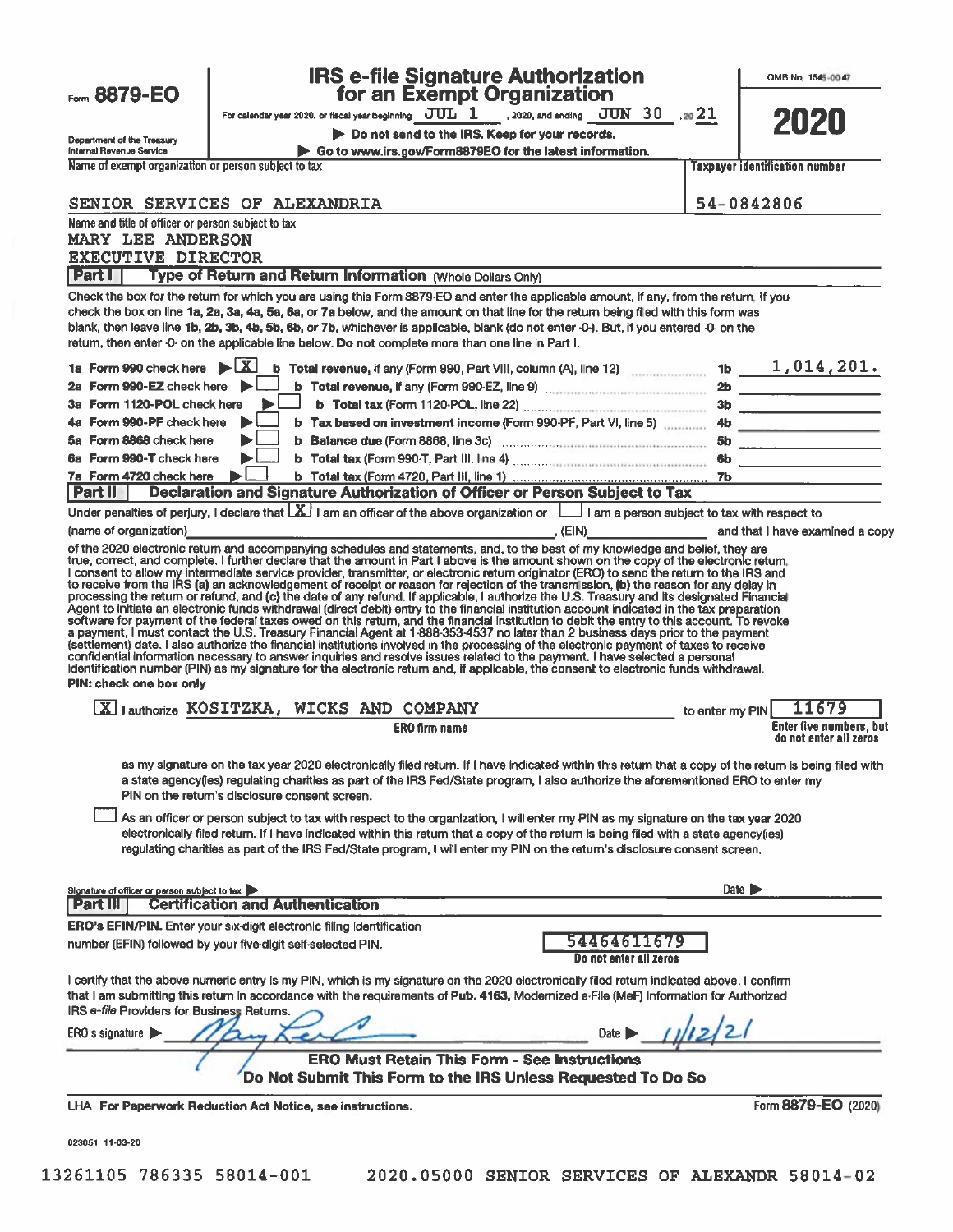|                                    |                                 | <b>Public Inspection Copy</b>                                                                                                                                              |            |                                                     |                                                                                    |
|------------------------------------|---------------------------------|----------------------------------------------------------------------------------------------------------------------------------------------------------------------------|------------|-----------------------------------------------------|------------------------------------------------------------------------------------|
| Form 990                           |                                 | <b>Return of Organization Exempt From Income Tax</b>                                                                                                                       |            |                                                     | OMB No. 1545-0047                                                                  |
|                                    |                                 | Under section 501(c), 527, or 4947(a)(1) of the Internal Revenue Code (except private foundations)                                                                         |            |                                                     |                                                                                    |
| Department of the Treasury         |                                 | Do not enter social security numbers on this form as it may be made public.                                                                                                |            |                                                     | <b>Open to Public</b><br>Inspection                                                |
| Internal Revenue Service           |                                 | Go to www.irs.gov/Form990 for instructions and the latest information.<br>A For the 2020 calendar year, or tax year beginning $JUL$ 1, $2020$                              |            | and ending $JUN 30, 2021$                           |                                                                                    |
| в                                  |                                 | <b>C</b> Name of organization                                                                                                                                              |            | D Employer identification number                    |                                                                                    |
| Check if<br>applicable:            |                                 |                                                                                                                                                                            |            |                                                     |                                                                                    |
| Address<br>change                  |                                 | SENIOR SERVICES OF ALEXANDRIA                                                                                                                                              |            |                                                     |                                                                                    |
| Name<br>change                     |                                 | Doing business as                                                                                                                                                          |            | 54-0842806                                          |                                                                                    |
| Initial<br>return                  |                                 | Number and street (or P.O. box if mail is not delivered to street address)                                                                                                 | Room/suite | E Telephone number                                  |                                                                                    |
| Final<br>return/<br>termin-        |                                 | 206 N. WASHINGTON STREET, #301                                                                                                                                             |            | $(703)$ 836-4414                                    |                                                                                    |
| ated<br>Amended                    |                                 | City or town, state or province, country, and ZIP or foreign postal code                                                                                                   |            | G Gross receipts \$                                 | 1, 176, 775.                                                                       |
| Ireturn<br>Applica-<br>Ition       |                                 | ALEXANDRIA, VA<br>22314                                                                                                                                                    |            | H(a) Is this a group return                         | $\mathsf{l}_\mathsf{Yes} \mathsf{\hspace{1pt}[\mathbf{X}\hspace{1pt}]}\mathsf{No}$ |
| pending                            |                                 | F Name and address of principal officer: MARY LEE ANDERSON<br>SAME AS C ABOVE                                                                                              |            | for subordinates?                                   | ∫No                                                                                |
|                                    |                                 | <b>I</b> Tax-exempt status: $X \ 501(c)(3)$<br>$\rfloor$ 501(c) (<br>$\sqrt{\frac{1}{1}}$ (insert no.)<br>$4947(a)(1)$ or                                                  | 527        | $H(b)$ Are all subordinates included? $\Box$ Yes    | If "No," attach a list. See instructions                                           |
|                                    |                                 | J Website: WWW.SENIORSERVICESALEX.ORG                                                                                                                                      |            | $H(c)$ Group exemption number $\blacktriangleright$ |                                                                                    |
|                                    | K Form of organization: $\vert$ | $\overline{\mathbf{X}}$ Other<br>Corporation<br>Trust<br>Association                                                                                                       |            |                                                     | L Year of formation: $1968$ M State of legal domicile: VA                          |
| Part I                             | <b>Summary</b>                  |                                                                                                                                                                            |            |                                                     |                                                                                    |
| 1.                                 |                                 | Briefly describe the organization's mission or most significant activities: TO FOSTER INDEPENDENCE AND                                                                     |            |                                                     |                                                                                    |
| <b>Activities &amp; Governance</b> |                                 | SELF-SUFFICIENCY, ENABLING SENIORS WITHIN THE CITY OF ALEXANDRIA TO                                                                                                        |            |                                                     |                                                                                    |
| 2                                  |                                 | Check this box $\blacktriangleright$ $\Box$ if the organization discontinued its operations or disposed of more than 25% of its net assets.                                |            |                                                     |                                                                                    |
| 3                                  |                                 | Number of voting members of the governing body (Part VI, line 1a)                                                                                                          |            | $\mathbf{3}$                                        | 18                                                                                 |
| 4                                  |                                 |                                                                                                                                                                            |            | $\overline{\mathbf{4}}$                             | $\overline{18}$                                                                    |
| 5                                  |                                 |                                                                                                                                                                            |            | 5                                                   | $\overline{21}$                                                                    |
| 6                                  |                                 |                                                                                                                                                                            |            | 6                                                   | 600                                                                                |
|                                    |                                 |                                                                                                                                                                            |            | 7a                                                  | о.<br>$\overline{0}$ .                                                             |
|                                    |                                 |                                                                                                                                                                            |            | 7 <sub>b</sub>                                      |                                                                                    |
|                                    |                                 |                                                                                                                                                                            |            | <b>Prior Year</b><br>676, 679.                      | <b>Current Year</b><br>592, 391.                                                   |
| 8                                  |                                 | Contributions and grants (Part VIII, line 1h)                                                                                                                              |            | 53,734.                                             | 397,899.                                                                           |
| Revenue<br>9<br>10                 |                                 | Program service revenue (Part VIII, line 2g)                                                                                                                               |            | 24,531.                                             | 18,546.                                                                            |
| 11                                 |                                 | Other revenue (Part VIII, column (A), lines 5, 6d, 8c, 9c, 10c, and 11e)                                                                                                   |            | 19,333.                                             | 5,365.                                                                             |
| 12                                 |                                 | Total revenue - add lines 8 through 11 (must equal Part VIII, column (A), line 12)                                                                                         |            | 774, 277.                                           | 1,014,201.                                                                         |
| 13                                 |                                 | Grants and similar amounts paid (Part IX, column (A), lines 1-3)                                                                                                           |            | 0.                                                  | 0.                                                                                 |
| 14                                 |                                 | Benefits paid to or for members (Part IX, column (A), line 4)                                                                                                              |            | $\overline{0}$ .                                    | σ.                                                                                 |
|                                    |                                 | 15 Salaries, other compensation, employee benefits (Part IX, column (A), lines 5-10)                                                                                       |            | 582,071.                                            | 555,458.                                                                           |
| Expenses                           |                                 | 16a Professional fundraising fees (Part IX, column (A), line 11e).<br>.                                                                                                    |            | 0.                                                  | 150.                                                                               |
|                                    |                                 | 60,432.<br><b>b</b> Total fundraising expenses (Part IX, column (D), line 25)                                                                                              |            |                                                     |                                                                                    |
|                                    |                                 |                                                                                                                                                                            |            | 292,485.                                            | 312,599.                                                                           |
| 18                                 |                                 | Total expenses. Add lines 13-17 (must equal Part IX, column (A), line 25)                                                                                                  |            | 874,556.                                            | 868, 207.                                                                          |
| 19                                 |                                 |                                                                                                                                                                            |            | $-100, 279.$                                        | 145,994.                                                                           |
| Net Assets or<br>Fund Balances     |                                 |                                                                                                                                                                            |            | <b>Beginning of Current Year</b>                    | <b>End of Year</b>                                                                 |
| 20                                 |                                 | Total assets (Part X, line 16)                                                                                                                                             |            | 1,225,467.                                          | 1,459,119.                                                                         |
| 21                                 |                                 | Total liabilities (Part X, line 26)                                                                                                                                        |            | 131,378.<br>$1,094,089$ .                           | 50,974.<br>1,408,145.                                                              |
| 22<br>Part II                      | <b>Signature Block</b>          |                                                                                                                                                                            |            |                                                     |                                                                                    |
|                                    |                                 | Under penalties of perjury, I declare that I have examined this return, including accompanying schedules and statements, and to the best of my knowledge and belief, it is |            |                                                     |                                                                                    |
|                                    |                                 | true, correct, and complete. Declaration of preparer (other than officer) is based on all information of which preparer has any knowledge.                                 |            |                                                     |                                                                                    |

| Sign<br>Here    | Signature of officer<br>MARY LEE ANDERSON, EXECUTIVE DIRECTOR<br>Type or print name and title |                      |      | Date                                |
|-----------------|-----------------------------------------------------------------------------------------------|----------------------|------|-------------------------------------|
|                 | Print/Type preparer's name                                                                    | Preparer's signature | Date | <b>PTIN</b><br>Check                |
| Paid            | <b>JENNIFER S. MANSTER, CPA</b>                                                               |                      |      | P01383338<br>self-employed          |
| Preparer        | Firm's name KOSITZKA, WICKS AND COMPANY                                                       |                      |      | Firm's EIN $\frac{54 - 1342298}{ }$ |
| Use Only        | Firm's address 5270 SHAWNEE ROAD, SUITE 250                                                   |                      |      |                                     |
|                 | ALEXANDRIA, VA 22312                                                                          |                      |      | Phone no. $(703) 642 - 2700$        |
|                 | May the IRS discuss this return with the preparer shown above? See instructions               |                      |      | X  <br>Yes<br><b>No</b>             |
| 032001 12-23-20 | LHA For Paperwork Reduction Act Notice, see the separate instructions.                        |                      |      | Form 990 (2020)                     |

SEE SCHEDULE O FOR ORGANIZATION MISSION STATEMENT CONTINUATION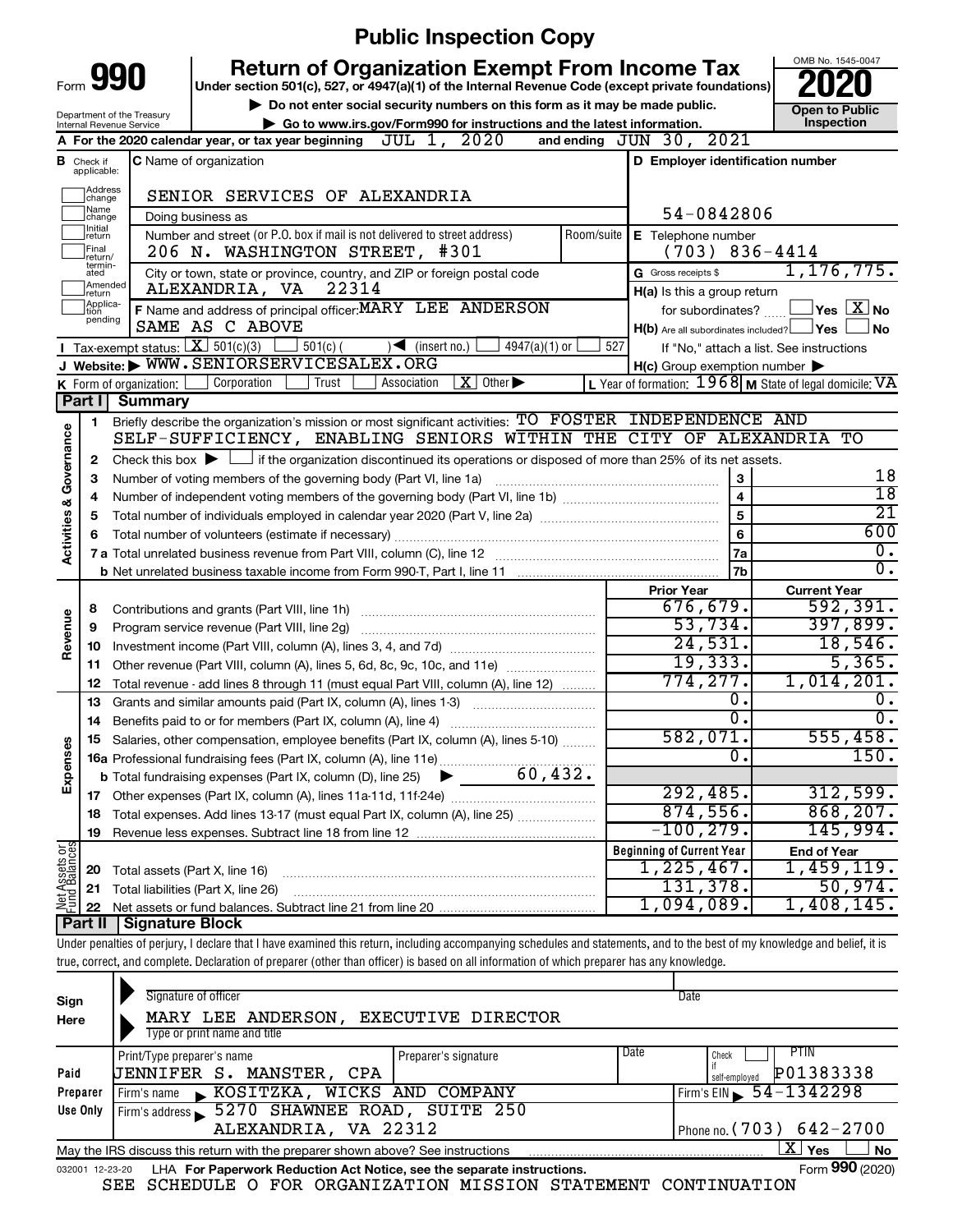|              | 54-0842806<br>SENIOR SERVICES OF ALEXANDRIA<br>Page 2<br>Form 990 (2020)                                                                                                       |
|--------------|--------------------------------------------------------------------------------------------------------------------------------------------------------------------------------|
|              | <b>Statement of Program Service Accomplishments</b><br>Part III I                                                                                                              |
|              |                                                                                                                                                                                |
| 1            | Briefly describe the organization's mission:<br>TO FOSTER INDEPENDENCE AND SELF-SUFFICIENCY, ENABLING SENIORS WITHIN                                                           |
|              | THE CITY OF ALEXANDRIA TO AGE WITH DIGNITY.                                                                                                                                    |
|              |                                                                                                                                                                                |
|              |                                                                                                                                                                                |
| $\mathbf{2}$ | Did the organization undertake any significant program services during the year which were not listed on the<br>$\gamma$ es $\boxed{\text{X}}$ No<br>prior Form 990 or 990-EZ? |
|              | If "Yes," describe these new services on Schedule O.                                                                                                                           |
| 3            | $\overline{\mathsf{Yes} \mathbf{X}}$ No<br>Did the organization cease conducting, or make significant changes in how it conducts, any program services?                        |
|              | If "Yes," describe these changes on Schedule O.                                                                                                                                |
| 4            | Describe the organization's program service accomplishments for each of its three largest program services, as measured by expenses.                                           |
|              | Section 501(c)(3) and 501(c)(4) organizations are required to report the amount of grants and allocations to others, the total expenses, and                                   |
| 4a           | revenue, if any, for each program service reported.<br>230, 289. including grants of \$<br>) (Expenses \$<br>) (Revenue \$<br>(Code:                                           |
|              | PROVIDES TRANSPORTATION FOR DISABLED RESIDENTS OF ALEXANDRIA WHO FIND                                                                                                          |
|              | IT DIFFICULT TO USE PUBLIC TRANSPORTATION. DOT'S ONE-WAY FARE FOR TRIPS                                                                                                        |
|              | UP TO FIVE MILES OUTSIDE CITY LIMITS IS \$4.00. TRIPS OVER FIVE MILES TO                                                                                                       |
|              | ARLINGTON AND FAIRFAX COUNTY ARE \$6.00. SSA RESERVATIONISTS HANDLE                                                                                                            |
|              | CALLS 7 DAYS A WEEK, EXCEPT CITY HOLIDAYS, BOOKING MORE THAN 55,000                                                                                                            |
|              | TRIPS FOR MORE THAN 1300 DISABLED RESIDENTS EACH YEAR.                                                                                                                         |
|              |                                                                                                                                                                                |
|              |                                                                                                                                                                                |
|              |                                                                                                                                                                                |
|              |                                                                                                                                                                                |
|              |                                                                                                                                                                                |
| 4b           | 226, 276.<br>188, 319.<br>including grants of \$<br>) (Revenue \$<br>(Code:<br>) (Expenses \$                                                                                  |
|              | A LIFE-SUSTAINING PROGRAM THAT ALLOWS SENIORS WHO ARE UNABLE TO LEAVE                                                                                                          |
|              | THEIR HOMES TO SHOP, OR WHO HAVE DIFFICULTY PREPARING A MEAL, TO HAVE<br>TWO HEALTHY MEALS A DAY DELIVERED TO THEIR HOMES. MEALS ARE DELIVERED                                 |
|              | INCLUDING HOLIDAYS.<br>OVER 100 CLIENTS ARE SERVED BY A<br>365 DAYS A YEAR,                                                                                                    |
|              | DEDICATED TEAM OF MORE THAN 400 VOLUNTEERS WHO DELIVER OVER 50,000                                                                                                             |
|              | SSA DELIVERED MEALS TO OVER 200 CLIENTS WEEKLY DURING<br>MEALS EACH YEAR.                                                                                                      |
|              | THE HEIGHT OF THE PANDEMIC.                                                                                                                                                    |
|              |                                                                                                                                                                                |
|              |                                                                                                                                                                                |
|              |                                                                                                                                                                                |
|              |                                                                                                                                                                                |
|              |                                                                                                                                                                                |
|              | 83,942.<br>including grants of \$<br>) (Revenue \$<br>(Code:<br>(Expenses \$                                                                                                   |
|              | 208,900.<br>IN PARTNERSHIP WITH GIANT FOODS, HARRIS TEETER, AND SAFEWAY, 125                                                                                                   |
|              | SCREENED VOLUNTEERS                                                                                                                                                            |
|              | OVER THE PHONE OR BY E-MAIL<br>GROCERIES ARE ORDERED<br><b>EVERY</b><br>OTHER<br>WEEK.                                                                                         |
|              | THE GROCERY RECIPIENT'S PERSONAL SHOPPING LIST.<br><b>BASED</b><br>THERE ARE NO<br>ON                                                                                          |
|              | DELIVERY FEES; CLIENTS PAY ONLY FOR GROCERY ITEMS REQUESTED.<br>SSA<br>SERVED NEARLY DOUBLE THE NUMBER OF CLIENTS DURING THE HEIGHT<br>OF THE                                  |
|              | PANDEMIC.                                                                                                                                                                      |
|              | DELIVER GROCERIES YEAR-ROUND TO MORE THAN 85SENIORS                                                                                                                            |
|              |                                                                                                                                                                                |
|              |                                                                                                                                                                                |
|              |                                                                                                                                                                                |
|              | 4d Other program services (Describe on Schedule O.)                                                                                                                            |
|              | 680.<br>$168,753$ . including grants of \$<br>(Expenses \$<br>(Revenue \$                                                                                                      |
| 4с<br>4е     | 709,260.<br>Total program service expenses                                                                                                                                     |
|              | Form 990 (2020)<br>032002 12-23-20                                                                                                                                             |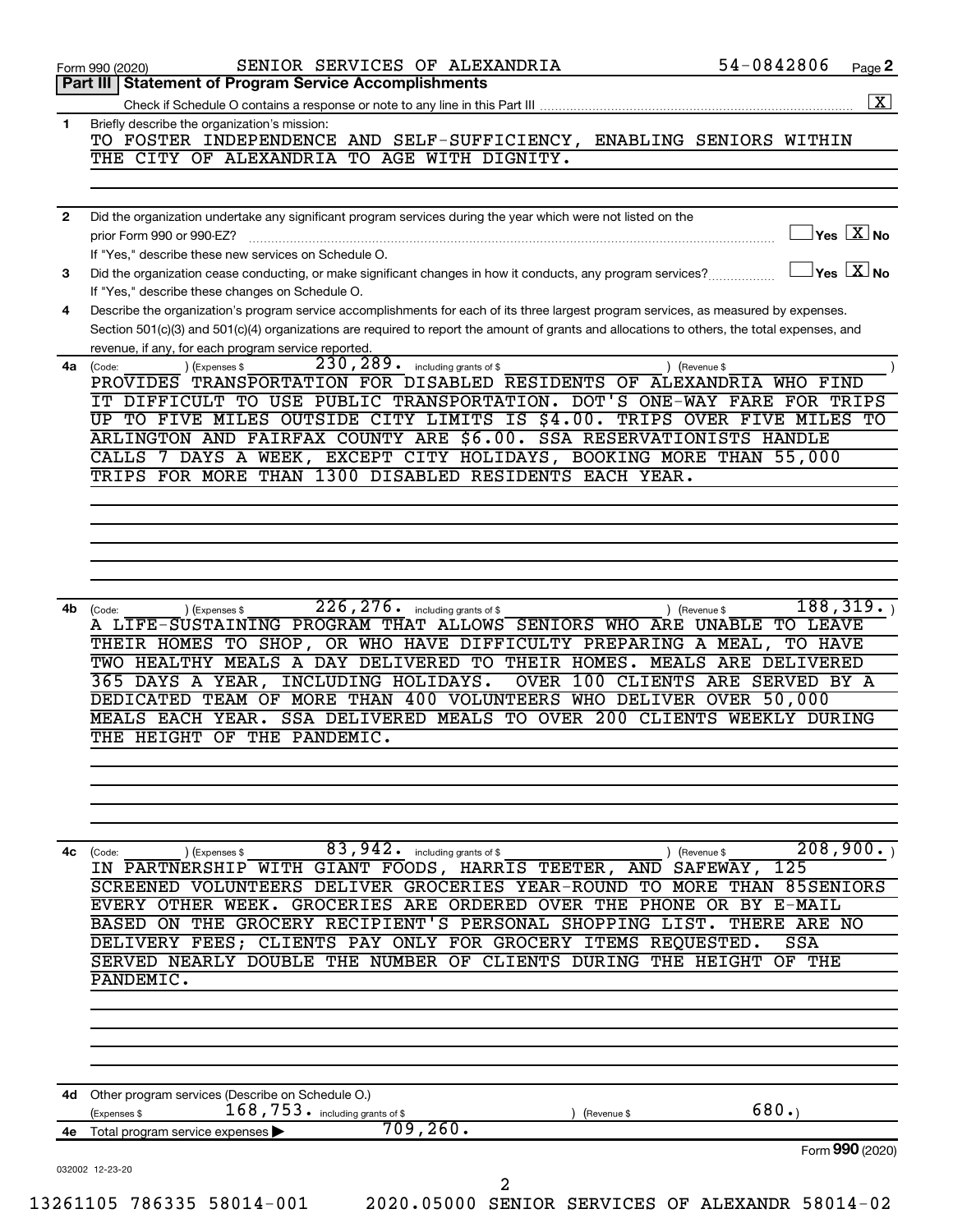|  | Form 990 (2020) |
|--|-----------------|

**Part IV Checklist of Required Schedules**

Form 990 (2020) Page SENIOR SERVICES OF ALEXANDRIA 54-0842806

|     |                                                                                                                                       |                               | Yes | No                    |
|-----|---------------------------------------------------------------------------------------------------------------------------------------|-------------------------------|-----|-----------------------|
| 1.  | Is the organization described in section 501(c)(3) or 4947(a)(1) (other than a private foundation)?<br>If "Yes," complete Schedule A  | 1                             | x   |                       |
| 2   |                                                                                                                                       | $\mathbf{2}$                  | х   |                       |
| 3   | Did the organization engage in direct or indirect political campaign activities on behalf of or in opposition to candidates for       |                               |     |                       |
|     | public office? If "Yes," complete Schedule C, Part I                                                                                  | З                             |     | X.                    |
| 4   | Section 501(c)(3) organizations. Did the organization engage in lobbying activities, or have a section 501(h) election in effect      |                               |     |                       |
|     |                                                                                                                                       | 4                             |     | x                     |
| 5   | Is the organization a section 501(c)(4), 501(c)(5), or 501(c)(6) organization that receives membership dues, assessments, or          |                               |     |                       |
|     |                                                                                                                                       | 5                             |     | x                     |
| 6   | Did the organization maintain any donor advised funds or any similar funds or accounts for which donors have the right to             |                               |     |                       |
|     | provide advice on the distribution or investment of amounts in such funds or accounts? If "Yes," complete Schedule D, Part I          | 6                             |     | X.                    |
| 7   | Did the organization receive or hold a conservation easement, including easements to preserve open space,                             |                               |     |                       |
|     | the environment, historic land areas, or historic structures? If "Yes," complete Schedule D, Part II                                  | $\overline{7}$                |     | X.                    |
| 8   | Did the organization maintain collections of works of art, historical treasures, or other similar assets? If "Yes," complete          |                               |     |                       |
|     | Schedule D, Part III                                                                                                                  | 8                             |     | x                     |
| 9   | Did the organization report an amount in Part X, line 21, for escrow or custodial account liability, serve as a custodian for         |                               |     |                       |
|     | amounts not listed in Part X; or provide credit counseling, debt management, credit repair, or debt negotiation services?             |                               |     |                       |
|     |                                                                                                                                       | 9                             |     | x                     |
| 10  | Did the organization, directly or through a related organization, hold assets in donor-restricted endowments                          |                               |     |                       |
|     |                                                                                                                                       | 10                            | X   |                       |
| 11  | If the organization's answer to any of the following questions is "Yes," then complete Schedule D, Parts VI, VII, VIII, IX, or X      |                               |     |                       |
|     | as applicable.                                                                                                                        |                               |     |                       |
|     | a Did the organization report an amount for land, buildings, and equipment in Part X, line 10? If "Yes," complete Schedule D,         |                               |     |                       |
|     | Part VI                                                                                                                               | 11a                           | x   |                       |
|     | <b>b</b> Did the organization report an amount for investments - other securities in Part X, line 12, that is 5% or more of its total |                               |     |                       |
|     | assets reported in Part X, line 16? If "Yes," complete Schedule D, Part VII                                                           | 11b                           |     | x                     |
|     | c Did the organization report an amount for investments - program related in Part X, line 13, that is 5% or more of its total         |                               |     | x                     |
|     |                                                                                                                                       | 11c                           |     |                       |
|     | d Did the organization report an amount for other assets in Part X, line 15, that is 5% or more of its total assets reported in       |                               |     | X.                    |
|     |                                                                                                                                       | 11d<br>11e                    | X   |                       |
| f.  | Did the organization's separate or consolidated financial statements for the tax year include a footnote that addresses               |                               |     |                       |
|     | the organization's liability for uncertain tax positions under FIN 48 (ASC 740)? If "Yes," complete Schedule D, Part X                | 11f                           | x   |                       |
|     | 12a Did the organization obtain separate, independent audited financial statements for the tax year? If "Yes," complete               |                               |     |                       |
|     | Schedule D, Parts XI and XII                                                                                                          | 12a                           | x   |                       |
|     | <b>b</b> Was the organization included in consolidated, independent audited financial statements for the tax year?                    |                               |     |                       |
|     | If "Yes," and if the organization answered "No" to line 12a, then completing Schedule D, Parts XI and XII is optional <i>www.</i>     | 12 <sub>b</sub>               |     | х                     |
| 13  | Is the organization a school described in section $170(b)(1)(A)(ii)?$ If "Yes," complete Schedule E                                   | 13                            |     | $\overline{\text{x}}$ |
| 14a | Did the organization maintain an office, employees, or agents outside of the United States?                                           | 14a                           |     | x                     |
|     | <b>b</b> Did the organization have aggregate revenues or expenses of more than \$10,000 from grantmaking, fundraising, business,      |                               |     |                       |
|     | investment, and program service activities outside the United States, or aggregate foreign investments valued at \$100,000            |                               |     |                       |
|     |                                                                                                                                       | 14b                           |     | X.                    |
| 15  | Did the organization report on Part IX, column (A), line 3, more than \$5,000 of grants or other assistance to or for any             |                               |     |                       |
|     |                                                                                                                                       | 15                            |     | x                     |
| 16  | Did the organization report on Part IX, column (A), line 3, more than \$5,000 of aggregate grants or other assistance to              |                               |     |                       |
|     |                                                                                                                                       | 16                            |     | x                     |
| 17  | Did the organization report a total of more than \$15,000 of expenses for professional fundraising services on Part IX,               |                               |     |                       |
|     |                                                                                                                                       | 17                            |     | X.                    |
| 18  | Did the organization report more than \$15,000 total of fundraising event gross income and contributions on Part VIII, lines          |                               |     |                       |
|     |                                                                                                                                       | 18                            | x   |                       |
| 19  | Did the organization report more than \$15,000 of gross income from gaming activities on Part VIII, line 9a? If "Yes,"                |                               |     | X                     |
|     |                                                                                                                                       | 19                            |     | x                     |
|     |                                                                                                                                       | <b>20a</b><br>20 <sub>b</sub> |     |                       |
| 21  | Did the organization report more than \$5,000 of grants or other assistance to any domestic organization or                           |                               |     |                       |
|     |                                                                                                                                       | 21                            |     | X.                    |
|     |                                                                                                                                       |                               |     |                       |

032003 12-23-20

Form (2020) **990**

3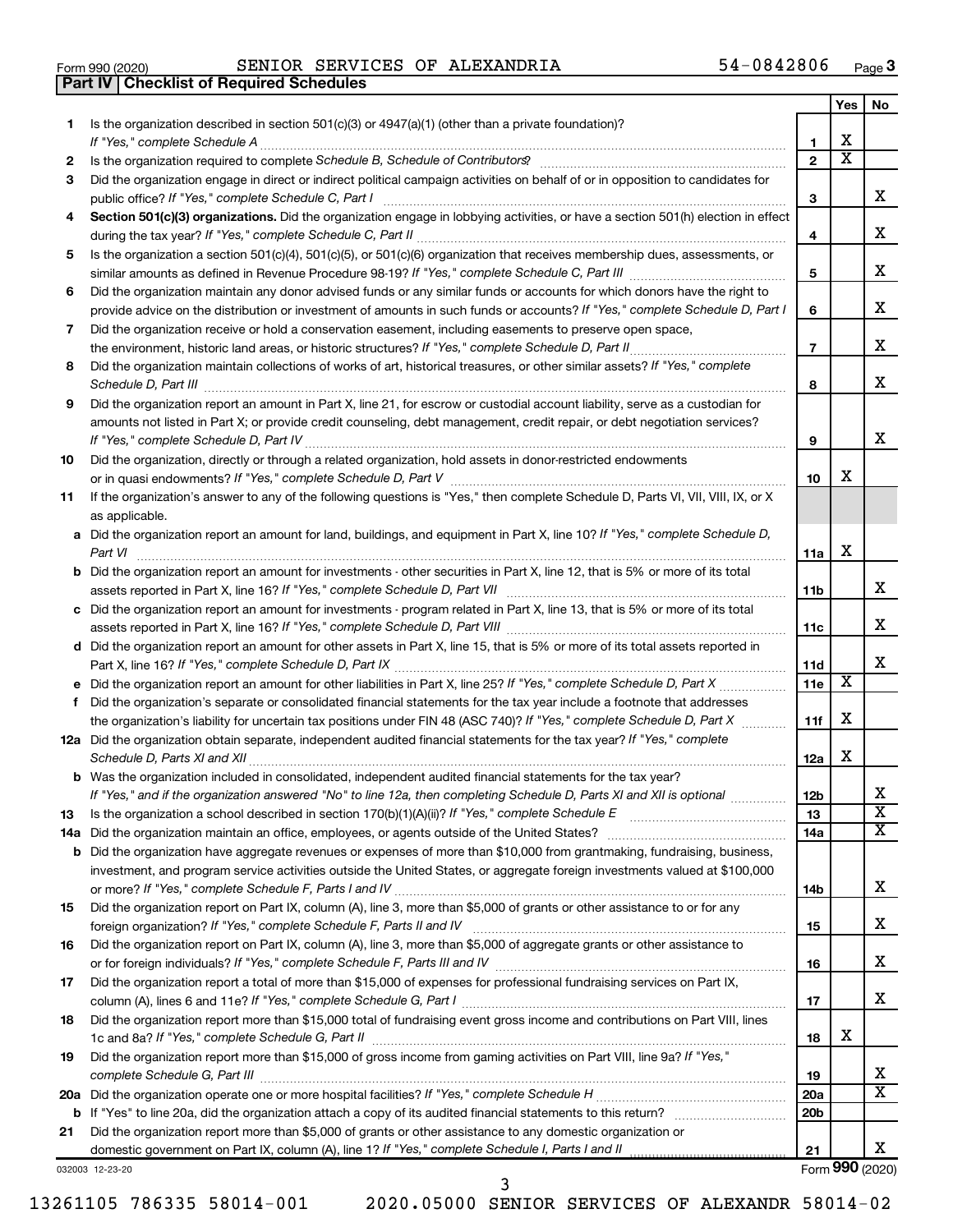|  | Form 990 (2020) |
|--|-----------------|
|  |                 |

Form 990 (2020) Page SENIOR SERVICES OF ALEXANDRIA 54-0842806

*(continued)* **Part IV Checklist of Required Schedules**

|               |                                                                                                                                                                                                                                                         |                 | Yes | No                      |
|---------------|---------------------------------------------------------------------------------------------------------------------------------------------------------------------------------------------------------------------------------------------------------|-----------------|-----|-------------------------|
| 22            | Did the organization report more than \$5,000 of grants or other assistance to or for domestic individuals on                                                                                                                                           |                 |     | x                       |
|               |                                                                                                                                                                                                                                                         | 22              |     |                         |
| 23            | Did the organization answer "Yes" to Part VII, Section A, line 3, 4, or 5 about compensation of the organization's current<br>and former officers, directors, trustees, key employees, and highest compensated employees? If "Yes," complete            |                 |     |                         |
|               | Schedule J                                                                                                                                                                                                                                              | 23              |     | x                       |
|               | 24a Did the organization have a tax-exempt bond issue with an outstanding principal amount of more than \$100,000 as of the                                                                                                                             |                 |     |                         |
|               | last day of the year, that was issued after December 31, 2002? If "Yes," answer lines 24b through 24d and complete                                                                                                                                      |                 |     |                         |
|               |                                                                                                                                                                                                                                                         | 24a             |     | x                       |
|               | <b>b</b> Did the organization invest any proceeds of tax-exempt bonds beyond a temporary period exception?                                                                                                                                              | 24 <sub>b</sub> |     |                         |
|               | c Did the organization maintain an escrow account other than a refunding escrow at any time during the year to defease                                                                                                                                  |                 |     |                         |
|               |                                                                                                                                                                                                                                                         | 24c             |     |                         |
|               |                                                                                                                                                                                                                                                         | 24d             |     |                         |
|               | 25a Section 501(c)(3), 501(c)(4), and 501(c)(29) organizations. Did the organization engage in an excess benefit                                                                                                                                        |                 |     |                         |
|               |                                                                                                                                                                                                                                                         | 25a             |     | x                       |
|               | b Is the organization aware that it engaged in an excess benefit transaction with a disqualified person in a prior year, and                                                                                                                            |                 |     |                         |
|               | that the transaction has not been reported on any of the organization's prior Forms 990 or 990-EZ? If "Yes," complete                                                                                                                                   |                 |     |                         |
|               | Schedule L, Part I                                                                                                                                                                                                                                      | 25b             |     | х                       |
| 26            | Did the organization report any amount on Part X, line 5 or 22, for receivables from or payables to any current                                                                                                                                         |                 |     |                         |
|               | or former officer, director, trustee, key employee, creator or founder, substantial contributor, or 35%                                                                                                                                                 |                 |     |                         |
|               | controlled entity or family member of any of these persons? If "Yes," complete Schedule L, Part II                                                                                                                                                      | 26              |     | х                       |
| 27            | Did the organization provide a grant or other assistance to any current or former officer, director, trustee, key employee,                                                                                                                             |                 |     |                         |
|               | creator or founder, substantial contributor or employee thereof, a grant selection committee member, or to a 35% controlled<br>entity (including an employee thereof) or family member of any of these persons? If "Yes," complete Schedule L, Part III | 27              |     | х                       |
| 28            | Was the organization a party to a business transaction with one of the following parties (see Schedule L, Part IV                                                                                                                                       |                 |     |                         |
|               | instructions, for applicable filing thresholds, conditions, and exceptions):                                                                                                                                                                            |                 |     |                         |
| a             | A current or former officer, director, trustee, key employee, creator or founder, or substantial contributor? If                                                                                                                                        |                 |     |                         |
|               | "Yes," complete Schedule L, Part IV                                                                                                                                                                                                                     | 28a             |     | x                       |
| b             |                                                                                                                                                                                                                                                         | 28 <sub>b</sub> |     | $\overline{\textbf{X}}$ |
|               | c A 35% controlled entity of one or more individuals and/or organizations described in lines 28a or 28b?/f                                                                                                                                              |                 |     |                         |
|               |                                                                                                                                                                                                                                                         | 28c             |     | x                       |
| 29            |                                                                                                                                                                                                                                                         | 29              |     | $\overline{\text{x}}$   |
| 30            | Did the organization receive contributions of art, historical treasures, or other similar assets, or qualified conservation                                                                                                                             |                 |     |                         |
|               |                                                                                                                                                                                                                                                         | 30              |     | х                       |
| 31            | Did the organization liquidate, terminate, or dissolve and cease operations? If "Yes," complete Schedule N, Part I                                                                                                                                      | 31              |     | $\overline{\textbf{X}}$ |
| 32            | Did the organization sell, exchange, dispose of, or transfer more than 25% of its net assets? If "Yes," complete                                                                                                                                        |                 |     | х                       |
|               | Schedule N, Part II                                                                                                                                                                                                                                     | 32              |     |                         |
| 33            | Did the organization own 100% of an entity disregarded as separate from the organization under Regulations<br>sections 301.7701-2 and 301.7701-3? If "Yes," complete Schedule R, Part I                                                                 | 33              |     | х                       |
| 34            | Was the organization related to any tax-exempt or taxable entity? If "Yes," complete Schedule R, Part II, III, or IV, and                                                                                                                               |                 |     |                         |
|               | Part V, line 1                                                                                                                                                                                                                                          | 34              |     | х                       |
|               | 35a Did the organization have a controlled entity within the meaning of section 512(b)(13)?                                                                                                                                                             | 35a             |     | $\overline{\textbf{X}}$ |
|               | <b>b</b> If "Yes" to line 35a, did the organization receive any payment from or engage in any transaction with a controlled entity                                                                                                                      |                 |     |                         |
|               |                                                                                                                                                                                                                                                         | 35 <sub>b</sub> |     |                         |
| 36            | Section 501(c)(3) organizations. Did the organization make any transfers to an exempt non-charitable related organization?                                                                                                                              |                 |     |                         |
|               | If "Yes," complete Schedule R, Part V, line 2                                                                                                                                                                                                           | 36              |     | х                       |
| 37            | Did the organization conduct more than 5% of its activities through an entity that is not a related organization                                                                                                                                        |                 |     |                         |
|               | and that is treated as a partnership for federal income tax purposes? If "Yes," complete Schedule R, Part VI                                                                                                                                            | 37              |     | x                       |
| 38            | Did the organization complete Schedule O and provide explanations in Schedule O for Part VI, lines 11b and 19?                                                                                                                                          |                 |     |                         |
| <b>Part V</b> | Note: All Form 990 filers are required to complete Schedule O                                                                                                                                                                                           | 38              | х   |                         |
|               | <b>Statements Regarding Other IRS Filings and Tax Compliance</b><br>Check if Schedule O contains a response or note to any line in this Part V [11] [12] Check if Schedule O contains a response or note to any line in this Part V                     |                 |     |                         |
|               |                                                                                                                                                                                                                                                         |                 | Yes | No                      |
|               | <b>1a</b> Enter the number reported in Box 3 of Form 1096. Enter -0- if not applicable <i>manumumumum</i><br>1a                                                                                                                                         |                 |     |                         |
| b             | Enter the number of Forms W-2G included in line 1a. Enter -0- if not applicable<br>1 <sub>b</sub>                                                                                                                                                       |                 |     |                         |
|               | c Did the organization comply with backup withholding rules for reportable payments to vendors and reportable gaming                                                                                                                                    |                 |     |                         |
|               |                                                                                                                                                                                                                                                         | 1c              | х   |                         |
|               | 032004 12-23-20                                                                                                                                                                                                                                         |                 |     | Form 990 (2020)         |
|               | 4                                                                                                                                                                                                                                                       |                 |     |                         |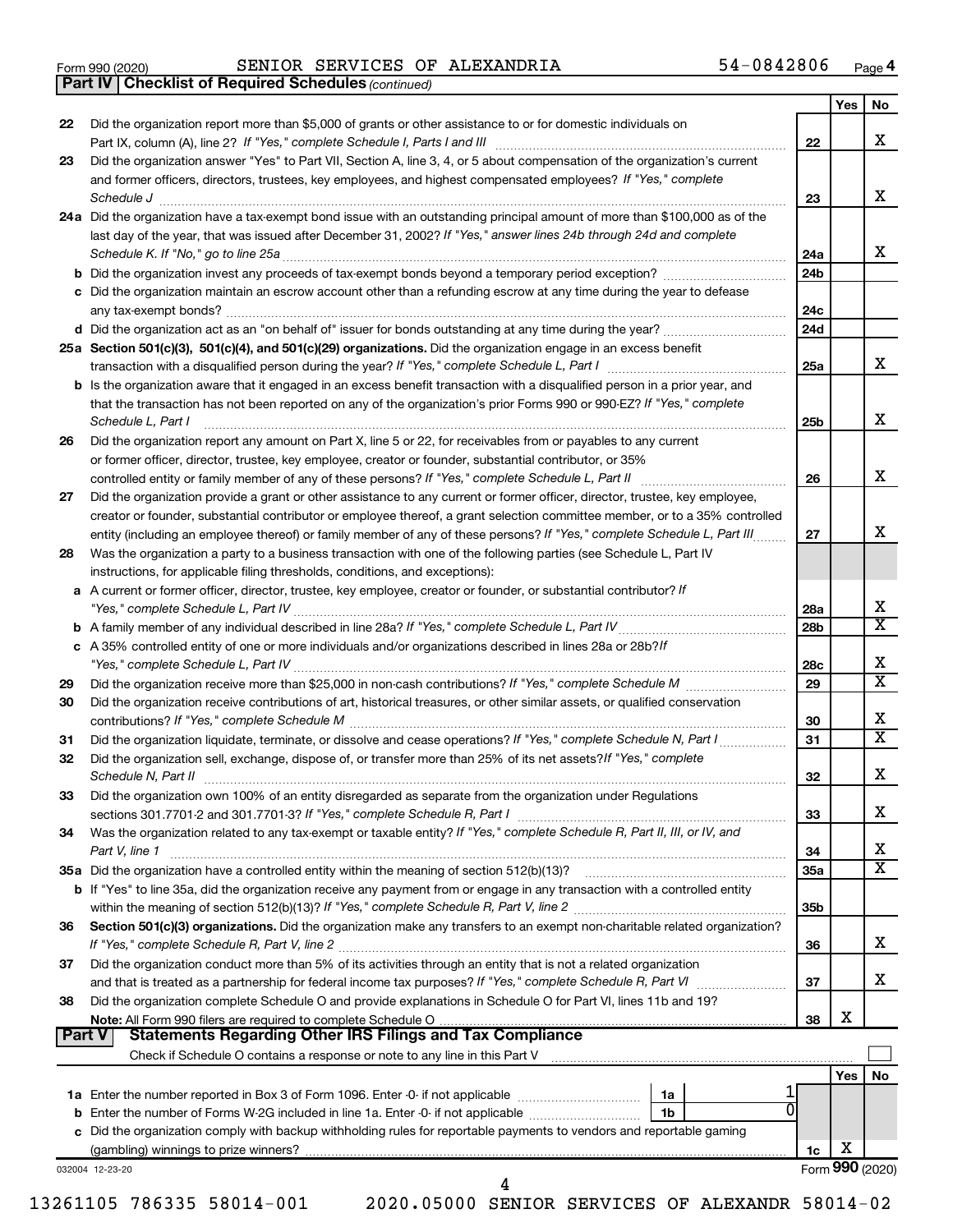|  | Form 990 (2020) |
|--|-----------------|
|  |                 |

**Part V** Statements Regarding Other IRS Filings and Tax Compliance (continued)

|        |                                                                                                                                                                                                                                                  |                | Yes | No          |
|--------|--------------------------------------------------------------------------------------------------------------------------------------------------------------------------------------------------------------------------------------------------|----------------|-----|-------------|
|        | 2a Enter the number of employees reported on Form W-3, Transmittal of Wage and Tax Statements,                                                                                                                                                   |                |     |             |
|        | 21<br>filed for the calendar year ending with or within the year covered by this return<br>2a                                                                                                                                                    |                |     |             |
|        | <b>b</b> If at least one is reported on line 2a, did the organization file all required federal employment tax returns?                                                                                                                          | 2 <sub>b</sub> | х   |             |
|        |                                                                                                                                                                                                                                                  |                |     |             |
|        | 3a Did the organization have unrelated business gross income of \$1,000 or more during the year?                                                                                                                                                 | 3a             |     | х           |
|        | <b>b</b> If "Yes," has it filed a Form 990-T for this year? If "No" to line 3b, provide an explanation on Schedule O                                                                                                                             | 3b             |     |             |
|        | 4a At any time during the calendar year, did the organization have an interest in, or a signature or other authority over, a                                                                                                                     |                |     |             |
|        | financial account in a foreign country (such as a bank account, securities account, or other financial account)?                                                                                                                                 | 4a             |     | х           |
|        | <b>b</b> If "Yes," enter the name of the foreign country $\blacktriangleright$                                                                                                                                                                   |                |     |             |
|        | See instructions for filing requirements for FinCEN Form 114, Report of Foreign Bank and Financial Accounts (FBAR).                                                                                                                              |                |     |             |
|        |                                                                                                                                                                                                                                                  | 5a             |     | х           |
| b      |                                                                                                                                                                                                                                                  | 5b             |     | $\mathbf x$ |
| с      |                                                                                                                                                                                                                                                  | 5c             |     |             |
|        | 6a Does the organization have annual gross receipts that are normally greater than \$100,000, and did the organization solicit                                                                                                                   |                |     |             |
|        |                                                                                                                                                                                                                                                  | 6a             |     | х           |
|        | <b>b</b> If "Yes," did the organization include with every solicitation an express statement that such contributions or gifts                                                                                                                    |                |     |             |
|        | were not tax deductible?                                                                                                                                                                                                                         | 6b             |     |             |
| 7      | Organizations that may receive deductible contributions under section 170(c).                                                                                                                                                                    |                |     |             |
| a      | Did the organization receive a payment in excess of \$75 made partly as a contribution and partly for goods and services provided to the payor?                                                                                                  | 7a             |     | х           |
| b      | If "Yes," did the organization notify the donor of the value of the goods or services provided?                                                                                                                                                  | 7b             |     |             |
|        | c Did the organization sell, exchange, or otherwise dispose of tangible personal property for which it was required                                                                                                                              |                |     | х           |
|        |                                                                                                                                                                                                                                                  | 7c             |     |             |
|        | 7d                                                                                                                                                                                                                                               | 7e             |     | х           |
| е      | Did the organization receive any funds, directly or indirectly, to pay premiums on a personal benefit contract?                                                                                                                                  | 7f             |     | X           |
| f<br>g | Did the organization, during the year, pay premiums, directly or indirectly, on a personal benefit contract?<br>If the organization received a contribution of qualified intellectual property, did the organization file Form 8899 as required? | 7g             | N/R |             |
| h      | If the organization received a contribution of cars, boats, airplanes, or other vehicles, did the organization file a Form 1098-C?                                                                                                               | 7h             | N/R |             |
| 8      | Sponsoring organizations maintaining donor advised funds. Did a donor advised fund maintained by the                                                                                                                                             |                |     |             |
|        | N/A                                                                                                                                                                                                                                              | 8              |     |             |
| 9      | Sponsoring organizations maintaining donor advised funds.                                                                                                                                                                                        |                |     |             |
| а      | N/A<br>Did the sponsoring organization make any taxable distributions under section 4966?                                                                                                                                                        | 9а             |     |             |
|        | N/A                                                                                                                                                                                                                                              | 9b             |     |             |
| 10     | Section 501(c)(7) organizations. Enter:                                                                                                                                                                                                          |                |     |             |
|        | 10a                                                                                                                                                                                                                                              |                |     |             |
|        | 10 <sub>b</sub><br>b Gross receipts, included on Form 990, Part VIII, line 12, for public use of club facilities                                                                                                                                 |                |     |             |
|        | 11 Section 501(c)(12) organizations. Enter:                                                                                                                                                                                                      |                |     |             |
|        |                                                                                                                                                                                                                                                  |                |     |             |
|        | b Gross income from other sources (Do not net amounts due or paid to other sources against                                                                                                                                                       |                |     |             |
|        | 11b                                                                                                                                                                                                                                              |                |     |             |
|        | 12a Section 4947(a)(1) non-exempt charitable trusts. Is the organization filing Form 990 in lieu of Form 1041?                                                                                                                                   | <b>12a</b>     |     |             |
|        | <b>b</b> If "Yes," enter the amount of tax-exempt interest received or accrued during the year $\ldots$ $\mathbf{N}/\mathbf{A}$<br>12 <sub>b</sub>                                                                                               |                |     |             |
| 13     | Section 501(c)(29) qualified nonprofit health insurance issuers.                                                                                                                                                                                 |                |     |             |
|        | N/A<br>a Is the organization licensed to issue qualified health plans in more than one state?                                                                                                                                                    | 13a            |     |             |
|        | Note: See the instructions for additional information the organization must report on Schedule O.                                                                                                                                                |                |     |             |
|        | <b>b</b> Enter the amount of reserves the organization is required to maintain by the states in which the                                                                                                                                        |                |     |             |
|        | 13 <sub>b</sub><br>13 <sub>c</sub>                                                                                                                                                                                                               |                |     |             |
|        | 14a Did the organization receive any payments for indoor tanning services during the tax year?                                                                                                                                                   | 14a            |     | x           |
|        |                                                                                                                                                                                                                                                  | 14b            |     |             |
| 15     | <b>b</b> If "Yes," has it filed a Form 720 to report these payments? If "No," provide an explanation on Schedule O<br>Is the organization subject to the section 4960 tax on payment(s) of more than \$1,000,000 in remuneration or              |                |     |             |
|        | excess parachute payment(s) during the year?                                                                                                                                                                                                     | 15             |     | х           |
|        | If "Yes," see instructions and file Form 4720, Schedule N.                                                                                                                                                                                       |                |     |             |
| 16     | Is the organization an educational institution subject to the section 4968 excise tax on net investment income?                                                                                                                                  | 16             |     | x           |
|        | If "Yes," complete Form 4720, Schedule O.                                                                                                                                                                                                        |                |     |             |
|        |                                                                                                                                                                                                                                                  |                |     |             |

Form (2020) **990**

032005 12-23-20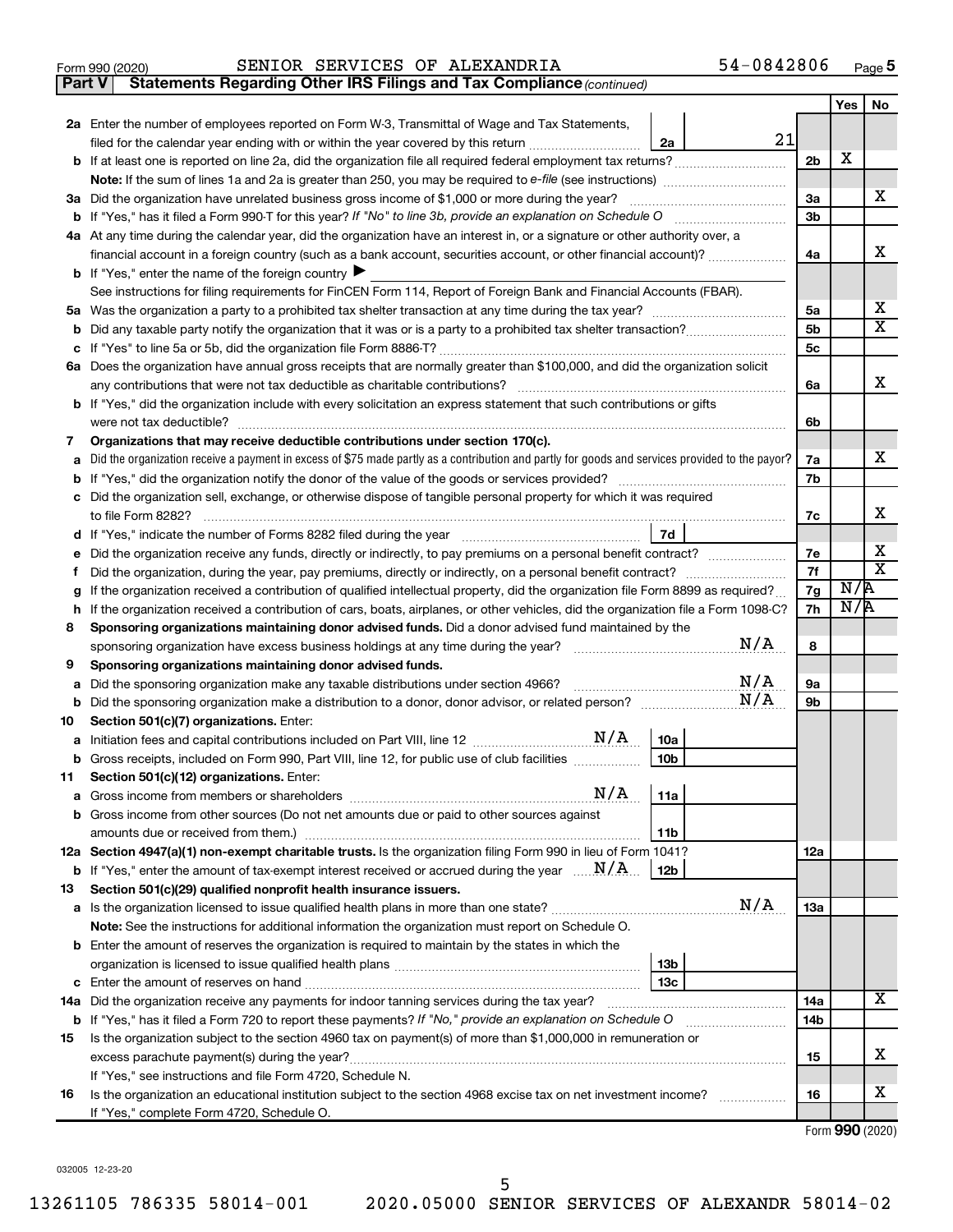| Form 990 (2020) |  |
|-----------------|--|
|-----------------|--|

#### Form 990 (2020) Page SENIOR SERVICES OF ALEXANDRIA 54-0842806

**Part VI** Governance, Management, and Disclosure For each "Yes" response to lines 2 through 7b below, and for a "No" response *to line 8a, 8b, or 10b below, describe the circumstances, processes, or changes on Schedule O. See instructions.*

|     | Check if Schedule O contains a response or note to any line in this Part VI [1] [1] [1] [1] [1] [1] [1] [1] [1                                                                                                   |    |                        |                         | $\mathbf{X}$ |
|-----|------------------------------------------------------------------------------------------------------------------------------------------------------------------------------------------------------------------|----|------------------------|-------------------------|--------------|
|     | <b>Section A. Governing Body and Management</b>                                                                                                                                                                  |    |                        |                         |              |
|     |                                                                                                                                                                                                                  |    |                        | Yes                     | No           |
|     | 1a Enter the number of voting members of the governing body at the end of the tax year                                                                                                                           | 1a | 18                     |                         |              |
|     | If there are material differences in voting rights among members of the governing body, or if the governing                                                                                                      |    |                        |                         |              |
|     | body delegated broad authority to an executive committee or similar committee, explain on Schedule O.                                                                                                            |    |                        |                         |              |
| b   | Enter the number of voting members included on line 1a, above, who are independent <i></i>                                                                                                                       | 1b | 18                     |                         |              |
| 2   | Did any officer, director, trustee, or key employee have a family relationship or a business relationship with any other                                                                                         |    |                        |                         |              |
|     | officer, director, trustee, or key employee?                                                                                                                                                                     |    | $\mathbf{2}$           |                         |              |
| 3   | Did the organization delegate control over management duties customarily performed by or under the direct supervision                                                                                            |    |                        |                         |              |
|     |                                                                                                                                                                                                                  |    | 3                      |                         |              |
| 4   | Did the organization make any significant changes to its governing documents since the prior Form 990 was filed?                                                                                                 |    | 4                      |                         |              |
| 5   |                                                                                                                                                                                                                  |    | 5                      |                         |              |
| 6   |                                                                                                                                                                                                                  |    | 6                      |                         |              |
| 7a  | Did the organization have members, stockholders, or other persons who had the power to elect or appoint one or                                                                                                   |    |                        |                         |              |
|     |                                                                                                                                                                                                                  |    | 7a                     |                         |              |
| b   | Are any governance decisions of the organization reserved to (or subject to approval by) members, stockholders, or                                                                                               |    |                        |                         |              |
|     |                                                                                                                                                                                                                  |    | 7b                     |                         |              |
| 8   | Did the organization contemporaneously document the meetings held or written actions undertaken during the year by the following:                                                                                |    |                        |                         |              |
| а   |                                                                                                                                                                                                                  |    | 8а                     | х                       |              |
| b   |                                                                                                                                                                                                                  |    | 8b                     | х                       |              |
| 9   | Is there any officer, director, trustee, or key employee listed in Part VII, Section A, who cannot be reached at the                                                                                             |    |                        |                         |              |
|     |                                                                                                                                                                                                                  |    | 9                      |                         |              |
|     | <b>Section B. Policies</b> (This Section B requests information about policies not required by the Internal Revenue Code.)                                                                                       |    |                        |                         |              |
|     |                                                                                                                                                                                                                  |    |                        | Yes                     | No           |
|     |                                                                                                                                                                                                                  |    | 10a                    |                         |              |
|     | b If "Yes," did the organization have written policies and procedures governing the activities of such chapters, affiliates,                                                                                     |    |                        |                         |              |
|     |                                                                                                                                                                                                                  |    | 10 <sub>b</sub>        |                         |              |
|     | 11a Has the organization provided a complete copy of this Form 990 to all members of its governing body before filing the form?                                                                                  |    | 11a                    | X                       |              |
|     | <b>b</b> Describe in Schedule O the process, if any, used by the organization to review this Form 990.                                                                                                           |    |                        |                         |              |
| 12a |                                                                                                                                                                                                                  |    | 12a                    | х                       |              |
| b   | Were officers, directors, or trustees, and key employees required to disclose annually interests that could give rise to conflicts?                                                                              |    | 12 <sub>b</sub>        | х                       |              |
| с   | Did the organization regularly and consistently monitor and enforce compliance with the policy? If "Yes," describe                                                                                               |    |                        |                         |              |
|     |                                                                                                                                                                                                                  |    | 12c                    | х                       |              |
| 13  |                                                                                                                                                                                                                  |    | 13                     | $\overline{\mathbf{X}}$ |              |
| 14  | Did the organization have a written document retention and destruction policy? [11] manufaction model of the organization have a written document retention and destruction policy?                              |    | 14                     | $\overline{\mathbf{X}}$ |              |
| 15  | Did the process for determining compensation of the following persons include a review and approval by independent                                                                                               |    |                        |                         |              |
|     | persons, comparability data, and contemporaneous substantiation of the deliberation and decision?                                                                                                                |    |                        |                         |              |
|     |                                                                                                                                                                                                                  |    |                        | х                       |              |
| а   | The organization's CEO, Executive Director, or top management official manufactured content of the organization's CEO, Executive Director, or top management official manufactured content of the organization's |    | 15a<br>15 <sub>b</sub> | х                       |              |
|     |                                                                                                                                                                                                                  |    |                        |                         |              |
|     | If "Yes" to line 15a or 15b, describe the process in Schedule O (see instructions).                                                                                                                              |    |                        |                         |              |
|     | 16a Did the organization invest in, contribute assets to, or participate in a joint venture or similar arrangement with a                                                                                        |    | 16a                    |                         |              |
|     |                                                                                                                                                                                                                  |    |                        |                         |              |
|     | taxable entity during the year?                                                                                                                                                                                  |    |                        |                         |              |
|     | b If "Yes," did the organization follow a written policy or procedure requiring the organization to evaluate its participation                                                                                   |    |                        |                         |              |
|     | in joint venture arrangements under applicable federal tax law, and take steps to safeguard the organization's                                                                                                   |    |                        |                         |              |
|     | exempt status with respect to such arrangements?                                                                                                                                                                 |    | 16b                    |                         |              |
|     | <b>Section C. Disclosure</b>                                                                                                                                                                                     |    |                        |                         |              |
| 17  | List the states with which a copy of this Form 990 is required to be filed $\blacktriangleright\mathrm{VA}$                                                                                                      |    |                        |                         |              |
| 18  | Section 6104 requires an organization to make its Forms 1023 (1024 or 1024-A, if applicable), 990, and 990-T (Section 501(c)(3)s only) available                                                                 |    |                        |                         |              |
|     | for public inspection. Indicate how you made these available. Check all that apply.                                                                                                                              |    |                        |                         |              |
|     | $ \underline{X} $ Upon request<br>Own website<br>Another's website<br>Other (explain on Schedule O)                                                                                                              |    |                        |                         |              |
| 19  | Describe on Schedule O whether (and if so, how) the organization made its governing documents, conflict of interest policy, and financial                                                                        |    |                        |                         |              |
|     | statements available to the public during the tax year.                                                                                                                                                          |    |                        |                         |              |
| 20  | State the name, address, and telephone number of the person who possesses the organization's books and records                                                                                                   |    |                        |                         |              |
|     | THE ORGANIZATION - 703-836-4414                                                                                                                                                                                  |    |                        |                         |              |
|     | 206 N. WASHINGTON ST #301, ALEXANDRIA,<br>22314<br><b>VA</b><br>032006 12-23-20                                                                                                                                  |    |                        | Form 990 (2020)         |              |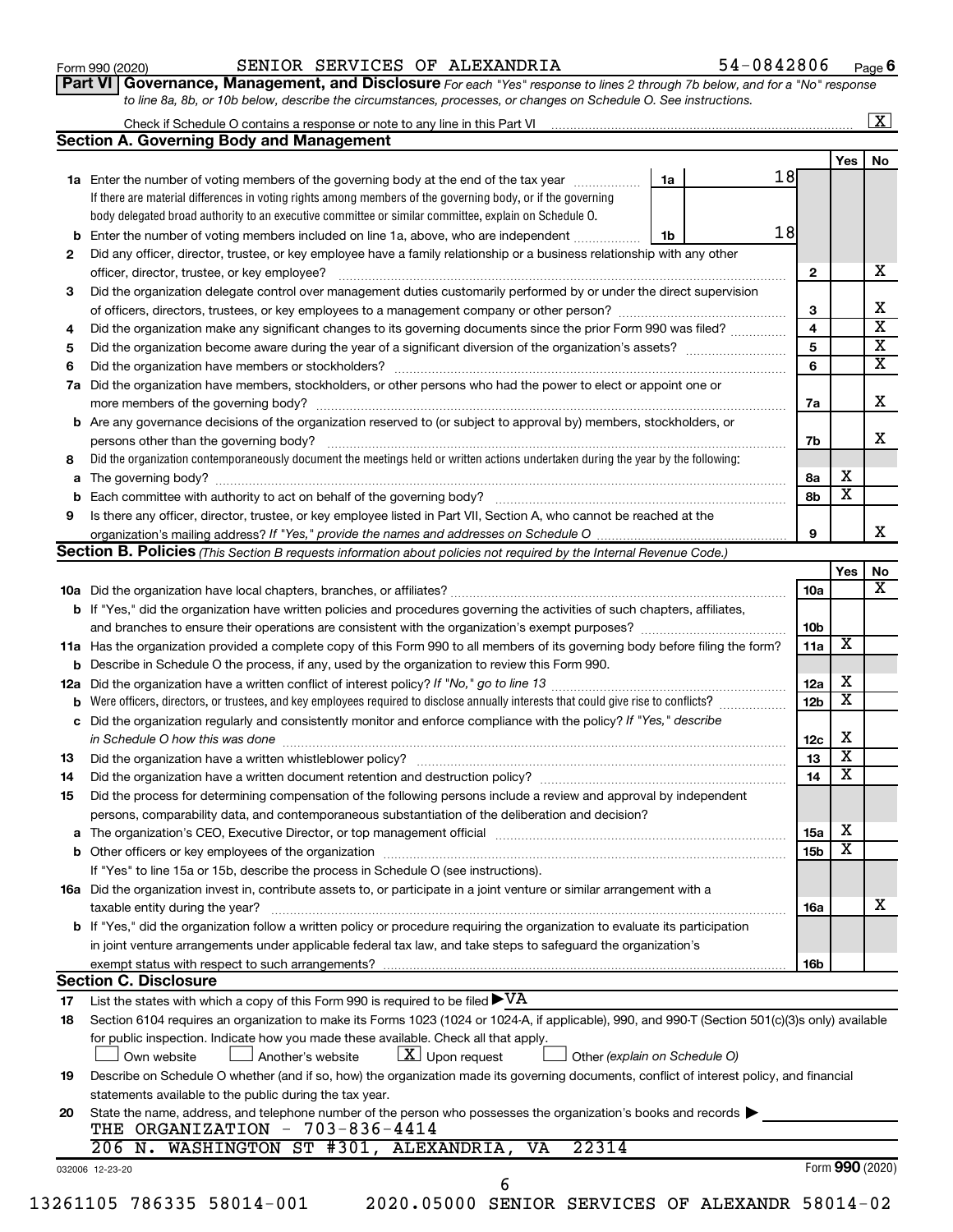$\Box$ 

| Part VII Compensation of Officers, Directors, Trustees, Key Employees, Highest Compensated |  |  |  |  |
|--------------------------------------------------------------------------------------------|--|--|--|--|
| <b>Employees, and Independent Contractors</b>                                              |  |  |  |  |

Check if Schedule O contains a response or note to any line in this Part VII

**Section A. Officers, Directors, Trustees, Key Employees, and Highest Compensated Employees**

**1a**  Complete this table for all persons required to be listed. Report compensation for the calendar year ending with or within the organization's tax year.  $\bullet$  List all of the organization's current officers, directors, trustees (whether individuals or organizations), regardless of amount of compensation.

Enter -0- in columns (D), (E), and (F) if no compensation was paid.

**•** List all of the organization's current key employees, if any. See instructions for definition of "key employee."

**•** List the organization's five *current* highest compensated employees (other than an officer, director, trustee, or key employee) who received reportable compensation (Box 5 of Form W-2 and/or Box 7 of Form 1099-MISC) of more than \$100,000 from the organization and any related organizations.

 $\bullet$  List all of the organization's former officers, key employees, and highest compensated employees who received more than \$100,000 of reportable compensation from the organization and any related organizations.

**•** List all of the organization's former directors or trustees that received, in the capacity as a former director or trustee of the organization, more than \$10,000 of reportable compensation from the organization and any related organizations.

See instructions for the order in which to list the persons above.

Check this box if neither the organization nor any related organization compensated any current officer, director, or trustee.  $\Box$ 

| (A)                           | (B)                    |                                |                                                                  | (C)         |              |                                 |        | (D)             | (E)                              | (F)                      |
|-------------------------------|------------------------|--------------------------------|------------------------------------------------------------------|-------------|--------------|---------------------------------|--------|-----------------|----------------------------------|--------------------------|
| Name and title                | Average                |                                | (do not check more than one                                      |             | Position     |                                 |        | Reportable      | Reportable                       | Estimated                |
|                               | hours per              |                                | box, unless person is both an<br>officer and a director/trustee) |             |              |                                 |        | compensation    | compensation                     | amount of                |
|                               | week                   |                                |                                                                  |             |              |                                 |        | from<br>the     | from related                     | other                    |
|                               | (list any<br>hours for |                                |                                                                  |             |              |                                 |        | organization    | organizations<br>(W-2/1099-MISC) | compensation<br>from the |
|                               | related                |                                |                                                                  |             |              |                                 |        | (W-2/1099-MISC) |                                  | organization             |
|                               | organizations          |                                |                                                                  |             |              |                                 |        |                 |                                  | and related              |
|                               | below                  | Individual trustee or director | Institutional trustee                                            |             | Key employee | Highest compensated<br>employee |        |                 |                                  | organizations            |
|                               | line)                  |                                |                                                                  | Officer     |              |                                 | Former |                 |                                  |                          |
| MARIBETH BERSANI<br>(1)       | 2.00                   |                                |                                                                  |             |              |                                 |        |                 |                                  |                          |
| <b>CHAIR</b>                  |                        | $\mathbf X$                    |                                                                  | $\rm X$     |              |                                 |        | $\mathbf 0$     | $\mathbf 0$ .                    | 0.                       |
| (2)<br>KERRY DONLEY           | 2.00                   |                                |                                                                  |             |              |                                 |        |                 |                                  |                          |
| VICE CHAIR                    |                        | X                              |                                                                  | X           |              |                                 |        | $\mathbf 0$     | $\mathbf 0$                      | $\mathbf 0$ .            |
| CHRIS WRIGHT<br>(3)           | 2.00                   |                                |                                                                  |             |              |                                 |        |                 |                                  |                          |
| <b>TREASURER</b>              |                        | $\mathbf X$                    |                                                                  | $\rm X$     |              |                                 |        | 0               | 0.                               | $\mathbf 0$ .            |
| <b>JACK FANNON</b><br>(4)     | 2.00                   |                                |                                                                  |             |              |                                 |        |                 |                                  |                          |
| <b>SECRETARY</b>              |                        | $\mathbf X$                    |                                                                  | $\mathbf X$ |              |                                 |        | 0.              | $\mathbf 0$ .                    | $\mathbf 0$ .            |
| RINA BANSAL<br>(5)            | 2.00                   |                                |                                                                  |             |              |                                 |        |                 |                                  |                          |
| <b>DIRECTOR</b>               |                        | X                              |                                                                  |             |              |                                 |        | 0.              | 0.                               | $\mathbf 0$ .            |
| WILLIE BAILEY, SR.<br>(6)     | 2.00                   |                                |                                                                  |             |              |                                 |        |                 |                                  |                          |
| <b>DIRECTOR</b>               |                        | X                              |                                                                  |             |              |                                 |        | 0               | $\mathbf 0$                      | 0.                       |
| LAURIE BLACKBURN<br>(7)       | 2.00                   |                                |                                                                  |             |              |                                 |        |                 |                                  |                          |
| <b>DIRECTOR</b>               |                        | X                              |                                                                  |             |              |                                 |        | $\mathbf 0$     | $\mathbf 0$                      | $\mathbf 0$ .            |
| AMY JACKSON<br>(8)            | 2.00                   |                                |                                                                  |             |              |                                 |        |                 |                                  |                          |
| <b>DIRECTOR</b>               |                        | X                              |                                                                  |             |              |                                 |        | $\mathbf 0$ .   | $\mathbf{0}$                     | $\mathbf 0$ .            |
| (9)<br>KRISTIN EAGAN          | 2.00                   |                                |                                                                  |             |              |                                 |        |                 |                                  |                          |
| <b>DIRECTOR</b>               |                        | X                              |                                                                  |             |              |                                 |        | $\mathbf 0$ .   | $\mathbf 0$ .                    | $\mathbf 0$ .            |
| (10) CAUDRON MEGARY BLACKBURN | 2.00                   |                                |                                                                  |             |              |                                 |        |                 |                                  |                          |
| <b>DIRECTOR</b>               |                        | X                              |                                                                  |             |              |                                 |        | $\mathbf 0$ .   | $\mathbf 0$ .                    | $\mathbf 0$ .            |
| (11) ARVETTE M. REID          | 2.00                   |                                |                                                                  |             |              |                                 |        |                 |                                  |                          |
| <b>DIRECTOR</b>               |                        | X                              |                                                                  |             |              |                                 |        | $\mathbf 0$ .   | $\mathbf 0$ .                    | $\mathbf 0$ .            |
| (12) CLAUDIA KOSTEL           | 2.00                   |                                |                                                                  |             |              |                                 |        |                 |                                  |                          |
| <b>DIRECTOR</b>               |                        | X                              |                                                                  |             |              |                                 |        | 0.              | $\mathbf 0$ .                    | $\mathbf 0$ .            |
| (13) DR. VIVEK SINHA          | 2.00                   |                                |                                                                  |             |              |                                 |        |                 |                                  |                          |
| <b>DIRECTOR</b>               |                        | Χ                              |                                                                  |             |              |                                 |        | 0.              | $\mathbf 0$ .                    | $\mathbf 0$ .            |
| (14) TOM ROBERTS              | 2.00                   |                                |                                                                  |             |              |                                 |        |                 |                                  |                          |
| <b>DIRECTOR</b>               |                        | $\mathbf X$                    |                                                                  |             |              |                                 |        | 0.              | $\mathbf 0$ .                    | $\mathbf 0$ .            |
| (15) BILL WATTS               | 2.00                   |                                |                                                                  |             |              |                                 |        |                 |                                  |                          |
| <b>DIRECTOR</b>               |                        | $\mathbf X$                    |                                                                  |             |              |                                 |        | 0.              | $\mathbf 0$ .                    | $\mathbf 0$ .            |
| (16) KATHLEEN TREPPER         | 2.00                   |                                |                                                                  |             |              |                                 |        |                 |                                  |                          |
| <b>DIRECTOR</b>               |                        | X                              |                                                                  |             |              |                                 |        | 0.              | $\mathbf 0$ .                    | $\mathbf 0$ .            |
| (17) KAREN SKEENS             | 2.00                   |                                |                                                                  |             |              |                                 |        |                 |                                  |                          |
| <b>DIRECTOR</b>               |                        | $\mathbf X$                    |                                                                  |             |              |                                 |        | $\mathbf 0$ .   | $\mathbf 0$ .                    | 0.                       |
|                               |                        |                                |                                                                  |             |              |                                 |        |                 |                                  | $\overline{\phantom{0}}$ |

032007 12-23-20

13261105 786335 58014-001 2020.05000 SENIOR SERVICES OF ALEXANDR 58014-02

7

Form (2020) **990**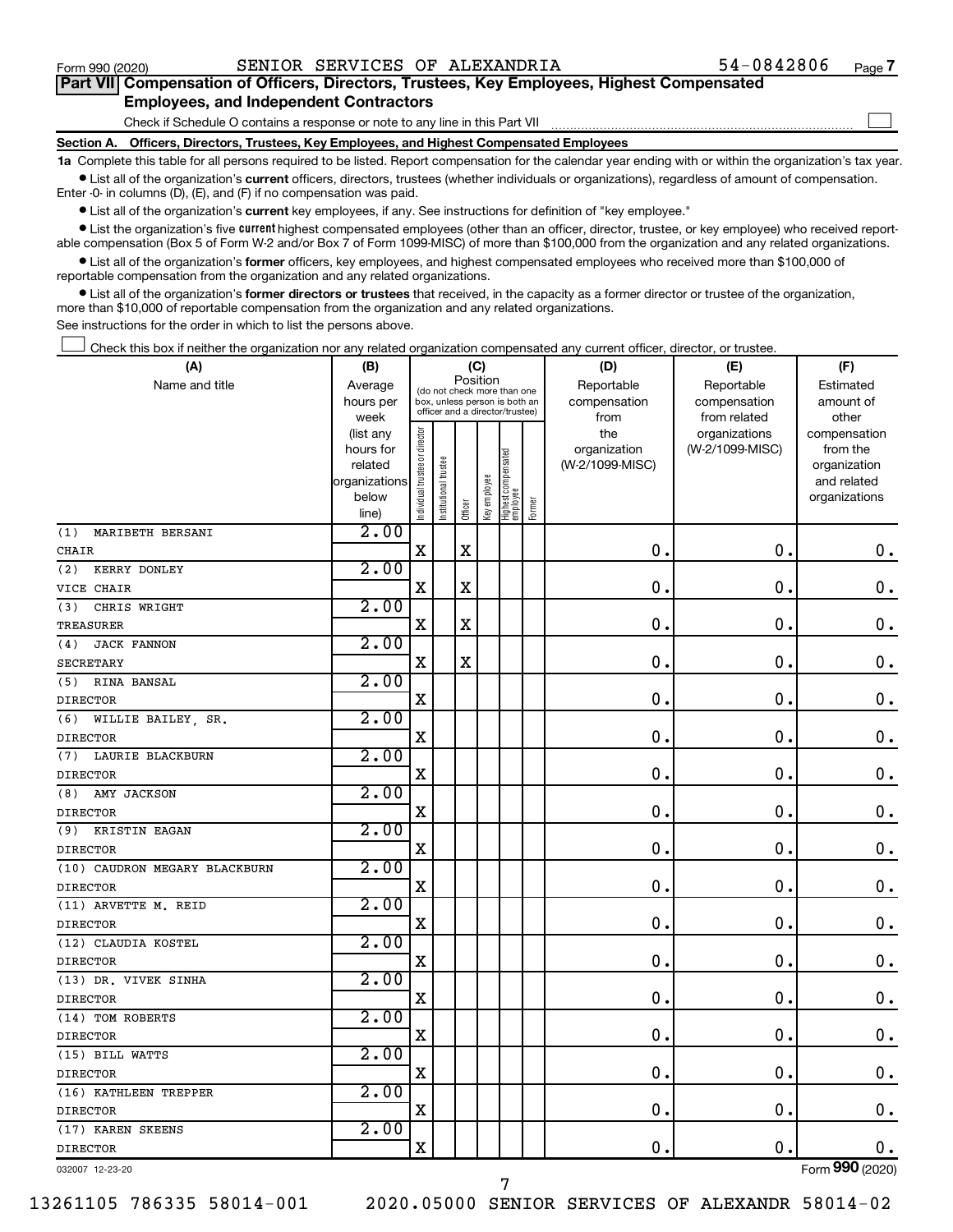|                 | SENIOR SERVICES OF ALEXANDRIA<br>Form 990 (2020)                                                                                     |               |                                |                       |          |              |                                                              |        |                         | 54-0842806      |    |   |               | Page 8           |
|-----------------|--------------------------------------------------------------------------------------------------------------------------------------|---------------|--------------------------------|-----------------------|----------|--------------|--------------------------------------------------------------|--------|-------------------------|-----------------|----|---|---------------|------------------|
| <b>Part VII</b> | Section A. Officers, Directors, Trustees, Key Employees, and Highest Compensated Employees (continued)                               |               |                                |                       |          |              |                                                              |        |                         |                 |    |   |               |                  |
|                 | (A)                                                                                                                                  | (B)           |                                |                       |          | (C)          |                                                              |        | (D)                     | (E)             |    |   | (F)           |                  |
|                 | Name and title                                                                                                                       | Average       |                                |                       | Position |              |                                                              |        | Reportable              | Reportable      |    |   | Estimated     |                  |
|                 |                                                                                                                                      | hours per     |                                |                       |          |              | (do not check more than one<br>box, unless person is both an |        | compensation            | compensation    |    |   | amount of     |                  |
|                 |                                                                                                                                      | week          |                                |                       |          |              | officer and a director/trustee)                              |        | from                    | from related    |    |   | other         |                  |
|                 |                                                                                                                                      | (list any     |                                |                       |          |              |                                                              |        | the                     | organizations   |    |   | compensation  |                  |
|                 |                                                                                                                                      | hours for     |                                |                       |          |              |                                                              |        | organization            | (W-2/1099-MISC) |    |   | from the      |                  |
|                 |                                                                                                                                      | related       |                                |                       |          |              |                                                              |        | (W-2/1099-MISC)         |                 |    |   | organization  |                  |
|                 |                                                                                                                                      | organizations |                                |                       |          |              |                                                              |        |                         |                 |    |   | and related   |                  |
|                 |                                                                                                                                      | below         |                                |                       |          |              |                                                              |        |                         |                 |    |   | organizations |                  |
|                 |                                                                                                                                      | line)         | Individual trustee or director | Institutional trustee | Officer  | Key employee | Highest compensated<br>  employee                            | Former |                         |                 |    |   |               |                  |
|                 | (18) MARY PAT WOODMAN                                                                                                                | 2.00          |                                |                       |          |              |                                                              |        |                         |                 |    |   |               |                  |
| <b>DIRECTOR</b> |                                                                                                                                      |               | X                              |                       |          |              |                                                              |        | 0.                      |                 | 0. |   |               | 0.               |
|                 |                                                                                                                                      |               |                                |                       |          |              |                                                              |        |                         |                 |    |   |               |                  |
|                 | (19) MARY LEE ANDERSON                                                                                                               | 40.00         |                                |                       |          |              |                                                              |        |                         |                 |    |   |               |                  |
|                 | EXECUTIVE DIRECTOR                                                                                                                   |               |                                |                       | Χ        |              |                                                              |        | 95,000.                 |                 | 0. |   |               | 2,850.           |
|                 |                                                                                                                                      |               |                                |                       |          |              |                                                              |        |                         |                 |    |   |               |                  |
|                 |                                                                                                                                      |               |                                |                       |          |              |                                                              |        |                         |                 |    |   |               |                  |
|                 |                                                                                                                                      |               |                                |                       |          |              |                                                              |        |                         |                 |    |   |               |                  |
|                 |                                                                                                                                      |               |                                |                       |          |              |                                                              |        |                         |                 |    |   |               |                  |
|                 |                                                                                                                                      |               |                                |                       |          |              |                                                              |        |                         |                 |    |   |               |                  |
|                 |                                                                                                                                      |               |                                |                       |          |              |                                                              |        |                         |                 |    |   |               |                  |
|                 |                                                                                                                                      |               |                                |                       |          |              |                                                              |        |                         |                 |    |   |               |                  |
|                 |                                                                                                                                      |               |                                |                       |          |              |                                                              |        |                         |                 |    |   |               |                  |
|                 |                                                                                                                                      |               |                                |                       |          |              |                                                              |        |                         |                 |    |   |               |                  |
|                 |                                                                                                                                      |               |                                |                       |          |              |                                                              |        |                         |                 |    |   |               |                  |
|                 |                                                                                                                                      |               |                                |                       |          |              |                                                              |        |                         |                 |    |   |               |                  |
|                 |                                                                                                                                      |               |                                |                       |          |              |                                                              |        |                         |                 |    |   |               |                  |
|                 |                                                                                                                                      |               |                                |                       |          |              |                                                              |        |                         |                 |    |   |               |                  |
|                 |                                                                                                                                      |               |                                |                       |          |              |                                                              |        |                         |                 |    |   |               |                  |
|                 |                                                                                                                                      |               |                                |                       |          |              |                                                              |        |                         |                 |    |   |               |                  |
|                 |                                                                                                                                      |               |                                |                       |          |              |                                                              |        |                         |                 |    |   |               |                  |
|                 |                                                                                                                                      |               |                                |                       |          |              |                                                              |        | 95,000.                 |                 | Ο. |   |               | 2,850.           |
|                 | c Total from continuation sheets to Part VII, Section A manuscreen continuum                                                         |               |                                |                       |          |              |                                                              |        | σ.                      |                 | σ. |   |               | $\overline{0}$ . |
|                 |                                                                                                                                      |               |                                |                       |          |              |                                                              |        | 95,000.                 |                 | О. |   | 2,850.        |                  |
| 2               | Total number of individuals (including but not limited to those listed above) who received more than \$100,000 of reportable         |               |                                |                       |          |              |                                                              |        |                         |                 |    |   |               |                  |
|                 | compensation from the organization $\blacktriangleright$                                                                             |               |                                |                       |          |              |                                                              |        |                         |                 |    |   |               | 0                |
|                 |                                                                                                                                      |               |                                |                       |          |              |                                                              |        |                         |                 |    |   | Yes           | No               |
|                 |                                                                                                                                      |               |                                |                       |          |              |                                                              |        |                         |                 |    |   |               |                  |
| 3               | Did the organization list any former officer, director, trustee, key employee, or highest compensated employee on                    |               |                                |                       |          |              |                                                              |        |                         |                 |    |   |               |                  |
|                 | line 1a? If "Yes," complete Schedule J for such individual manufactured content to the content of the complete                       |               |                                |                       |          |              |                                                              |        |                         |                 |    | 3 |               | х                |
|                 | For any individual listed on line 1a, is the sum of reportable compensation and other compensation from the organization             |               |                                |                       |          |              |                                                              |        |                         |                 |    |   |               |                  |
|                 | and related organizations greater than \$150,000? If "Yes," complete Schedule J for such individual                                  |               |                                |                       |          |              |                                                              |        |                         |                 |    | 4 |               | х                |
| 5               | Did any person listed on line 1a receive or accrue compensation from any unrelated organization or individual for services           |               |                                |                       |          |              |                                                              |        |                         |                 |    |   |               |                  |
|                 |                                                                                                                                      |               |                                |                       |          |              |                                                              |        |                         |                 |    | 5 |               | х                |
|                 | <b>Section B. Independent Contractors</b>                                                                                            |               |                                |                       |          |              |                                                              |        |                         |                 |    |   |               |                  |
| 1               | Complete this table for your five highest compensated independent contractors that received more than \$100,000 of compensation from |               |                                |                       |          |              |                                                              |        |                         |                 |    |   |               |                  |
|                 |                                                                                                                                      |               |                                |                       |          |              |                                                              |        |                         |                 |    |   |               |                  |
|                 | the organization. Report compensation for the calendar year ending with or within the organization's tax year.                       |               |                                |                       |          |              |                                                              |        |                         |                 |    |   |               |                  |
|                 | (A)<br>Name and business address                                                                                                     |               |                                |                       |          |              |                                                              |        | (B)                     |                 |    |   | (C)           |                  |
|                 |                                                                                                                                      |               |                                | <b>NONE</b>           |          |              |                                                              |        | Description of services |                 |    |   | Compensation  |                  |
|                 |                                                                                                                                      |               |                                |                       |          |              |                                                              |        |                         |                 |    |   |               |                  |
|                 |                                                                                                                                      |               |                                |                       |          |              |                                                              |        |                         |                 |    |   |               |                  |
|                 |                                                                                                                                      |               |                                |                       |          |              |                                                              |        |                         |                 |    |   |               |                  |
|                 |                                                                                                                                      |               |                                |                       |          |              |                                                              |        |                         |                 |    |   |               |                  |
|                 |                                                                                                                                      |               |                                |                       |          |              |                                                              |        |                         |                 |    |   |               |                  |
|                 |                                                                                                                                      |               |                                |                       |          |              |                                                              |        |                         |                 |    |   |               |                  |
|                 |                                                                                                                                      |               |                                |                       |          |              |                                                              |        |                         |                 |    |   |               |                  |
|                 |                                                                                                                                      |               |                                |                       |          |              |                                                              |        |                         |                 |    |   |               |                  |
|                 |                                                                                                                                      |               |                                |                       |          |              |                                                              |        |                         |                 |    |   |               |                  |
|                 |                                                                                                                                      |               |                                |                       |          |              |                                                              |        |                         |                 |    |   |               |                  |
|                 |                                                                                                                                      |               |                                |                       |          |              |                                                              |        |                         |                 |    |   |               |                  |
| 2               | Total number of independent contractors (including but not limited to those listed above) who received more than                     |               |                                |                       |          |              |                                                              |        |                         |                 |    |   |               |                  |
|                 | \$100,000 of compensation from the organization                                                                                      |               |                                |                       |          |              | 0                                                            |        |                         |                 |    |   |               |                  |
|                 |                                                                                                                                      |               |                                |                       |          |              |                                                              |        |                         |                 |    |   |               | Form 990 (2020)  |
|                 |                                                                                                                                      |               |                                |                       |          |              |                                                              |        |                         |                 |    |   |               |                  |

032008 12-23-20

8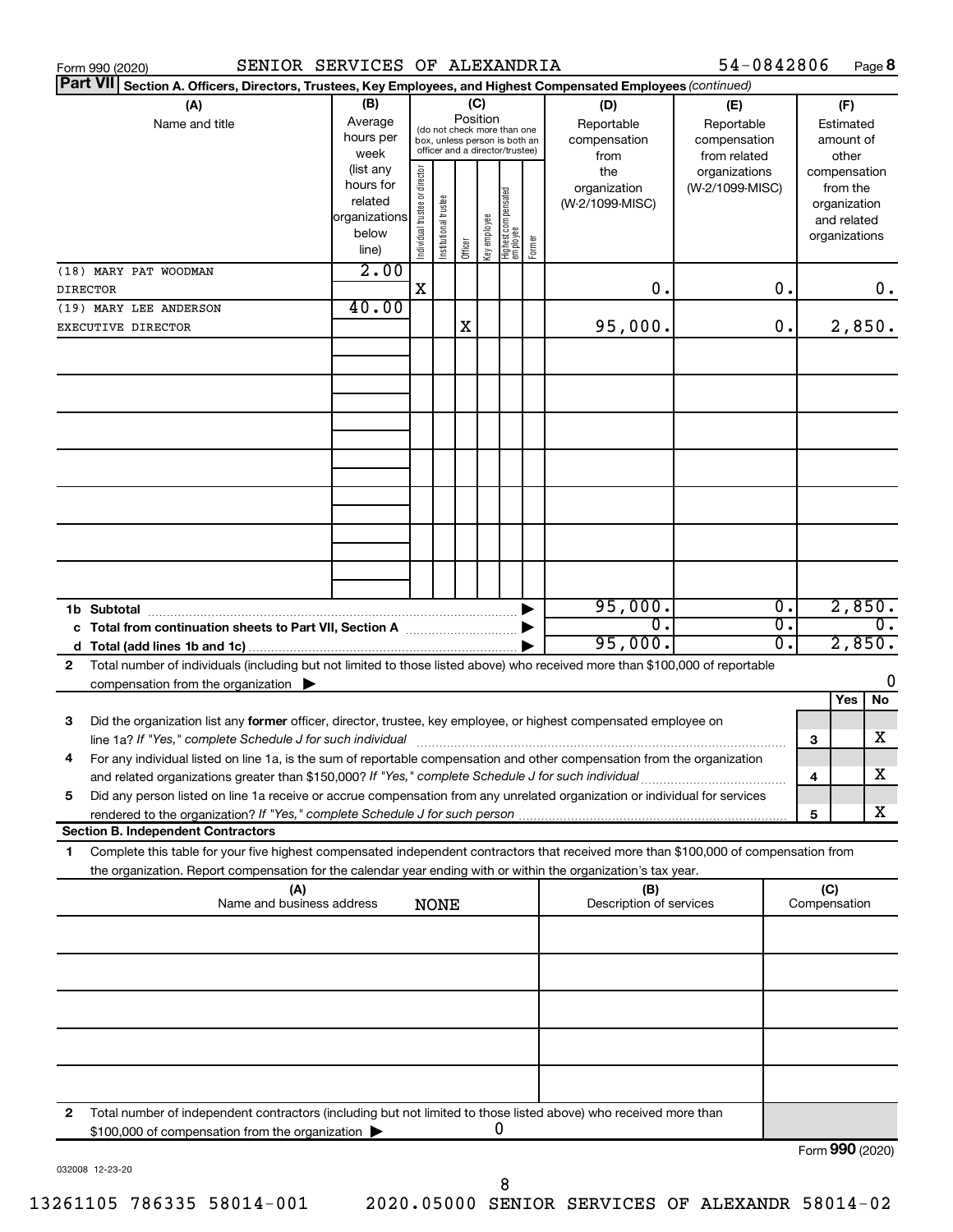|                                                           |                                                  |                                                                     |                                                                            |            |                                 |       |                      | Total revenue                    | (B)<br>Related or exempt<br>function revenue | $\overline{C}$<br>Unrelated<br>business revenue | (D)<br>Revenue excluded<br>from tax under<br>sections 512 - 514 |
|-----------------------------------------------------------|--------------------------------------------------|---------------------------------------------------------------------|----------------------------------------------------------------------------|------------|---------------------------------|-------|----------------------|----------------------------------|----------------------------------------------|-------------------------------------------------|-----------------------------------------------------------------|
|                                                           |                                                  |                                                                     | 1 a Federated campaigns                                                    |            | 1a                              |       |                      |                                  |                                              |                                                 |                                                                 |
| Contributions, Gifts, Grants<br>and Other Similar Amounts |                                                  |                                                                     | <b>b</b> Membership dues                                                   |            | 1 <sub>b</sub>                  |       |                      |                                  |                                              |                                                 |                                                                 |
|                                                           |                                                  |                                                                     | c Fundraising events                                                       |            | 1 <sub>c</sub>                  |       | 118, 198.            |                                  |                                              |                                                 |                                                                 |
|                                                           |                                                  |                                                                     | d Related organizations                                                    |            | 1 <sub>d</sub>                  |       |                      |                                  |                                              |                                                 |                                                                 |
|                                                           |                                                  | е                                                                   | Government grants (contributions)                                          |            | 1e                              |       | 87,375.              |                                  |                                              |                                                 |                                                                 |
|                                                           |                                                  |                                                                     | f All other contributions, gifts, grants, and                              |            |                                 |       |                      |                                  |                                              |                                                 |                                                                 |
|                                                           |                                                  |                                                                     | similar amounts not included above                                         |            | 1f                              |       | 386,818.             |                                  |                                              |                                                 |                                                                 |
|                                                           |                                                  | g                                                                   | Noncash contributions included in lines 1a-1f                              |            | $1g$ \$                         |       |                      |                                  |                                              |                                                 |                                                                 |
|                                                           |                                                  |                                                                     |                                                                            |            |                                 |       |                      | 592, 391.                        |                                              |                                                 |                                                                 |
|                                                           |                                                  |                                                                     |                                                                            |            |                                 |       | <b>Business Code</b> |                                  |                                              |                                                 |                                                                 |
|                                                           |                                                  | 2a                                                                  | GOVERNMENT CONTRACTS                                                       |            |                                 |       | 624100               | 340, 379.                        | 340, 379.                                    |                                                 |                                                                 |
|                                                           |                                                  | b                                                                   | FEES FOR SERVICES                                                          |            |                                 |       | 624100               | 57,520.                          | 57,520.                                      |                                                 |                                                                 |
| Program Service<br>Revenue                                |                                                  | c                                                                   |                                                                            |            |                                 |       |                      |                                  |                                              |                                                 |                                                                 |
|                                                           |                                                  | d                                                                   | the control of the control of the control of the control of                |            |                                 |       |                      |                                  |                                              |                                                 |                                                                 |
|                                                           |                                                  | e                                                                   | the control of the control of the control of the control of the control of |            |                                 |       |                      |                                  |                                              |                                                 |                                                                 |
|                                                           |                                                  |                                                                     | All other program service revenue                                          |            |                                 |       |                      |                                  |                                              |                                                 |                                                                 |
|                                                           |                                                  | f                                                                   |                                                                            |            |                                 |       |                      | 397,899.                         |                                              |                                                 |                                                                 |
|                                                           | 3                                                | a                                                                   | Investment income (including dividends, interest, and                      |            |                                 |       |                      |                                  |                                              |                                                 |                                                                 |
|                                                           |                                                  |                                                                     |                                                                            |            |                                 |       |                      | 18,053.                          |                                              |                                                 | 18,053.                                                         |
|                                                           | 4                                                |                                                                     | Income from investment of tax-exempt bond proceeds                         |            |                                 |       |                      |                                  |                                              |                                                 |                                                                 |
|                                                           | 5                                                |                                                                     |                                                                            |            |                                 |       |                      |                                  |                                              |                                                 |                                                                 |
|                                                           |                                                  |                                                                     |                                                                            |            | (i) Real                        |       | (ii) Personal        |                                  |                                              |                                                 |                                                                 |
|                                                           |                                                  |                                                                     |                                                                            |            |                                 |       |                      |                                  |                                              |                                                 |                                                                 |
|                                                           |                                                  |                                                                     | 6 a Gross rents                                                            | 6a         |                                 |       |                      |                                  |                                              |                                                 |                                                                 |
|                                                           |                                                  |                                                                     | <b>b</b> Less: rental expenses                                             | 6b         |                                 |       |                      |                                  |                                              |                                                 |                                                                 |
|                                                           |                                                  | Rental income or (loss)<br>6c<br>c<br>d Net rental income or (loss) |                                                                            |            |                                 |       |                      |                                  |                                              |                                                 |                                                                 |
|                                                           | (i) Securities<br>7 a Gross amount from sales of |                                                                     |                                                                            | (ii) Other |                                 |       |                      |                                  |                                              |                                                 |                                                                 |
|                                                           |                                                  |                                                                     |                                                                            |            | $7a$ 128,002.                   |       |                      |                                  |                                              |                                                 |                                                                 |
|                                                           |                                                  |                                                                     | assets other than inventory                                                |            |                                 |       |                      |                                  |                                              |                                                 |                                                                 |
|                                                           |                                                  |                                                                     | <b>b</b> Less: cost or other basis                                         |            |                                 |       |                      |                                  |                                              |                                                 |                                                                 |
|                                                           |                                                  |                                                                     | and sales expenses                                                         | 7c         | <sub>7b</sub>  127,509.<br>493. |       |                      |                                  |                                              |                                                 |                                                                 |
|                                                           |                                                  |                                                                     | c Gain or (loss)                                                           |            |                                 |       |                      | 493.                             |                                              |                                                 | 493.                                                            |
| <b>Other Revenue</b>                                      |                                                  |                                                                     |                                                                            |            |                                 |       | ▶                    |                                  |                                              |                                                 |                                                                 |
|                                                           |                                                  |                                                                     | 8 a Gross income from fundraising events (not                              |            |                                 |       |                      |                                  |                                              |                                                 |                                                                 |
|                                                           |                                                  |                                                                     | including $\frac{118}{198}$ , 198. of                                      |            |                                 |       |                      |                                  |                                              |                                                 |                                                                 |
|                                                           |                                                  |                                                                     | contributions reported on line 1c). See                                    |            |                                 |       |                      |                                  |                                              |                                                 |                                                                 |
|                                                           |                                                  |                                                                     |                                                                            |            |                                 | 8a    | 40,430.              |                                  |                                              |                                                 |                                                                 |
|                                                           |                                                  |                                                                     |                                                                            |            |                                 | 8b    | 35,065.              |                                  |                                              |                                                 |                                                                 |
|                                                           |                                                  |                                                                     |                                                                            |            |                                 |       |                      | 5,365.                           |                                              |                                                 | 5,365.                                                          |
|                                                           |                                                  |                                                                     | 9 a Gross income from gaming activities. See                               |            |                                 |       |                      |                                  |                                              |                                                 |                                                                 |
|                                                           |                                                  |                                                                     |                                                                            |            |                                 | 9a    |                      |                                  |                                              |                                                 |                                                                 |
|                                                           |                                                  |                                                                     | <b>b</b> Less: direct expenses <b>manually</b>                             |            |                                 | 9b    |                      |                                  |                                              |                                                 |                                                                 |
|                                                           |                                                  |                                                                     | c Net income or (loss) from gaming activities                              |            |                                 |       |                      |                                  |                                              |                                                 |                                                                 |
|                                                           |                                                  |                                                                     | 10 a Gross sales of inventory, less returns                                |            |                                 |       |                      |                                  |                                              |                                                 |                                                                 |
|                                                           |                                                  |                                                                     |                                                                            |            |                                 |       |                      |                                  |                                              |                                                 |                                                                 |
|                                                           |                                                  |                                                                     | <b>b</b> Less: cost of goods sold                                          |            |                                 | l10bl |                      |                                  |                                              |                                                 |                                                                 |
|                                                           |                                                  |                                                                     | c Net income or (loss) from sales of inventory                             |            |                                 |       |                      |                                  |                                              |                                                 |                                                                 |
|                                                           |                                                  |                                                                     |                                                                            |            |                                 |       | <b>Business Code</b> |                                  |                                              |                                                 |                                                                 |
| Miscellaneous<br>Revenue                                  | 11a                                              |                                                                     | the control of the control of the control of the control of                |            |                                 |       |                      |                                  |                                              |                                                 |                                                                 |
|                                                           |                                                  | b                                                                   |                                                                            |            |                                 |       |                      |                                  |                                              |                                                 |                                                                 |
|                                                           |                                                  | c                                                                   |                                                                            |            |                                 |       |                      |                                  |                                              |                                                 |                                                                 |
|                                                           |                                                  |                                                                     |                                                                            |            |                                 |       |                      |                                  |                                              |                                                 |                                                                 |
|                                                           |                                                  |                                                                     |                                                                            |            |                                 |       |                      |                                  |                                              |                                                 |                                                                 |
|                                                           | 12                                               |                                                                     |                                                                            |            |                                 |       |                      | $\blacktriangleright$ 1,014,201. | 397,899.                                     | $\overline{0}$ .                                | 23,911.                                                         |
| 032009 12-23-20                                           |                                                  |                                                                     |                                                                            |            |                                 |       |                      |                                  |                                              |                                                 | Form 990 (2020)                                                 |

Form 990 (2020) SENIOR SERVICES OF ALEXANDRIA  $54-0842806$  Page

**9**

**Part VIII Statement of Revenue**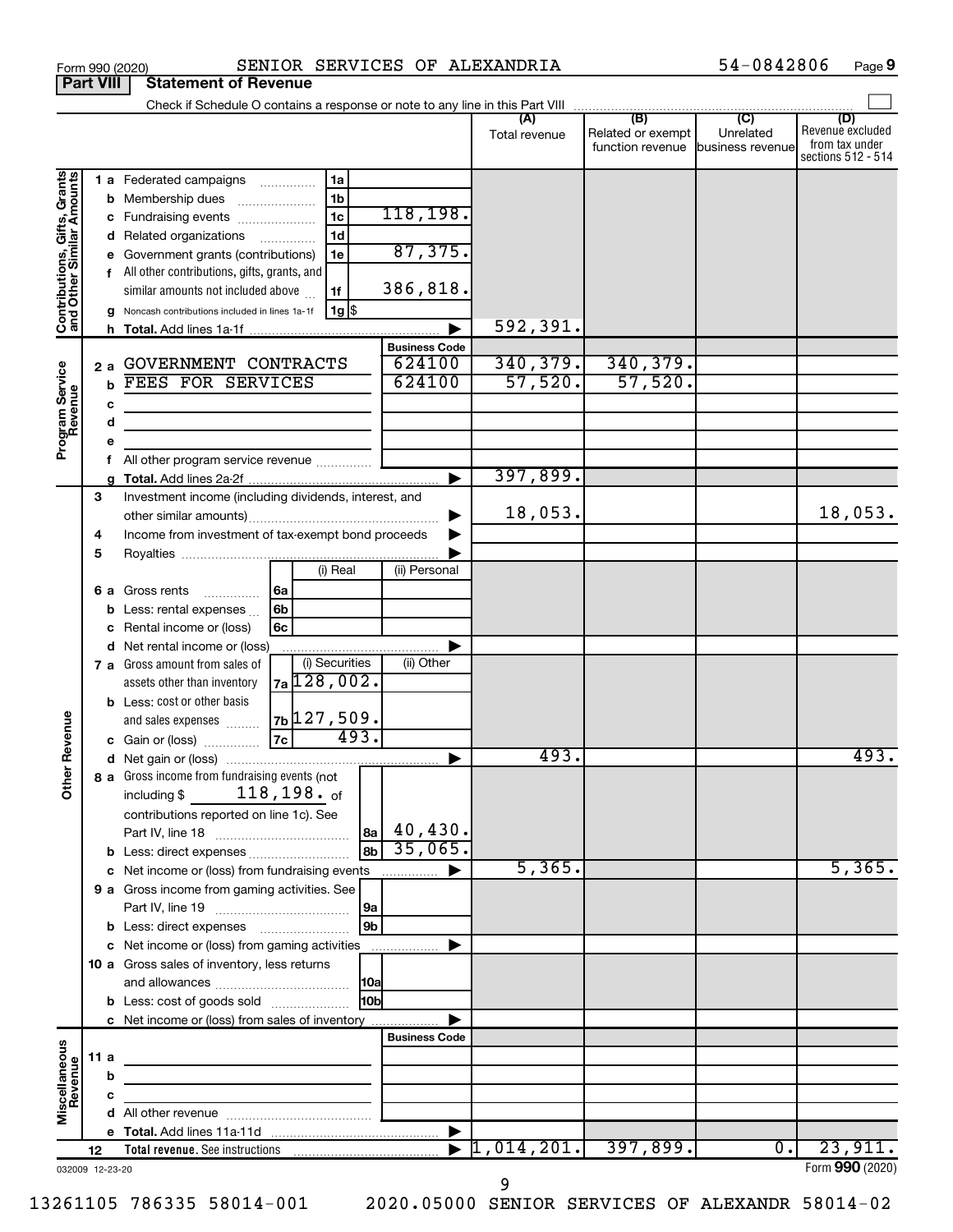**Part IX Statement of Functional Expenses**

Form 990 (2020) SENIOR SERVICES OF ALEXANDRIA  $54-0842806$  Page

54-0842806 Page 10

|          | Section 501(c)(3) and 501(c)(4) organizations must complete all columns. All other organizations must complete column (A).                                                                                 |                       |                                    |                                           |                                |
|----------|------------------------------------------------------------------------------------------------------------------------------------------------------------------------------------------------------------|-----------------------|------------------------------------|-------------------------------------------|--------------------------------|
|          | Check if Schedule O contains a response or note to any line in this Part IX                                                                                                                                |                       |                                    |                                           |                                |
|          | Do not include amounts reported on lines 6b,<br>7b, 8b, 9b, and 10b of Part VIII.                                                                                                                          | (A)<br>Total expenses | (B)<br>Program service<br>expenses | (C)<br>Management and<br>general expenses | (D)<br>Fundraising<br>expenses |
| 1        | Grants and other assistance to domestic organizations                                                                                                                                                      |                       |                                    |                                           |                                |
|          | and domestic governments. See Part IV, line 21                                                                                                                                                             |                       |                                    |                                           |                                |
| 2        | Grants and other assistance to domestic                                                                                                                                                                    |                       |                                    |                                           |                                |
|          | individuals. See Part IV, line 22                                                                                                                                                                          |                       |                                    |                                           |                                |
| 3        | Grants and other assistance to foreign                                                                                                                                                                     |                       |                                    |                                           |                                |
|          | organizations, foreign governments, and foreign                                                                                                                                                            |                       |                                    |                                           |                                |
|          | individuals. See Part IV, lines 15 and 16                                                                                                                                                                  |                       |                                    |                                           |                                |
| 4        | Benefits paid to or for members                                                                                                                                                                            |                       |                                    |                                           |                                |
| 5        | Compensation of current officers, directors,                                                                                                                                                               |                       |                                    |                                           |                                |
|          | trustees, and key employees                                                                                                                                                                                | 98,000.               | 66,230.                            | 7,480.                                    | 24, 290.                       |
| 6        | Compensation not included above to disqualified                                                                                                                                                            |                       |                                    |                                           |                                |
|          | persons (as defined under section $4958(f)(1)$ ) and                                                                                                                                                       |                       |                                    |                                           |                                |
|          | persons described in section 4958(c)(3)(B)                                                                                                                                                                 |                       |                                    |                                           |                                |
| 7        | Other salaries and wages                                                                                                                                                                                   | 406,935.              | 390, 234.                          |                                           | 16,701.                        |
| 8        | Pension plan accruals and contributions (include                                                                                                                                                           |                       |                                    |                                           |                                |
|          | section 401(k) and 403(b) employer contributions)                                                                                                                                                          | $\frac{3,702}{8,802}$ | $\frac{3,702}{7,964}$              |                                           |                                |
| 9        | Other employee benefits                                                                                                                                                                                    |                       |                                    | 129.                                      | 709.                           |
| 10       |                                                                                                                                                                                                            | 38,019.               | 34,396.                            | 559.                                      | 3,064.                         |
| 11       | Fees for services (nonemployees):                                                                                                                                                                          |                       |                                    |                                           |                                |
| а        |                                                                                                                                                                                                            |                       |                                    |                                           |                                |
|          |                                                                                                                                                                                                            |                       |                                    |                                           |                                |
|          |                                                                                                                                                                                                            | 43,010.               |                                    | 43,010.                                   |                                |
|          |                                                                                                                                                                                                            |                       |                                    |                                           |                                |
| е        | Professional fundraising services. See Part IV, line 17                                                                                                                                                    | 150.                  |                                    |                                           | 150.                           |
| f        | Investment management fees                                                                                                                                                                                 | 5,980.                |                                    | 5,980.                                    |                                |
| g        | Other. (If line 11g amount exceeds 10% of line 25,                                                                                                                                                         |                       |                                    |                                           |                                |
|          | column (A) amount, list line 11g expenses on Sch O.)                                                                                                                                                       | 470.                  |                                    |                                           | 470.                           |
| 12       |                                                                                                                                                                                                            | 16,943.               | 14,570.                            | 1,525.                                    | 848.                           |
| 13       |                                                                                                                                                                                                            | 33,341.               | 28,673.                            | 3,001.                                    | 1,667.                         |
| 14       |                                                                                                                                                                                                            |                       |                                    |                                           |                                |
| 15       |                                                                                                                                                                                                            | 54,082.               | 46,511.                            | 4,867.                                    | 2,704.                         |
| 16       |                                                                                                                                                                                                            | 4,230.                | 3,895.                             | 335.                                      |                                |
| 17<br>18 | Payments of travel or entertainment expenses                                                                                                                                                               |                       |                                    |                                           |                                |
|          | for any federal, state, or local public officials                                                                                                                                                          |                       |                                    |                                           |                                |
| 19       | Conferences, conventions, and meetings                                                                                                                                                                     | 2,846.                | 1,000.                             | 1,625.                                    | 221.                           |
| 20       | Interest                                                                                                                                                                                                   |                       |                                    |                                           |                                |
| 21       |                                                                                                                                                                                                            |                       |                                    |                                           |                                |
| 22       | Depreciation, depletion, and amortization                                                                                                                                                                  | 8,604.                | 7,399.                             | 775.                                      | 430.                           |
| 23       | Insurance                                                                                                                                                                                                  | 5,013.                | 4,311.                             | 451.                                      | $\overline{251}$ .             |
| 24       | Other expenses. Itemize expenses not covered<br>above (List miscellaneous expenses on line 24e. If<br>line 24e amount exceeds 10% of line 25, column (A)<br>amount, list line 24e expenses on Schedule O.) |                       |                                    |                                           |                                |
| a        | <b>FOOD PURCHASES</b>                                                                                                                                                                                      | 70,504.               | 70,504.                            | о.                                        | 0.                             |
|          | <b>BAD DEBT EXPENSE</b>                                                                                                                                                                                    | 21,650.               | 0.                                 | 21,650.                                   | $\overline{0}$ .               |
|          | <b>BANK SERVICE CHARGES</b>                                                                                                                                                                                | 10, 215.              | 4,583.                             | $1,276$ .                                 | 4,356.                         |
| d        | <b>TELEPHONE</b>                                                                                                                                                                                           | 10,043.               | 8,637.                             | 904.                                      | 502.                           |
| е        | All other expenses                                                                                                                                                                                         | 25,668.               | 16,651.                            | 4,948.                                    | 4,069.                         |
| 25       | Total functional expenses. Add lines 1 through 24e                                                                                                                                                         | 868, 207.             | 709, 260.                          | 98,515.                                   | 60,432.                        |
| 26       | Joint costs. Complete this line only if the organization                                                                                                                                                   |                       |                                    |                                           |                                |
|          | reported in column (B) joint costs from a combined                                                                                                                                                         |                       |                                    |                                           |                                |
|          | educational campaign and fundraising solicitation.                                                                                                                                                         |                       |                                    |                                           |                                |
|          | Check here $\blacktriangleright$<br>if following SOP 98-2 (ASC 958-720)                                                                                                                                    |                       |                                    |                                           |                                |

032010 12-23-20

Form (2020) **990**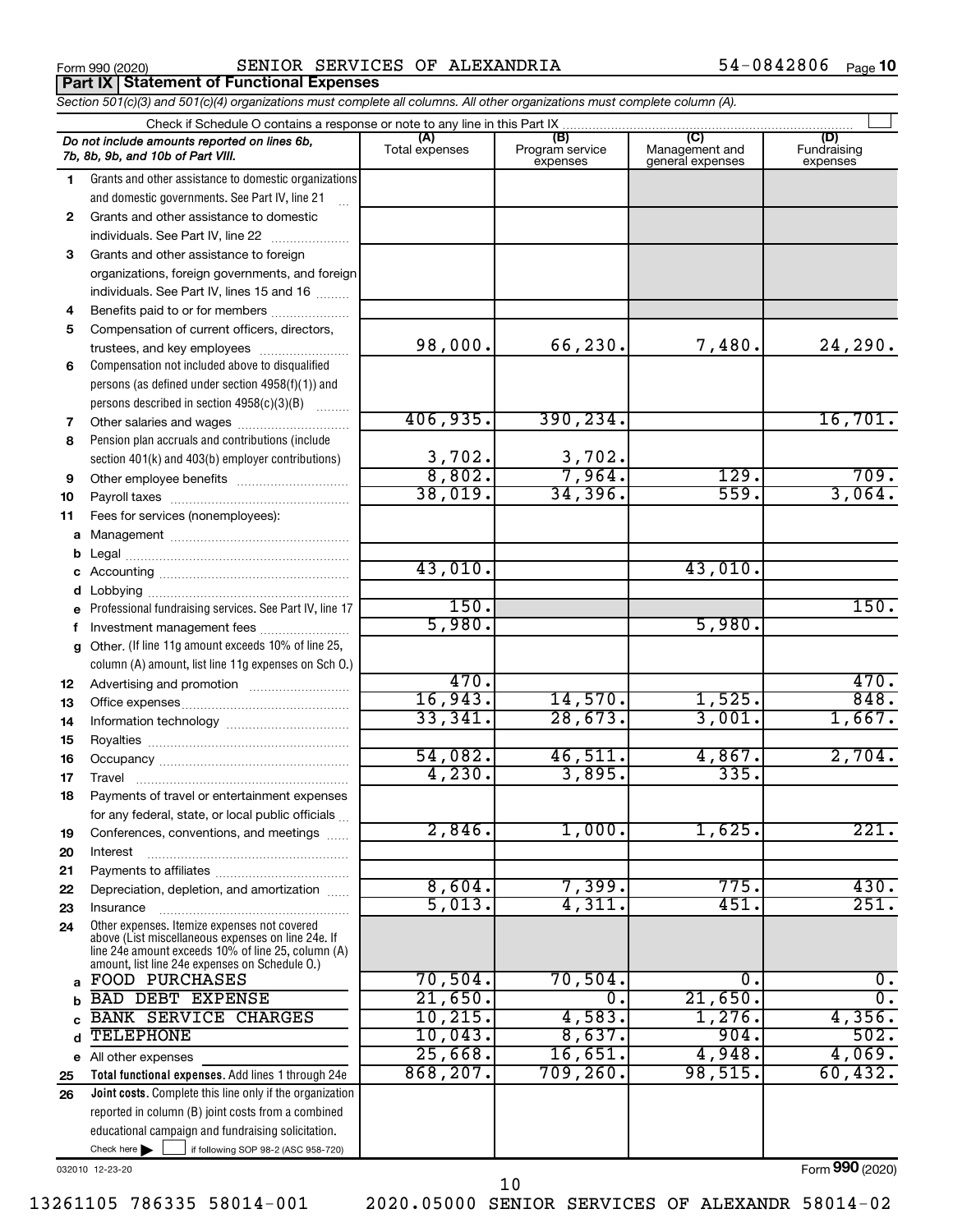Check if Schedule O contains a response or note to any line in this Part X

|                             |    | Crieck if Scriequie O contains a response or note to any line in this Part A ……………………………………………………………………………………… |  |         |                          |         |                 |                          |
|-----------------------------|----|----------------------------------------------------------------------------------------------------------------|--|---------|--------------------------|---------|-----------------|--------------------------|
|                             |    |                                                                                                                |  |         | (A)<br>Beginning of year |         |                 | (B)<br>End of year       |
|                             | 1  |                                                                                                                |  |         | 182,416.                 |         | $\mathbf{1}$    | 185,416.                 |
|                             | 2  |                                                                                                                |  |         | 236,630.                 |         | $\overline{2}$  | 294, 399.                |
|                             | з  |                                                                                                                |  |         |                          | 25,650. | 3               | 9,559.                   |
|                             | 4  |                                                                                                                |  |         |                          | 28,738. | $\overline{4}$  | 28, 398.                 |
|                             | 5  | Loans and other receivables from any current or former officer, director,                                      |  |         |                          |         |                 |                          |
|                             |    | trustee, key employee, creator or founder, substantial contributor, or 35%                                     |  |         |                          |         |                 |                          |
|                             |    | controlled entity or family member of any of these persons                                                     |  |         |                          |         | 5               |                          |
|                             | 6  | Loans and other receivables from other disqualified persons (as defined                                        |  |         |                          |         |                 |                          |
|                             |    | under section 4958(f)(1)), and persons described in section 4958(c)(3)(B)                                      |  |         |                          |         | 6               |                          |
|                             | 7  |                                                                                                                |  |         |                          |         | $\overline{7}$  |                          |
| Assets                      | 8  |                                                                                                                |  |         |                          |         | 8               |                          |
|                             | 9  |                                                                                                                |  |         |                          | 15,844. | 9               | 11,229.                  |
|                             |    | 10a Land, buildings, and equipment: cost or other                                                              |  |         |                          |         |                 |                          |
|                             |    | basis. Complete Part VI of Schedule D  10a                                                                     |  | 51,866. |                          |         |                 |                          |
|                             |    |                                                                                                                |  | 29,806. |                          | 27,564. | 10 <sub>c</sub> | 22,060.                  |
|                             | 11 |                                                                                                                |  |         | 704,657.                 |         | 11              | 904,090.                 |
|                             | 12 |                                                                                                                |  |         |                          |         | 12              |                          |
|                             | 13 |                                                                                                                |  |         |                          |         | 13              |                          |
|                             | 14 |                                                                                                                |  |         |                          |         | 14              |                          |
|                             | 15 |                                                                                                                |  |         |                          | 3,968.  | 15              | 3,968.                   |
|                             | 16 |                                                                                                                |  |         | 1,225,467.               |         | 16              | 1,459,119.               |
|                             | 17 |                                                                                                                |  |         |                          | 28,521. | 17              | 40, 493.                 |
|                             | 18 |                                                                                                                |  |         |                          |         | 18              |                          |
|                             | 19 |                                                                                                                |  |         |                          |         | 19              |                          |
|                             | 20 |                                                                                                                |  |         |                          |         | 20              |                          |
|                             | 21 | Escrow or custodial account liability. Complete Part IV of Schedule D                                          |  |         |                          |         | 21              |                          |
|                             | 22 | Loans and other payables to any current or former officer, director,                                           |  |         |                          |         |                 |                          |
| Liabilities                 |    | trustee, key employee, creator or founder, substantial contributor, or 35%                                     |  |         |                          |         |                 |                          |
|                             |    | controlled entity or family member of any of these persons                                                     |  |         |                          |         | 22              |                          |
|                             | 23 | Secured mortgages and notes payable to unrelated third parties                                                 |  |         |                          |         | 23              |                          |
|                             | 24 | Unsecured notes and loans payable to unrelated third parties                                                   |  |         |                          | 87,375. | 24              | $\overline{0}$ .         |
|                             | 25 | Other liabilities (including federal income tax, payables to related third                                     |  |         |                          |         |                 |                          |
|                             |    | parties, and other liabilities not included on lines 17-24). Complete Part X                                   |  |         |                          |         |                 |                          |
|                             |    | of Schedule D                                                                                                  |  |         |                          | 15,482. | 25              | 10,481.                  |
|                             | 26 | Total liabilities. Add lines 17 through 25                                                                     |  |         | 131, 378.                |         | 26              | 50,974.                  |
|                             |    | Organizations that follow FASB ASC 958, check here $\blacktriangleright \lfloor \underline{X} \rfloor$         |  |         |                          |         |                 |                          |
|                             |    | and complete lines 27, 28, 32, and 33.                                                                         |  |         |                          |         |                 |                          |
|                             | 27 |                                                                                                                |  |         | 356,486.                 |         | 27              | 513,757.                 |
|                             | 28 |                                                                                                                |  |         | 737,603.                 |         | 28              | 894,388.                 |
|                             |    | Organizations that do not follow FASB ASC 958, check here $\blacktriangleright$                                |  |         |                          |         |                 |                          |
| Net Assets or Fund Balances |    | and complete lines 29 through 33.                                                                              |  |         |                          |         |                 |                          |
|                             | 29 |                                                                                                                |  |         |                          | 29      |                 |                          |
|                             | 30 | Paid-in or capital surplus, or land, building, or equipment fund                                               |  |         |                          |         | 30              |                          |
|                             | 31 | Retained earnings, endowment, accumulated income, or other funds                                               |  |         | 1,094,089.               |         | 31              |                          |
|                             | 32 |                                                                                                                |  |         | 1,225,467.               |         | 32              | 1,408,145.<br>1,459,119. |
|                             | 33 |                                                                                                                |  |         |                          |         | 33              |                          |

54-0842806 Page 11

†

Form (2020) **990**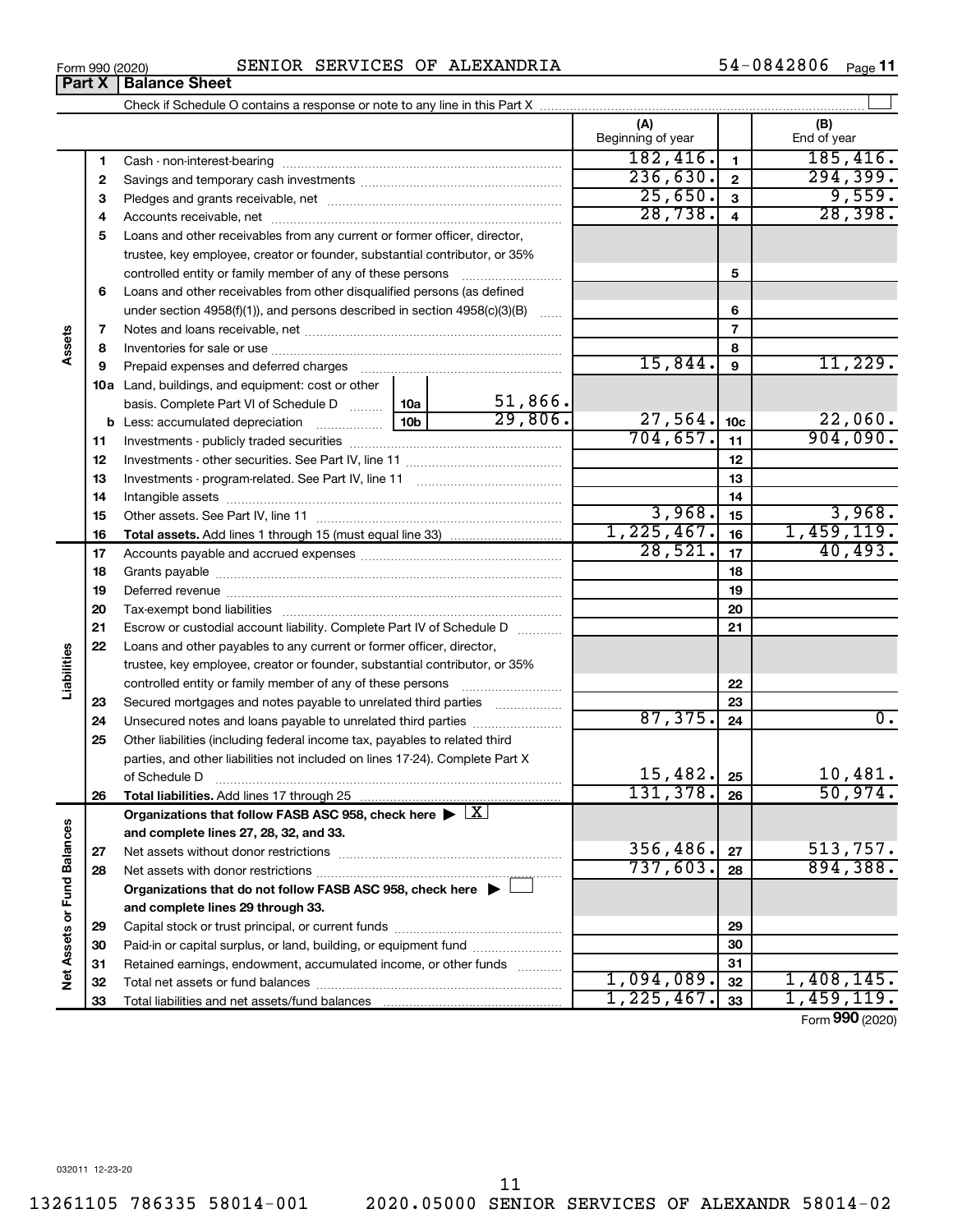|    | SENIOR SERVICES OF ALEXANDRIA<br>Form 990 (2020)                                                                                                                                                                              | 54-0842806              |                        |            | Page 12          |
|----|-------------------------------------------------------------------------------------------------------------------------------------------------------------------------------------------------------------------------------|-------------------------|------------------------|------------|------------------|
|    | <b>Part XI Reconciliation of Net Assets</b>                                                                                                                                                                                   |                         |                        |            |                  |
|    |                                                                                                                                                                                                                               |                         |                        |            |                  |
|    |                                                                                                                                                                                                                               |                         |                        |            |                  |
| 1  |                                                                                                                                                                                                                               | $\mathbf{1}$            | 1,014,201.             |            |                  |
| 2  |                                                                                                                                                                                                                               | $\overline{2}$          |                        |            | 868, 207.        |
| з  |                                                                                                                                                                                                                               | 3                       |                        |            | 145,994.         |
| 4  |                                                                                                                                                                                                                               | $\overline{\mathbf{4}}$ | 1,094,089.             |            |                  |
| 5  | Net unrealized gains (losses) on investments [11] matter continuum matter is a set of the set of the set of the                                                                                                               | 5                       |                        |            | 168,062.         |
| 6  | Donated services and use of facilities [[111] matter contracts and the service of facilities [[11] matter contracts and use of facilities [[11] matter contracts and the service of facilities [[11] matter contracts and the | 6                       |                        |            |                  |
| 7  |                                                                                                                                                                                                                               | $\overline{7}$          |                        |            |                  |
| 8  | Prior period adjustments www.communication.communication.com/news/communications/communications/communications                                                                                                                | 8                       |                        |            |                  |
| 9  | Other changes in net assets or fund balances (explain on Schedule O)                                                                                                                                                          | $\mathbf{Q}$            |                        |            | $\overline{0}$ . |
| 10 | Net assets or fund balances at end of year. Combine lines 3 through 9 (must equal Part X, line 32,                                                                                                                            |                         |                        |            |                  |
|    |                                                                                                                                                                                                                               | 10                      | 1,408,145.             |            |                  |
|    | Part XII Financial Statements and Reporting                                                                                                                                                                                   |                         |                        |            |                  |
|    |                                                                                                                                                                                                                               |                         |                        |            | x                |
|    |                                                                                                                                                                                                                               |                         |                        | <b>Yes</b> | No               |
| 1  | $X$ Accrual<br>Accounting method used to prepare the Form 990: $\Box$ Cash<br>Other                                                                                                                                           |                         |                        |            |                  |
|    | If the organization changed its method of accounting from a prior year or checked "Other," explain in Schedule O.                                                                                                             |                         |                        |            |                  |
|    |                                                                                                                                                                                                                               |                         | 2a                     |            | х                |
|    | If "Yes," check a box below to indicate whether the financial statements for the year were compiled or reviewed on a                                                                                                          |                         |                        |            |                  |
|    | separate basis, consolidated basis, or both:                                                                                                                                                                                  |                         |                        |            |                  |
|    | Consolidated basis<br>Both consolidated and separate basis<br>Separate basis                                                                                                                                                  |                         |                        | х          |                  |
|    |                                                                                                                                                                                                                               |                         | 2 <sub>b</sub>         |            |                  |
|    | If "Yes," check a box below to indicate whether the financial statements for the year were audited on a separate basis,                                                                                                       |                         |                        |            |                  |
|    | consolidated basis, or both:                                                                                                                                                                                                  |                         |                        |            |                  |
|    | $\lfloor x \rfloor$ Separate basis<br>Consolidated basis<br>Both consolidated and separate basis                                                                                                                              |                         |                        |            |                  |
|    | c If "Yes" to line 2a or 2b, does the organization have a committee that assumes responsibility for oversight of the audit,                                                                                                   |                         |                        | х          |                  |
|    |                                                                                                                                                                                                                               |                         | 2c                     |            |                  |
|    | If the organization changed either its oversight process or selection process during the tax year, explain on Schedule O.                                                                                                     |                         |                        |            |                  |
|    | 3a As a result of a federal award, was the organization required to undergo an audit or audits as set forth in the Single Audit                                                                                               |                         |                        |            | х                |
|    |                                                                                                                                                                                                                               |                         | 3a                     |            |                  |
|    | <b>b</b> If "Yes," did the organization undergo the required audit or audits? If the organization did not undergo the required audit                                                                                          |                         |                        |            |                  |
|    |                                                                                                                                                                                                                               |                         | 3b<br>Form $990(2020)$ |            |                  |

Form (2020) **990**

032012 12-23-20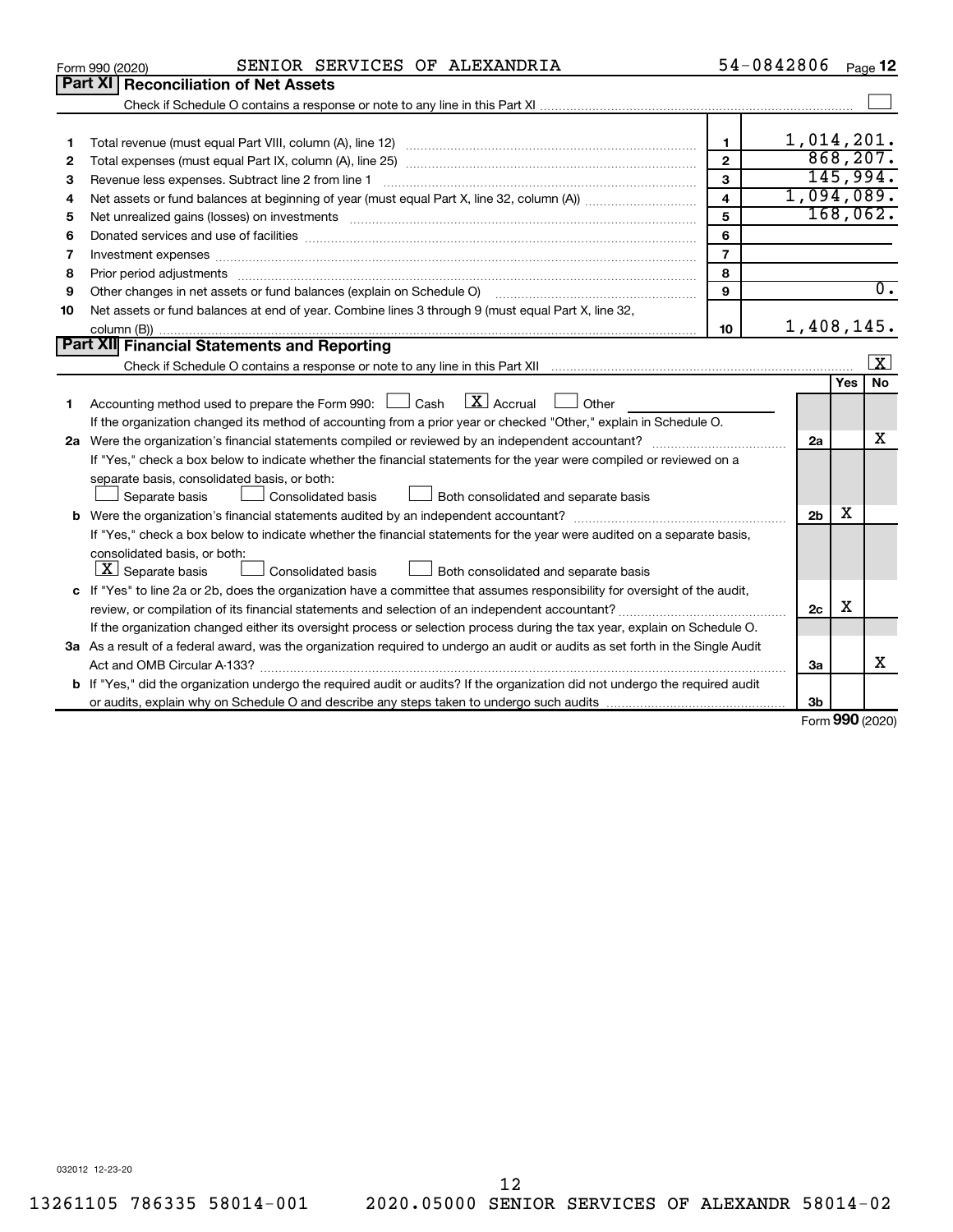**SCHEDULE A**

# **Public Charity Status and Public Support**<br> **Addition is a section 501(c)(3) organization or a section**<br>
4947(a)(1) nonexempt charitable trust.

**(Form 990 or 990-EZ) Complete if the organization is a section 501(c)(3) organization or a section**

| <b>Open to Public</b><br>Inspection |
|-------------------------------------|
|                                     |

OMB No. 1545-0047

| Part I<br>1.<br>2 |                                                                                                                                              |                  |                                                                   |                                               |                                                                                                                                            | <b>Open to Public</b><br>Department of the Treasury<br>Attach to Form 990 or Form 990-EZ.<br>Internal Revenue Service<br><b>Inspection</b><br>$\blacktriangleright$ Go to www.irs.gov/Form990 for instructions and the latest information. |                                                                                     |                                                                                                                                                                   |                                                                                                                                                                                                                                                                                                        |                                                                                                                                                                                                                                                                                                                                                                                                                                                                                                                                                                                                                                                                                                                                                                                                                                                                                                                                                                                                                                                                                                                                                                                                                                                                                                                                                                                                                                                                                                                                                                                                                                                   |  |  |  |  |  |  |  |
|-------------------|----------------------------------------------------------------------------------------------------------------------------------------------|------------------|-------------------------------------------------------------------|-----------------------------------------------|--------------------------------------------------------------------------------------------------------------------------------------------|--------------------------------------------------------------------------------------------------------------------------------------------------------------------------------------------------------------------------------------------|-------------------------------------------------------------------------------------|-------------------------------------------------------------------------------------------------------------------------------------------------------------------|--------------------------------------------------------------------------------------------------------------------------------------------------------------------------------------------------------------------------------------------------------------------------------------------------------|---------------------------------------------------------------------------------------------------------------------------------------------------------------------------------------------------------------------------------------------------------------------------------------------------------------------------------------------------------------------------------------------------------------------------------------------------------------------------------------------------------------------------------------------------------------------------------------------------------------------------------------------------------------------------------------------------------------------------------------------------------------------------------------------------------------------------------------------------------------------------------------------------------------------------------------------------------------------------------------------------------------------------------------------------------------------------------------------------------------------------------------------------------------------------------------------------------------------------------------------------------------------------------------------------------------------------------------------------------------------------------------------------------------------------------------------------------------------------------------------------------------------------------------------------------------------------------------------------------------------------------------------------|--|--|--|--|--|--|--|
|                   |                                                                                                                                              |                  | <b>Employer identification number</b><br>Name of the organization |                                               |                                                                                                                                            |                                                                                                                                                                                                                                            |                                                                                     |                                                                                                                                                                   |                                                                                                                                                                                                                                                                                                        |                                                                                                                                                                                                                                                                                                                                                                                                                                                                                                                                                                                                                                                                                                                                                                                                                                                                                                                                                                                                                                                                                                                                                                                                                                                                                                                                                                                                                                                                                                                                                                                                                                                   |  |  |  |  |  |  |  |
|                   |                                                                                                                                              |                  |                                                                   |                                               | SENIOR SERVICES OF ALEXANDRIA                                                                                                              |                                                                                                                                                                                                                                            |                                                                                     |                                                                                                                                                                   |                                                                                                                                                                                                                                                                                                        | 54-0842806                                                                                                                                                                                                                                                                                                                                                                                                                                                                                                                                                                                                                                                                                                                                                                                                                                                                                                                                                                                                                                                                                                                                                                                                                                                                                                                                                                                                                                                                                                                                                                                                                                        |  |  |  |  |  |  |  |
|                   |                                                                                                                                              |                  |                                                                   |                                               | Reason for Public Charity Status. (All organizations must complete this part.) See instructions.                                           |                                                                                                                                                                                                                                            |                                                                                     |                                                                                                                                                                   |                                                                                                                                                                                                                                                                                                        |                                                                                                                                                                                                                                                                                                                                                                                                                                                                                                                                                                                                                                                                                                                                                                                                                                                                                                                                                                                                                                                                                                                                                                                                                                                                                                                                                                                                                                                                                                                                                                                                                                                   |  |  |  |  |  |  |  |
|                   |                                                                                                                                              |                  |                                                                   |                                               | The organization is not a private foundation because it is: (For lines 1 through 12, check only one box.)                                  |                                                                                                                                                                                                                                            |                                                                                     |                                                                                                                                                                   |                                                                                                                                                                                                                                                                                                        |                                                                                                                                                                                                                                                                                                                                                                                                                                                                                                                                                                                                                                                                                                                                                                                                                                                                                                                                                                                                                                                                                                                                                                                                                                                                                                                                                                                                                                                                                                                                                                                                                                                   |  |  |  |  |  |  |  |
|                   |                                                                                                                                              |                  |                                                                   |                                               | A church, convention of churches, or association of churches described in section 170(b)(1)(A)(i).                                         |                                                                                                                                                                                                                                            |                                                                                     |                                                                                                                                                                   |                                                                                                                                                                                                                                                                                                        |                                                                                                                                                                                                                                                                                                                                                                                                                                                                                                                                                                                                                                                                                                                                                                                                                                                                                                                                                                                                                                                                                                                                                                                                                                                                                                                                                                                                                                                                                                                                                                                                                                                   |  |  |  |  |  |  |  |
|                   |                                                                                                                                              |                  |                                                                   |                                               |                                                                                                                                            |                                                                                                                                                                                                                                            |                                                                                     |                                                                                                                                                                   |                                                                                                                                                                                                                                                                                                        |                                                                                                                                                                                                                                                                                                                                                                                                                                                                                                                                                                                                                                                                                                                                                                                                                                                                                                                                                                                                                                                                                                                                                                                                                                                                                                                                                                                                                                                                                                                                                                                                                                                   |  |  |  |  |  |  |  |
|                   |                                                                                                                                              |                  |                                                                   |                                               | A school described in section 170(b)(1)(A)(ii). (Attach Schedule E (Form 990 or 990-EZ).)                                                  |                                                                                                                                                                                                                                            |                                                                                     |                                                                                                                                                                   |                                                                                                                                                                                                                                                                                                        |                                                                                                                                                                                                                                                                                                                                                                                                                                                                                                                                                                                                                                                                                                                                                                                                                                                                                                                                                                                                                                                                                                                                                                                                                                                                                                                                                                                                                                                                                                                                                                                                                                                   |  |  |  |  |  |  |  |
| 3                 |                                                                                                                                              |                  |                                                                   |                                               | A hospital or a cooperative hospital service organization described in section 170(b)(1)(A)(iii).                                          |                                                                                                                                                                                                                                            |                                                                                     |                                                                                                                                                                   |                                                                                                                                                                                                                                                                                                        |                                                                                                                                                                                                                                                                                                                                                                                                                                                                                                                                                                                                                                                                                                                                                                                                                                                                                                                                                                                                                                                                                                                                                                                                                                                                                                                                                                                                                                                                                                                                                                                                                                                   |  |  |  |  |  |  |  |
| 4                 |                                                                                                                                              |                  |                                                                   |                                               | A medical research organization operated in conjunction with a hospital described in section 170(b)(1)(A)(iii). Enter the hospital's name, |                                                                                                                                                                                                                                            |                                                                                     |                                                                                                                                                                   |                                                                                                                                                                                                                                                                                                        |                                                                                                                                                                                                                                                                                                                                                                                                                                                                                                                                                                                                                                                                                                                                                                                                                                                                                                                                                                                                                                                                                                                                                                                                                                                                                                                                                                                                                                                                                                                                                                                                                                                   |  |  |  |  |  |  |  |
|                   |                                                                                                                                              | city, and state: |                                                                   |                                               |                                                                                                                                            |                                                                                                                                                                                                                                            |                                                                                     |                                                                                                                                                                   |                                                                                                                                                                                                                                                                                                        |                                                                                                                                                                                                                                                                                                                                                                                                                                                                                                                                                                                                                                                                                                                                                                                                                                                                                                                                                                                                                                                                                                                                                                                                                                                                                                                                                                                                                                                                                                                                                                                                                                                   |  |  |  |  |  |  |  |
| 5.                |                                                                                                                                              |                  |                                                                   |                                               | An organization operated for the benefit of a college or university owned or operated by a governmental unit described in                  |                                                                                                                                                                                                                                            |                                                                                     |                                                                                                                                                                   |                                                                                                                                                                                                                                                                                                        |                                                                                                                                                                                                                                                                                                                                                                                                                                                                                                                                                                                                                                                                                                                                                                                                                                                                                                                                                                                                                                                                                                                                                                                                                                                                                                                                                                                                                                                                                                                                                                                                                                                   |  |  |  |  |  |  |  |
|                   |                                                                                                                                              |                  |                                                                   | section 170(b)(1)(A)(iv). (Complete Part II.) |                                                                                                                                            |                                                                                                                                                                                                                                            |                                                                                     |                                                                                                                                                                   |                                                                                                                                                                                                                                                                                                        |                                                                                                                                                                                                                                                                                                                                                                                                                                                                                                                                                                                                                                                                                                                                                                                                                                                                                                                                                                                                                                                                                                                                                                                                                                                                                                                                                                                                                                                                                                                                                                                                                                                   |  |  |  |  |  |  |  |
| 6                 |                                                                                                                                              |                  |                                                                   |                                               | A federal, state, or local government or governmental unit described in section 170(b)(1)(A)(v).                                           |                                                                                                                                                                                                                                            |                                                                                     |                                                                                                                                                                   |                                                                                                                                                                                                                                                                                                        |                                                                                                                                                                                                                                                                                                                                                                                                                                                                                                                                                                                                                                                                                                                                                                                                                                                                                                                                                                                                                                                                                                                                                                                                                                                                                                                                                                                                                                                                                                                                                                                                                                                   |  |  |  |  |  |  |  |
| $7 \times$        |                                                                                                                                              |                  |                                                                   |                                               | An organization that normally receives a substantial part of its support from a governmental unit or from the general public described in  |                                                                                                                                                                                                                                            |                                                                                     |                                                                                                                                                                   |                                                                                                                                                                                                                                                                                                        |                                                                                                                                                                                                                                                                                                                                                                                                                                                                                                                                                                                                                                                                                                                                                                                                                                                                                                                                                                                                                                                                                                                                                                                                                                                                                                                                                                                                                                                                                                                                                                                                                                                   |  |  |  |  |  |  |  |
|                   |                                                                                                                                              |                  |                                                                   |                                               |                                                                                                                                            |                                                                                                                                                                                                                                            |                                                                                     |                                                                                                                                                                   |                                                                                                                                                                                                                                                                                                        |                                                                                                                                                                                                                                                                                                                                                                                                                                                                                                                                                                                                                                                                                                                                                                                                                                                                                                                                                                                                                                                                                                                                                                                                                                                                                                                                                                                                                                                                                                                                                                                                                                                   |  |  |  |  |  |  |  |
| 8                 |                                                                                                                                              |                  |                                                                   |                                               |                                                                                                                                            |                                                                                                                                                                                                                                            |                                                                                     |                                                                                                                                                                   |                                                                                                                                                                                                                                                                                                        |                                                                                                                                                                                                                                                                                                                                                                                                                                                                                                                                                                                                                                                                                                                                                                                                                                                                                                                                                                                                                                                                                                                                                                                                                                                                                                                                                                                                                                                                                                                                                                                                                                                   |  |  |  |  |  |  |  |
| 9                 | An agricultural research organization described in section 170(b)(1)(A)(ix) operated in conjunction with a land-grant college                |                  |                                                                   |                                               |                                                                                                                                            |                                                                                                                                                                                                                                            |                                                                                     |                                                                                                                                                                   |                                                                                                                                                                                                                                                                                                        |                                                                                                                                                                                                                                                                                                                                                                                                                                                                                                                                                                                                                                                                                                                                                                                                                                                                                                                                                                                                                                                                                                                                                                                                                                                                                                                                                                                                                                                                                                                                                                                                                                                   |  |  |  |  |  |  |  |
|                   | or university or a non-land-grant college of agriculture (see instructions). Enter the name, city, and state of the college or               |                  |                                                                   |                                               |                                                                                                                                            |                                                                                                                                                                                                                                            |                                                                                     |                                                                                                                                                                   |                                                                                                                                                                                                                                                                                                        |                                                                                                                                                                                                                                                                                                                                                                                                                                                                                                                                                                                                                                                                                                                                                                                                                                                                                                                                                                                                                                                                                                                                                                                                                                                                                                                                                                                                                                                                                                                                                                                                                                                   |  |  |  |  |  |  |  |
|                   |                                                                                                                                              | university:      |                                                                   |                                               |                                                                                                                                            |                                                                                                                                                                                                                                            |                                                                                     |                                                                                                                                                                   |                                                                                                                                                                                                                                                                                                        |                                                                                                                                                                                                                                                                                                                                                                                                                                                                                                                                                                                                                                                                                                                                                                                                                                                                                                                                                                                                                                                                                                                                                                                                                                                                                                                                                                                                                                                                                                                                                                                                                                                   |  |  |  |  |  |  |  |
| 10                |                                                                                                                                              |                  |                                                                   |                                               |                                                                                                                                            |                                                                                                                                                                                                                                            |                                                                                     |                                                                                                                                                                   |                                                                                                                                                                                                                                                                                                        |                                                                                                                                                                                                                                                                                                                                                                                                                                                                                                                                                                                                                                                                                                                                                                                                                                                                                                                                                                                                                                                                                                                                                                                                                                                                                                                                                                                                                                                                                                                                                                                                                                                   |  |  |  |  |  |  |  |
|                   | activities related to its exempt functions, subject to certain exceptions; and (2) no more than 33 1/3% of its support from gross investment |                  |                                                                   |                                               |                                                                                                                                            |                                                                                                                                                                                                                                            |                                                                                     |                                                                                                                                                                   |                                                                                                                                                                                                                                                                                                        |                                                                                                                                                                                                                                                                                                                                                                                                                                                                                                                                                                                                                                                                                                                                                                                                                                                                                                                                                                                                                                                                                                                                                                                                                                                                                                                                                                                                                                                                                                                                                                                                                                                   |  |  |  |  |  |  |  |
|                   | income and unrelated business taxable income (less section 511 tax) from businesses acquired by the organization after June 30, 1975.        |                  |                                                                   |                                               |                                                                                                                                            |                                                                                                                                                                                                                                            |                                                                                     |                                                                                                                                                                   |                                                                                                                                                                                                                                                                                                        |                                                                                                                                                                                                                                                                                                                                                                                                                                                                                                                                                                                                                                                                                                                                                                                                                                                                                                                                                                                                                                                                                                                                                                                                                                                                                                                                                                                                                                                                                                                                                                                                                                                   |  |  |  |  |  |  |  |
|                   | See section 509(a)(2). (Complete Part III.)                                                                                                  |                  |                                                                   |                                               |                                                                                                                                            |                                                                                                                                                                                                                                            |                                                                                     |                                                                                                                                                                   |                                                                                                                                                                                                                                                                                                        |                                                                                                                                                                                                                                                                                                                                                                                                                                                                                                                                                                                                                                                                                                                                                                                                                                                                                                                                                                                                                                                                                                                                                                                                                                                                                                                                                                                                                                                                                                                                                                                                                                                   |  |  |  |  |  |  |  |
| 11                |                                                                                                                                              |                  |                                                                   |                                               |                                                                                                                                            |                                                                                                                                                                                                                                            |                                                                                     |                                                                                                                                                                   |                                                                                                                                                                                                                                                                                                        |                                                                                                                                                                                                                                                                                                                                                                                                                                                                                                                                                                                                                                                                                                                                                                                                                                                                                                                                                                                                                                                                                                                                                                                                                                                                                                                                                                                                                                                                                                                                                                                                                                                   |  |  |  |  |  |  |  |
| 12                |                                                                                                                                              |                  |                                                                   |                                               |                                                                                                                                            |                                                                                                                                                                                                                                            |                                                                                     |                                                                                                                                                                   |                                                                                                                                                                                                                                                                                                        |                                                                                                                                                                                                                                                                                                                                                                                                                                                                                                                                                                                                                                                                                                                                                                                                                                                                                                                                                                                                                                                                                                                                                                                                                                                                                                                                                                                                                                                                                                                                                                                                                                                   |  |  |  |  |  |  |  |
|                   |                                                                                                                                              |                  |                                                                   |                                               |                                                                                                                                            |                                                                                                                                                                                                                                            |                                                                                     |                                                                                                                                                                   |                                                                                                                                                                                                                                                                                                        |                                                                                                                                                                                                                                                                                                                                                                                                                                                                                                                                                                                                                                                                                                                                                                                                                                                                                                                                                                                                                                                                                                                                                                                                                                                                                                                                                                                                                                                                                                                                                                                                                                                   |  |  |  |  |  |  |  |
|                   |                                                                                                                                              |                  |                                                                   |                                               |                                                                                                                                            |                                                                                                                                                                                                                                            |                                                                                     |                                                                                                                                                                   |                                                                                                                                                                                                                                                                                                        |                                                                                                                                                                                                                                                                                                                                                                                                                                                                                                                                                                                                                                                                                                                                                                                                                                                                                                                                                                                                                                                                                                                                                                                                                                                                                                                                                                                                                                                                                                                                                                                                                                                   |  |  |  |  |  |  |  |
| а                 |                                                                                                                                              |                  |                                                                   |                                               |                                                                                                                                            |                                                                                                                                                                                                                                            |                                                                                     |                                                                                                                                                                   |                                                                                                                                                                                                                                                                                                        |                                                                                                                                                                                                                                                                                                                                                                                                                                                                                                                                                                                                                                                                                                                                                                                                                                                                                                                                                                                                                                                                                                                                                                                                                                                                                                                                                                                                                                                                                                                                                                                                                                                   |  |  |  |  |  |  |  |
|                   |                                                                                                                                              |                  |                                                                   |                                               |                                                                                                                                            |                                                                                                                                                                                                                                            |                                                                                     |                                                                                                                                                                   |                                                                                                                                                                                                                                                                                                        |                                                                                                                                                                                                                                                                                                                                                                                                                                                                                                                                                                                                                                                                                                                                                                                                                                                                                                                                                                                                                                                                                                                                                                                                                                                                                                                                                                                                                                                                                                                                                                                                                                                   |  |  |  |  |  |  |  |
|                   |                                                                                                                                              |                  |                                                                   |                                               |                                                                                                                                            |                                                                                                                                                                                                                                            |                                                                                     |                                                                                                                                                                   |                                                                                                                                                                                                                                                                                                        |                                                                                                                                                                                                                                                                                                                                                                                                                                                                                                                                                                                                                                                                                                                                                                                                                                                                                                                                                                                                                                                                                                                                                                                                                                                                                                                                                                                                                                                                                                                                                                                                                                                   |  |  |  |  |  |  |  |
| b                 |                                                                                                                                              |                  |                                                                   |                                               |                                                                                                                                            |                                                                                                                                                                                                                                            |                                                                                     |                                                                                                                                                                   |                                                                                                                                                                                                                                                                                                        |                                                                                                                                                                                                                                                                                                                                                                                                                                                                                                                                                                                                                                                                                                                                                                                                                                                                                                                                                                                                                                                                                                                                                                                                                                                                                                                                                                                                                                                                                                                                                                                                                                                   |  |  |  |  |  |  |  |
|                   |                                                                                                                                              |                  |                                                                   |                                               |                                                                                                                                            |                                                                                                                                                                                                                                            |                                                                                     |                                                                                                                                                                   |                                                                                                                                                                                                                                                                                                        |                                                                                                                                                                                                                                                                                                                                                                                                                                                                                                                                                                                                                                                                                                                                                                                                                                                                                                                                                                                                                                                                                                                                                                                                                                                                                                                                                                                                                                                                                                                                                                                                                                                   |  |  |  |  |  |  |  |
|                   |                                                                                                                                              |                  |                                                                   |                                               |                                                                                                                                            |                                                                                                                                                                                                                                            |                                                                                     |                                                                                                                                                                   |                                                                                                                                                                                                                                                                                                        |                                                                                                                                                                                                                                                                                                                                                                                                                                                                                                                                                                                                                                                                                                                                                                                                                                                                                                                                                                                                                                                                                                                                                                                                                                                                                                                                                                                                                                                                                                                                                                                                                                                   |  |  |  |  |  |  |  |
| с                 |                                                                                                                                              |                  |                                                                   |                                               |                                                                                                                                            |                                                                                                                                                                                                                                            |                                                                                     |                                                                                                                                                                   |                                                                                                                                                                                                                                                                                                        |                                                                                                                                                                                                                                                                                                                                                                                                                                                                                                                                                                                                                                                                                                                                                                                                                                                                                                                                                                                                                                                                                                                                                                                                                                                                                                                                                                                                                                                                                                                                                                                                                                                   |  |  |  |  |  |  |  |
|                   |                                                                                                                                              |                  |                                                                   |                                               |                                                                                                                                            |                                                                                                                                                                                                                                            |                                                                                     |                                                                                                                                                                   |                                                                                                                                                                                                                                                                                                        |                                                                                                                                                                                                                                                                                                                                                                                                                                                                                                                                                                                                                                                                                                                                                                                                                                                                                                                                                                                                                                                                                                                                                                                                                                                                                                                                                                                                                                                                                                                                                                                                                                                   |  |  |  |  |  |  |  |
|                   |                                                                                                                                              |                  |                                                                   |                                               |                                                                                                                                            |                                                                                                                                                                                                                                            |                                                                                     |                                                                                                                                                                   |                                                                                                                                                                                                                                                                                                        |                                                                                                                                                                                                                                                                                                                                                                                                                                                                                                                                                                                                                                                                                                                                                                                                                                                                                                                                                                                                                                                                                                                                                                                                                                                                                                                                                                                                                                                                                                                                                                                                                                                   |  |  |  |  |  |  |  |
|                   |                                                                                                                                              |                  |                                                                   |                                               |                                                                                                                                            |                                                                                                                                                                                                                                            |                                                                                     |                                                                                                                                                                   |                                                                                                                                                                                                                                                                                                        |                                                                                                                                                                                                                                                                                                                                                                                                                                                                                                                                                                                                                                                                                                                                                                                                                                                                                                                                                                                                                                                                                                                                                                                                                                                                                                                                                                                                                                                                                                                                                                                                                                                   |  |  |  |  |  |  |  |
|                   |                                                                                                                                              |                  |                                                                   |                                               |                                                                                                                                            |                                                                                                                                                                                                                                            |                                                                                     |                                                                                                                                                                   |                                                                                                                                                                                                                                                                                                        |                                                                                                                                                                                                                                                                                                                                                                                                                                                                                                                                                                                                                                                                                                                                                                                                                                                                                                                                                                                                                                                                                                                                                                                                                                                                                                                                                                                                                                                                                                                                                                                                                                                   |  |  |  |  |  |  |  |
|                   |                                                                                                                                              |                  |                                                                   |                                               |                                                                                                                                            |                                                                                                                                                                                                                                            |                                                                                     |                                                                                                                                                                   |                                                                                                                                                                                                                                                                                                        |                                                                                                                                                                                                                                                                                                                                                                                                                                                                                                                                                                                                                                                                                                                                                                                                                                                                                                                                                                                                                                                                                                                                                                                                                                                                                                                                                                                                                                                                                                                                                                                                                                                   |  |  |  |  |  |  |  |
| е                 |                                                                                                                                              |                  |                                                                   |                                               |                                                                                                                                            |                                                                                                                                                                                                                                            |                                                                                     |                                                                                                                                                                   |                                                                                                                                                                                                                                                                                                        |                                                                                                                                                                                                                                                                                                                                                                                                                                                                                                                                                                                                                                                                                                                                                                                                                                                                                                                                                                                                                                                                                                                                                                                                                                                                                                                                                                                                                                                                                                                                                                                                                                                   |  |  |  |  |  |  |  |
|                   |                                                                                                                                              |                  |                                                                   |                                               |                                                                                                                                            |                                                                                                                                                                                                                                            |                                                                                     |                                                                                                                                                                   |                                                                                                                                                                                                                                                                                                        |                                                                                                                                                                                                                                                                                                                                                                                                                                                                                                                                                                                                                                                                                                                                                                                                                                                                                                                                                                                                                                                                                                                                                                                                                                                                                                                                                                                                                                                                                                                                                                                                                                                   |  |  |  |  |  |  |  |
| f.                |                                                                                                                                              |                  |                                                                   |                                               |                                                                                                                                            |                                                                                                                                                                                                                                            |                                                                                     |                                                                                                                                                                   |                                                                                                                                                                                                                                                                                                        |                                                                                                                                                                                                                                                                                                                                                                                                                                                                                                                                                                                                                                                                                                                                                                                                                                                                                                                                                                                                                                                                                                                                                                                                                                                                                                                                                                                                                                                                                                                                                                                                                                                   |  |  |  |  |  |  |  |
|                   |                                                                                                                                              |                  |                                                                   |                                               |                                                                                                                                            |                                                                                                                                                                                                                                            |                                                                                     |                                                                                                                                                                   |                                                                                                                                                                                                                                                                                                        | (vi) Amount of other                                                                                                                                                                                                                                                                                                                                                                                                                                                                                                                                                                                                                                                                                                                                                                                                                                                                                                                                                                                                                                                                                                                                                                                                                                                                                                                                                                                                                                                                                                                                                                                                                              |  |  |  |  |  |  |  |
|                   |                                                                                                                                              |                  |                                                                   |                                               | (described on lines 1-10                                                                                                                   |                                                                                                                                                                                                                                            |                                                                                     |                                                                                                                                                                   |                                                                                                                                                                                                                                                                                                        | support (see instructions)                                                                                                                                                                                                                                                                                                                                                                                                                                                                                                                                                                                                                                                                                                                                                                                                                                                                                                                                                                                                                                                                                                                                                                                                                                                                                                                                                                                                                                                                                                                                                                                                                        |  |  |  |  |  |  |  |
|                   |                                                                                                                                              |                  |                                                                   |                                               | above (see instructions))                                                                                                                  |                                                                                                                                                                                                                                            |                                                                                     |                                                                                                                                                                   |                                                                                                                                                                                                                                                                                                        |                                                                                                                                                                                                                                                                                                                                                                                                                                                                                                                                                                                                                                                                                                                                                                                                                                                                                                                                                                                                                                                                                                                                                                                                                                                                                                                                                                                                                                                                                                                                                                                                                                                   |  |  |  |  |  |  |  |
|                   |                                                                                                                                              |                  |                                                                   |                                               |                                                                                                                                            |                                                                                                                                                                                                                                            |                                                                                     |                                                                                                                                                                   |                                                                                                                                                                                                                                                                                                        |                                                                                                                                                                                                                                                                                                                                                                                                                                                                                                                                                                                                                                                                                                                                                                                                                                                                                                                                                                                                                                                                                                                                                                                                                                                                                                                                                                                                                                                                                                                                                                                                                                                   |  |  |  |  |  |  |  |
|                   |                                                                                                                                              |                  |                                                                   |                                               |                                                                                                                                            |                                                                                                                                                                                                                                            |                                                                                     |                                                                                                                                                                   |                                                                                                                                                                                                                                                                                                        |                                                                                                                                                                                                                                                                                                                                                                                                                                                                                                                                                                                                                                                                                                                                                                                                                                                                                                                                                                                                                                                                                                                                                                                                                                                                                                                                                                                                                                                                                                                                                                                                                                                   |  |  |  |  |  |  |  |
|                   |                                                                                                                                              |                  |                                                                   |                                               |                                                                                                                                            |                                                                                                                                                                                                                                            |                                                                                     |                                                                                                                                                                   |                                                                                                                                                                                                                                                                                                        |                                                                                                                                                                                                                                                                                                                                                                                                                                                                                                                                                                                                                                                                                                                                                                                                                                                                                                                                                                                                                                                                                                                                                                                                                                                                                                                                                                                                                                                                                                                                                                                                                                                   |  |  |  |  |  |  |  |
|                   |                                                                                                                                              |                  |                                                                   |                                               |                                                                                                                                            |                                                                                                                                                                                                                                            |                                                                                     |                                                                                                                                                                   |                                                                                                                                                                                                                                                                                                        |                                                                                                                                                                                                                                                                                                                                                                                                                                                                                                                                                                                                                                                                                                                                                                                                                                                                                                                                                                                                                                                                                                                                                                                                                                                                                                                                                                                                                                                                                                                                                                                                                                                   |  |  |  |  |  |  |  |
|                   |                                                                                                                                              |                  |                                                                   |                                               |                                                                                                                                            |                                                                                                                                                                                                                                            |                                                                                     |                                                                                                                                                                   |                                                                                                                                                                                                                                                                                                        |                                                                                                                                                                                                                                                                                                                                                                                                                                                                                                                                                                                                                                                                                                                                                                                                                                                                                                                                                                                                                                                                                                                                                                                                                                                                                                                                                                                                                                                                                                                                                                                                                                                   |  |  |  |  |  |  |  |
|                   |                                                                                                                                              |                  |                                                                   |                                               |                                                                                                                                            |                                                                                                                                                                                                                                            |                                                                                     |                                                                                                                                                                   |                                                                                                                                                                                                                                                                                                        |                                                                                                                                                                                                                                                                                                                                                                                                                                                                                                                                                                                                                                                                                                                                                                                                                                                                                                                                                                                                                                                                                                                                                                                                                                                                                                                                                                                                                                                                                                                                                                                                                                                   |  |  |  |  |  |  |  |
|                   |                                                                                                                                              |                  |                                                                   |                                               |                                                                                                                                            |                                                                                                                                                                                                                                            |                                                                                     |                                                                                                                                                                   |                                                                                                                                                                                                                                                                                                        |                                                                                                                                                                                                                                                                                                                                                                                                                                                                                                                                                                                                                                                                                                                                                                                                                                                                                                                                                                                                                                                                                                                                                                                                                                                                                                                                                                                                                                                                                                                                                                                                                                                   |  |  |  |  |  |  |  |
|                   |                                                                                                                                              |                  |                                                                   |                                               |                                                                                                                                            |                                                                                                                                                                                                                                            |                                                                                     |                                                                                                                                                                   |                                                                                                                                                                                                                                                                                                        |                                                                                                                                                                                                                                                                                                                                                                                                                                                                                                                                                                                                                                                                                                                                                                                                                                                                                                                                                                                                                                                                                                                                                                                                                                                                                                                                                                                                                                                                                                                                                                                                                                                   |  |  |  |  |  |  |  |
|                   |                                                                                                                                              |                  |                                                                   |                                               |                                                                                                                                            |                                                                                                                                                                                                                                            |                                                                                     |                                                                                                                                                                   |                                                                                                                                                                                                                                                                                                        |                                                                                                                                                                                                                                                                                                                                                                                                                                                                                                                                                                                                                                                                                                                                                                                                                                                                                                                                                                                                                                                                                                                                                                                                                                                                                                                                                                                                                                                                                                                                                                                                                                                   |  |  |  |  |  |  |  |
|                   |                                                                                                                                              |                  |                                                                   |                                               |                                                                                                                                            |                                                                                                                                                                                                                                            |                                                                                     |                                                                                                                                                                   |                                                                                                                                                                                                                                                                                                        |                                                                                                                                                                                                                                                                                                                                                                                                                                                                                                                                                                                                                                                                                                                                                                                                                                                                                                                                                                                                                                                                                                                                                                                                                                                                                                                                                                                                                                                                                                                                                                                                                                                   |  |  |  |  |  |  |  |
|                   | d                                                                                                                                            |                  |                                                                   | (i) Name of supported<br>organization         | section 170(b)(1)(A)(vi). (Complete Part II.)<br>(ii) EIN                                                                                  | organization. You must complete Part IV, Sections A and B.<br>organization(s). You must complete Part IV, Sections A and C.<br>Provide the following information about the supported organization(s).<br>(iii) Type of organization        | A community trust described in section 170(b)(1)(A)(vi). (Complete Part II.)<br>Yes | functionally integrated, or Type III non-functionally integrated supporting organization.<br>(iv) Is the organization listed<br>in your governing document?<br>No | An organization organized and operated exclusively to test for public safety. See section 509(a)(4).<br>its supported organization(s) (see instructions). You must complete Part IV, Sections A, D, and E.<br>requirement (see instructions). You must complete Part IV, Sections A and D, and Part V. | An organization that normally receives (1) more than 33 1/3% of its support from contributions, membership fees, and gross receipts from<br>An organization organized and operated exclusively for the benefit of, to perform the functions of, or to carry out the purposes of one or<br>more publicly supported organizations described in section 509(a)(1) or section 509(a)(2). See section 509(a)(3). Check the box in<br>lines 12a through 12d that describes the type of supporting organization and complete lines 12e, 12f, and 12g.<br>Type I. A supporting organization operated, supervised, or controlled by its supported organization(s), typically by giving<br>the supported organization(s) the power to regularly appoint or elect a majority of the directors or trustees of the supporting<br>Type II. A supporting organization supervised or controlled in connection with its supported organization(s), by having<br>control or management of the supporting organization vested in the same persons that control or manage the supported<br>Type III functionally integrated. A supporting organization operated in connection with, and functionally integrated with,<br>Type III non-functionally integrated. A supporting organization operated in connection with its supported organization(s)<br>that is not functionally integrated. The organization generally must satisfy a distribution requirement and an attentiveness<br>Check this box if the organization received a written determination from the IRS that it is a Type I, Type II, Type III<br>(v) Amount of monetary<br>support (see instructions) |  |  |  |  |  |  |  |

LHA For Paperwork Reduction Act Notice, see the Instructions for Form 990 or 990-EZ. 032021 01-25-21 Schedule A (Form 990 or 990-EZ) 2020 13

**Total**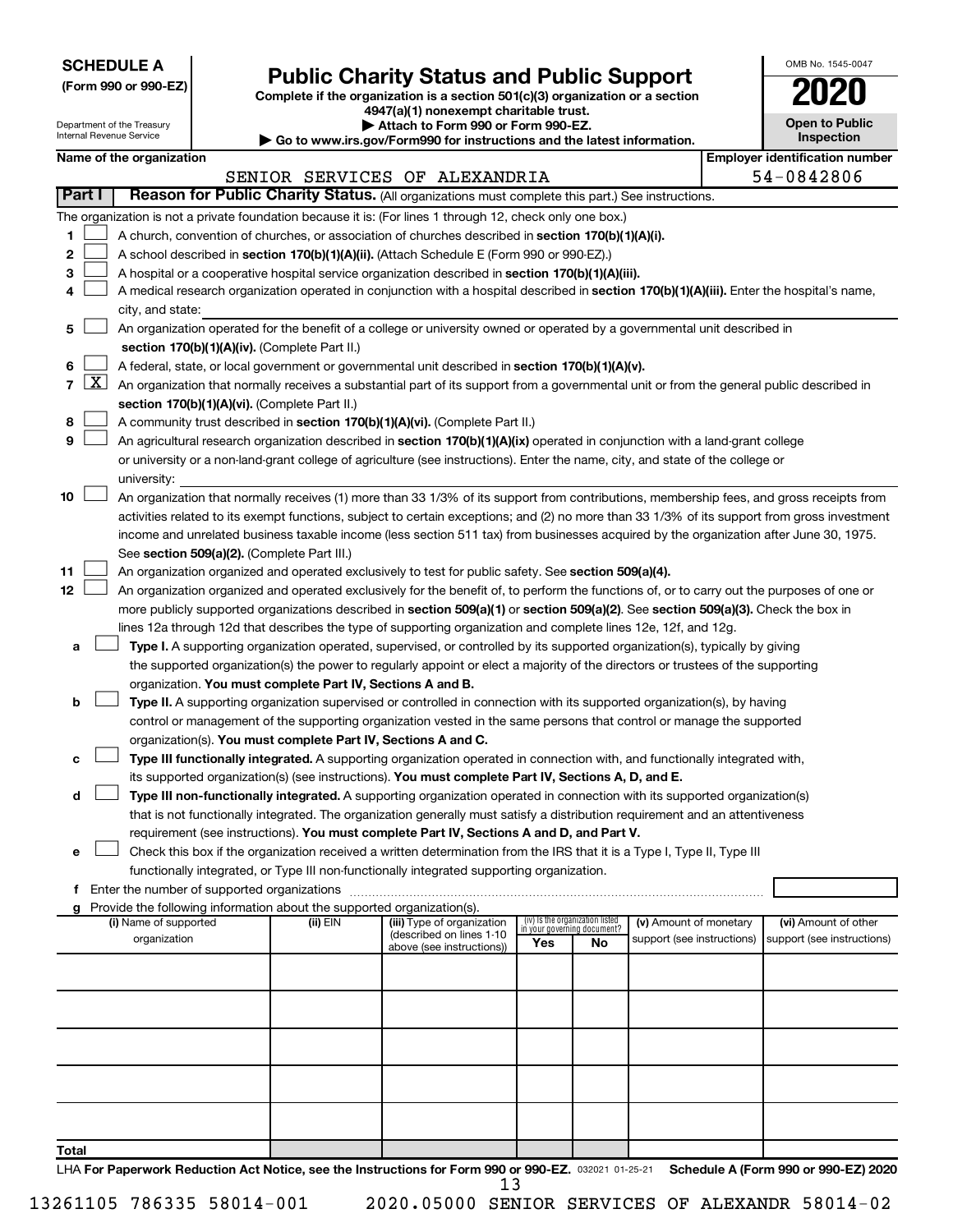### Schedule A (Form 990 or 990-EZ) 2020 SENIOR SERVICES OF ALEXANDRIA  $54-0842806$  Page

54-0842806 Page 2

(Complete only if you checked the box on line 5, 7, or 8 of Part I or if the organization failed to qualify under Part III. If the organization fails to qualify under the tests listed below, please complete Part III.) **Part II Support Schedule for Organizations Described in Sections 170(b)(1)(A)(iv) and 170(b)(1)(A)(vi)**

|    | <b>Section A. Public Support</b>                                                                                                                                                                                                                       |          |            |            |            |                                      |                                    |  |  |  |  |
|----|--------------------------------------------------------------------------------------------------------------------------------------------------------------------------------------------------------------------------------------------------------|----------|------------|------------|------------|--------------------------------------|------------------------------------|--|--|--|--|
|    | Calendar year (or fiscal year beginning in)                                                                                                                                                                                                            | (a) 2016 | (b) 2017   | $(c)$ 2018 | $(d)$ 2019 | (e) 2020                             | (f) Total                          |  |  |  |  |
|    | 1 Gifts, grants, contributions, and                                                                                                                                                                                                                    |          |            |            |            |                                      |                                    |  |  |  |  |
|    | membership fees received. (Do not                                                                                                                                                                                                                      |          |            |            |            |                                      |                                    |  |  |  |  |
|    | include any "unusual grants.")                                                                                                                                                                                                                         | 780,413. | 1,082,184. | 695,666.   | 676,679.   | 592,391.                             | 3,827,333.                         |  |  |  |  |
|    | 2 Tax revenues levied for the organ-                                                                                                                                                                                                                   |          |            |            |            |                                      |                                    |  |  |  |  |
|    | ization's benefit and either paid to                                                                                                                                                                                                                   |          |            |            |            |                                      |                                    |  |  |  |  |
|    | or expended on its behalf                                                                                                                                                                                                                              |          |            |            |            |                                      |                                    |  |  |  |  |
|    | 3 The value of services or facilities                                                                                                                                                                                                                  |          |            |            |            |                                      |                                    |  |  |  |  |
|    | furnished by a governmental unit to                                                                                                                                                                                                                    |          |            |            |            |                                      |                                    |  |  |  |  |
|    | the organization without charge                                                                                                                                                                                                                        |          |            |            |            |                                      |                                    |  |  |  |  |
|    | <b>Total.</b> Add lines 1 through 3                                                                                                                                                                                                                    | 780,413. | 1,082,184. | 695,666.   | 676,679.   | 592, 391.                            | 3,827,333.                         |  |  |  |  |
| 5. | The portion of total contributions                                                                                                                                                                                                                     |          |            |            |            |                                      |                                    |  |  |  |  |
|    | by each person (other than a                                                                                                                                                                                                                           |          |            |            |            |                                      |                                    |  |  |  |  |
|    | governmental unit or publicly                                                                                                                                                                                                                          |          |            |            |            |                                      |                                    |  |  |  |  |
|    | supported organization) included                                                                                                                                                                                                                       |          |            |            |            |                                      |                                    |  |  |  |  |
|    | on line 1 that exceeds 2% of the                                                                                                                                                                                                                       |          |            |            |            |                                      |                                    |  |  |  |  |
|    | amount shown on line 11,                                                                                                                                                                                                                               |          |            |            |            |                                      |                                    |  |  |  |  |
|    | column (f)                                                                                                                                                                                                                                             |          |            |            |            |                                      | 713,648.                           |  |  |  |  |
|    | 6 Public support. Subtract line 5 from line 4.                                                                                                                                                                                                         |          |            |            |            |                                      | 3, 113, 685.                       |  |  |  |  |
|    | <b>Section B. Total Support</b>                                                                                                                                                                                                                        |          |            |            |            |                                      |                                    |  |  |  |  |
|    | Calendar year (or fiscal year beginning in)                                                                                                                                                                                                            | (a) 2016 | (b) 2017   | $(c)$ 2018 | $(d)$ 2019 | (e) $2020$<br>592, 391.              | (f) Total                          |  |  |  |  |
|    | <b>7</b> Amounts from line 4                                                                                                                                                                                                                           | 780,413. | 1,082,184  | 695,666.   | 676, 679.  |                                      | 3,827,333.                         |  |  |  |  |
| 8  | Gross income from interest,                                                                                                                                                                                                                            |          |            |            |            |                                      |                                    |  |  |  |  |
|    | dividends, payments received on                                                                                                                                                                                                                        |          |            |            |            |                                      |                                    |  |  |  |  |
|    | securities loans, rents, royalties,                                                                                                                                                                                                                    |          |            |            |            |                                      |                                    |  |  |  |  |
|    | and income from similar sources                                                                                                                                                                                                                        |          | 1,973.     | 41,649.    | 29,783.    | 18,053.                              | 91,458.                            |  |  |  |  |
| 9  | Net income from unrelated business                                                                                                                                                                                                                     |          |            |            |            |                                      |                                    |  |  |  |  |
|    | activities, whether or not the                                                                                                                                                                                                                         |          |            |            |            |                                      |                                    |  |  |  |  |
|    | business is regularly carried on                                                                                                                                                                                                                       |          |            |            |            |                                      |                                    |  |  |  |  |
|    | 10 Other income. Do not include gain                                                                                                                                                                                                                   |          |            |            |            |                                      |                                    |  |  |  |  |
|    | or loss from the sale of capital                                                                                                                                                                                                                       |          |            |            |            |                                      |                                    |  |  |  |  |
|    | assets (Explain in Part VI.)                                                                                                                                                                                                                           |          |            |            |            |                                      |                                    |  |  |  |  |
|    | 11 Total support. Add lines 7 through 10                                                                                                                                                                                                               |          |            |            |            |                                      | 3,918,791.                         |  |  |  |  |
|    | 12 Gross receipts from related activities, etc. (see instructions)                                                                                                                                                                                     |          |            |            |            | 12                                   |                                    |  |  |  |  |
|    | 13 First 5 years. If the Form 990 is for the organization's first, second, third, fourth, or fifth tax year as a section 501(c)(3)                                                                                                                     |          |            |            |            |                                      |                                    |  |  |  |  |
|    | organization, check this box and stop here<br><b>Section C. Computation of Public Support Percentage</b>                                                                                                                                               |          |            |            |            |                                      |                                    |  |  |  |  |
|    |                                                                                                                                                                                                                                                        |          |            |            |            |                                      | 79.46                              |  |  |  |  |
|    |                                                                                                                                                                                                                                                        |          |            |            |            | 14                                   | %<br>86.62                         |  |  |  |  |
|    |                                                                                                                                                                                                                                                        |          |            |            |            | 15                                   | $\%$                               |  |  |  |  |
|    | 16a 33 1/3% support test - 2020. If the organization did not check the box on line 13, and line 14 is 33 1/3% or more, check this box and                                                                                                              |          |            |            |            |                                      | $\blacktriangleright$ $\mathbf{X}$ |  |  |  |  |
|    | b 33 1/3% support test - 2019. If the organization did not check a box on line 13 or 16a, and line 15 is 33 1/3% or more, check this box                                                                                                               |          |            |            |            |                                      |                                    |  |  |  |  |
|    |                                                                                                                                                                                                                                                        |          |            |            |            |                                      |                                    |  |  |  |  |
|    |                                                                                                                                                                                                                                                        |          |            |            |            |                                      |                                    |  |  |  |  |
|    | 17a 10% -facts-and-circumstances test - 2020. If the organization did not check a box on line 13, 16a, or 16b, and line 14 is 10% or more,                                                                                                             |          |            |            |            |                                      |                                    |  |  |  |  |
|    | and if the organization meets the facts-and-circumstances test, check this box and stop here. Explain in Part VI how the organization<br>meets the facts-and-circumstances test. The organization qualifies as a publicly supported organization       |          |            |            |            |                                      |                                    |  |  |  |  |
|    | b 10% -facts-and-circumstances test - 2019. If the organization did not check a box on line 13, 16a, 16b, or 17a, and line 15 is 10% or                                                                                                                |          |            |            |            |                                      |                                    |  |  |  |  |
|    |                                                                                                                                                                                                                                                        |          |            |            |            |                                      |                                    |  |  |  |  |
|    | more, and if the organization meets the facts-and-circumstances test, check this box and stop here. Explain in Part VI how the<br>organization meets the facts-and-circumstances test. The organization qualifies as a publicly supported organization |          |            |            |            |                                      |                                    |  |  |  |  |
|    | 18 Private foundation. If the organization did not check a box on line 13, 16a, 16b, 17a, or 17b, check this box and see instructions                                                                                                                  |          |            |            |            |                                      |                                    |  |  |  |  |
|    |                                                                                                                                                                                                                                                        |          |            |            |            | Schedule A (Form 990 or 990-F7) 2020 |                                    |  |  |  |  |

**Schedule A (Form 990 or 990-EZ) 2020**

032022 01-25-21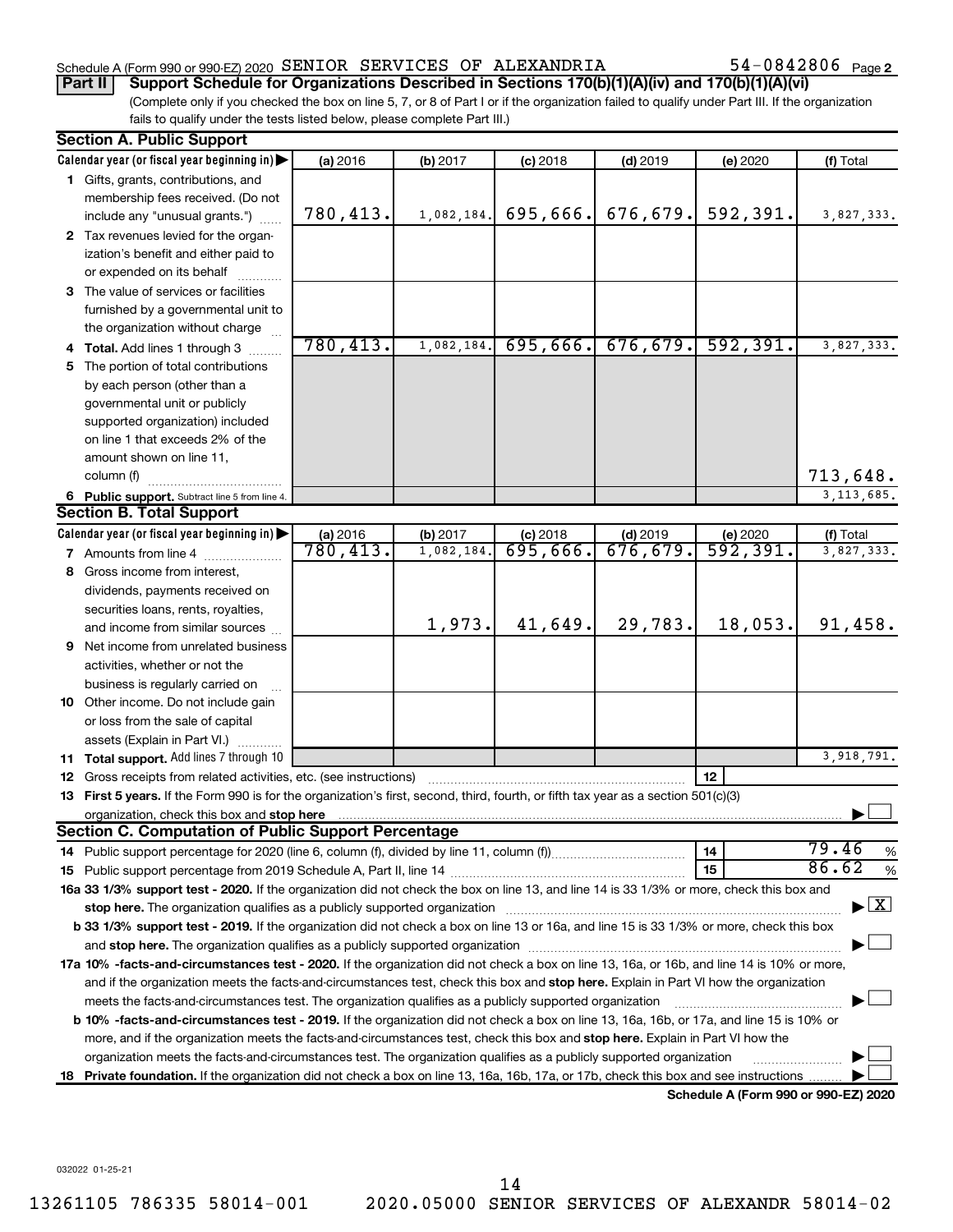#### Schedule A (Form 990 or 990-EZ) 2020 SENIOR SERVICES OF ALEXANDRIA  $54-0842806$  Page **Part III Support Schedule for Organizations Described in Section 509(a)(2)**

(Complete only if you checked the box on line 10 of Part I or if the organization failed to qualify under Part II. If the organization fails to qualify under the tests listed below, please complete Part II.)

| <b>Section A. Public Support</b>                                                                                                                                                                                                        |          |          |            |            |          |                                      |
|-----------------------------------------------------------------------------------------------------------------------------------------------------------------------------------------------------------------------------------------|----------|----------|------------|------------|----------|--------------------------------------|
| Calendar year (or fiscal year beginning in)                                                                                                                                                                                             | (a) 2016 | (b) 2017 | $(c)$ 2018 | $(d)$ 2019 | (e) 2020 | (f) Total                            |
| 1 Gifts, grants, contributions, and                                                                                                                                                                                                     |          |          |            |            |          |                                      |
| membership fees received. (Do not                                                                                                                                                                                                       |          |          |            |            |          |                                      |
| include any "unusual grants.")                                                                                                                                                                                                          |          |          |            |            |          |                                      |
| <b>2</b> Gross receipts from admissions,<br>merchandise sold or services per-<br>formed, or facilities furnished in<br>any activity that is related to the<br>organization's tax-exempt purpose                                         |          |          |            |            |          |                                      |
| 3 Gross receipts from activities that                                                                                                                                                                                                   |          |          |            |            |          |                                      |
| are not an unrelated trade or bus-                                                                                                                                                                                                      |          |          |            |            |          |                                      |
| iness under section 513                                                                                                                                                                                                                 |          |          |            |            |          |                                      |
| 4 Tax revenues levied for the organ-                                                                                                                                                                                                    |          |          |            |            |          |                                      |
| ization's benefit and either paid to                                                                                                                                                                                                    |          |          |            |            |          |                                      |
| or expended on its behalf                                                                                                                                                                                                               |          |          |            |            |          |                                      |
| 5 The value of services or facilities                                                                                                                                                                                                   |          |          |            |            |          |                                      |
| furnished by a governmental unit to                                                                                                                                                                                                     |          |          |            |            |          |                                      |
| the organization without charge                                                                                                                                                                                                         |          |          |            |            |          |                                      |
| 6 Total. Add lines 1 through 5                                                                                                                                                                                                          |          |          |            |            |          |                                      |
| 7a Amounts included on lines 1, 2, and                                                                                                                                                                                                  |          |          |            |            |          |                                      |
| 3 received from disqualified persons                                                                                                                                                                                                    |          |          |            |            |          |                                      |
| <b>b</b> Amounts included on lines 2 and 3 received<br>from other than disqualified persons that<br>exceed the greater of \$5,000 or 1% of the<br>amount on line 13 for the year                                                        |          |          |            |            |          |                                      |
| c Add lines 7a and 7b                                                                                                                                                                                                                   |          |          |            |            |          |                                      |
| 8 Public support. (Subtract line 7c from line 6.)                                                                                                                                                                                       |          |          |            |            |          |                                      |
| <b>Section B. Total Support</b>                                                                                                                                                                                                         |          |          |            |            |          |                                      |
| Calendar year (or fiscal year beginning in)                                                                                                                                                                                             | (a) 2016 | (b) 2017 | $(c)$ 2018 | $(d)$ 2019 | (e) 2020 | (f) Total                            |
| 9 Amounts from line 6                                                                                                                                                                                                                   |          |          |            |            |          |                                      |
| <b>10a</b> Gross income from interest,<br>dividends, payments received on<br>securities loans, rents, royalties,<br>and income from similar sources                                                                                     |          |          |            |            |          |                                      |
| <b>b</b> Unrelated business taxable income                                                                                                                                                                                              |          |          |            |            |          |                                      |
| (less section 511 taxes) from businesses<br>acquired after June 30, 1975                                                                                                                                                                |          |          |            |            |          |                                      |
| c Add lines 10a and 10b                                                                                                                                                                                                                 |          |          |            |            |          |                                      |
| <b>11</b> Net income from unrelated business<br>activities not included in line 10b.<br>whether or not the business is<br>regularly carried on                                                                                          |          |          |            |            |          |                                      |
| 12 Other income. Do not include gain<br>or loss from the sale of capital<br>assets (Explain in Part VI.)                                                                                                                                |          |          |            |            |          |                                      |
| <b>13</b> Total support. (Add lines 9, 10c, 11, and 12.)                                                                                                                                                                                |          |          |            |            |          |                                      |
| 14 First 5 years. If the Form 990 is for the organization's first, second, third, fourth, or fifth tax year as a section 501(c)(3) organization,                                                                                        |          |          |            |            |          |                                      |
| check this box and stop here <b>contained and according to the contained and stop here</b> contained and stop here <b>contained and according to the contained and stop here</b> contained and according to the contained and according |          |          |            |            |          |                                      |
| Section C. Computation of Public Support Percentage                                                                                                                                                                                     |          |          |            |            |          |                                      |
| 15 Public support percentage for 2020 (line 8, column (f), divided by line 13, column (f) <i></i>                                                                                                                                       |          |          |            |            | 15       | ℅                                    |
|                                                                                                                                                                                                                                         |          |          |            |            | 16       | %                                    |
| Section D. Computation of Investment Income Percentage                                                                                                                                                                                  |          |          |            |            |          |                                      |
|                                                                                                                                                                                                                                         |          |          |            |            | 17       | %                                    |
| 18 Investment income percentage from 2019 Schedule A, Part III, line 17                                                                                                                                                                 |          |          |            |            | 18       | %                                    |
| 19a 33 1/3% support tests - 2020. If the organization did not check the box on line 14, and line 15 is more than 33 1/3%, and line 17 is not                                                                                            |          |          |            |            |          |                                      |
| more than 33 1/3%, check this box and stop here. The organization qualifies as a publicly supported organization                                                                                                                        |          |          |            |            |          |                                      |
| b 33 1/3% support tests - 2019. If the organization did not check a box on line 14 or line 19a, and line 16 is more than 33 1/3%, and                                                                                                   |          |          |            |            |          |                                      |
| line 18 is not more than 33 1/3%, check this box and stop here. The organization qualifies as a publicly supported organization                                                                                                         |          |          |            |            |          |                                      |
|                                                                                                                                                                                                                                         |          |          |            |            |          |                                      |
|                                                                                                                                                                                                                                         |          |          |            |            |          | Schedule A (Form 990 or 990-EZ) 2020 |
| 032023 01-25-21                                                                                                                                                                                                                         |          |          | 15         |            |          |                                      |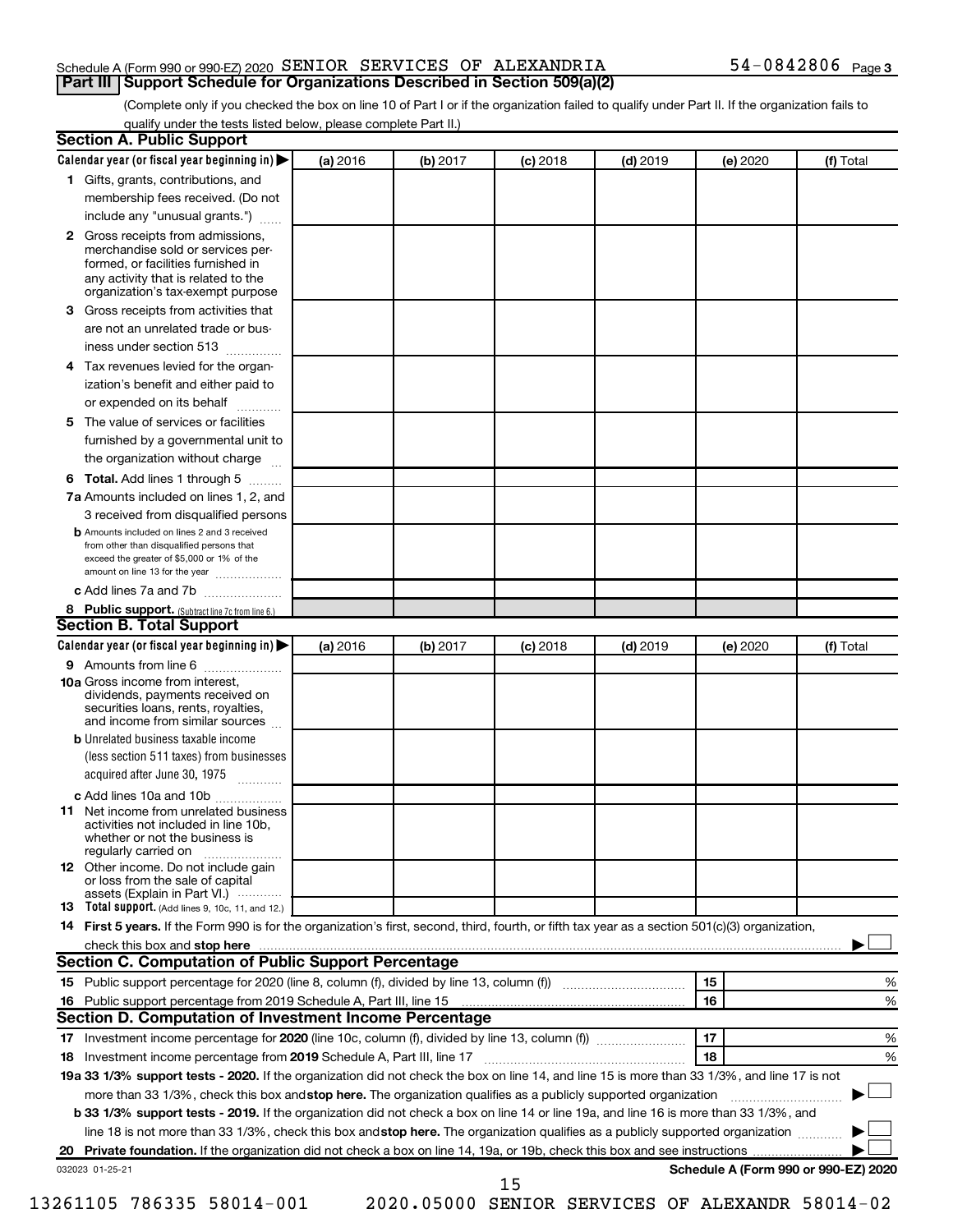#### Schedule A (Form 990 or 990-EZ) 2020 SENIOR SERVICES OF ALEXANDRIA  $54-0842806$  Page

**1**

**2**

**3a**

**3b**

**3c**

**4a**

**4b**

**4c**

**5a**

**5b 5c**

**6**

**7**

**8**

**9a**

**9b**

**9c**

**10a**

**10b**

**Yes No**

## **Part IV Supporting Organizations**

(Complete only if you checked a box in line 12 on Part I. If you checked box 12a, Part I, complete Sections A and B. If you checked box 12b, Part I, complete Sections A and C. If you checked box 12c, Part I, complete Sections A, D, and E. If you checked box 12d, Part I, complete Sections A and D, and complete Part V.)

## **Section A. All Supporting Organizations**

- **1** Are all of the organization's supported organizations listed by name in the organization's governing documents? If "No," describe in Part VI how the supported organizations are designated. If designated by *class or purpose, describe the designation. If historic and continuing relationship, explain.*
- **2** Did the organization have any supported organization that does not have an IRS determination of status under section 509(a)(1) or (2)? If "Yes," explain in Part **VI** how the organization determined that the supported *organization was described in section 509(a)(1) or (2).*
- **3a** Did the organization have a supported organization described in section 501(c)(4), (5), or (6)? If "Yes," answer *lines 3b and 3c below.*
- **b** Did the organization confirm that each supported organization qualified under section 501(c)(4), (5), or (6) and satisfied the public support tests under section 509(a)(2)? If "Yes," describe in Part VI when and how the *organization made the determination.*
- **c** Did the organization ensure that all support to such organizations was used exclusively for section 170(c)(2)(B) purposes? If "Yes," explain in Part VI what controls the organization put in place to ensure such use.
- **4 a** *If* Was any supported organization not organized in the United States ("foreign supported organization")? *"Yes," and if you checked box 12a or 12b in Part I, answer lines 4b and 4c below.*
- **b** Did the organization have ultimate control and discretion in deciding whether to make grants to the foreign supported organization? If "Yes," describe in Part VI how the organization had such control and discretion *despite being controlled or supervised by or in connection with its supported organizations.*
- **c** Did the organization support any foreign supported organization that does not have an IRS determination under sections 501(c)(3) and 509(a)(1) or (2)? If "Yes," explain in Part VI what controls the organization used *to ensure that all support to the foreign supported organization was used exclusively for section 170(c)(2)(B) purposes.*
- **5a** Did the organization add, substitute, or remove any supported organizations during the tax year? If "Yes," answer lines 5b and 5c below (if applicable). Also, provide detail in **Part VI,** including (i) the names and EIN *numbers of the supported organizations added, substituted, or removed; (ii) the reasons for each such action; (iii) the authority under the organization's organizing document authorizing such action; and (iv) how the action was accomplished (such as by amendment to the organizing document).*
- **b Type I or Type II only.** Was any added or substituted supported organization part of a class already designated in the organization's organizing document?
- **c Substitutions only.**  Was the substitution the result of an event beyond the organization's control?
- **6** Did the organization provide support (whether in the form of grants or the provision of services or facilities) to **Part VI.** support or benefit one or more of the filing organization's supported organizations? If "Yes," provide detail in anyone other than (i) its supported organizations, (ii) individuals that are part of the charitable class benefited by one or more of its supported organizations, or (iii) other supporting organizations that also
- **7** Did the organization provide a grant, loan, compensation, or other similar payment to a substantial contributor regard to a substantial contributor? If "Yes," complete Part I of Schedule L (Form 990 or 990-EZ). (as defined in section 4958(c)(3)(C)), a family member of a substantial contributor, or a 35% controlled entity with
- **8** Did the organization make a loan to a disqualified person (as defined in section 4958) not described in line 7? *If "Yes," complete Part I of Schedule L (Form 990 or 990-EZ).*
- **9 a** Was the organization controlled directly or indirectly at any time during the tax year by one or more in section 509(a)(1) or (2))? If "Yes," provide detail in **Part VI.** disqualified persons, as defined in section 4946 (other than foundation managers and organizations described
- **b** Did one or more disqualified persons (as defined in line 9a) hold a controlling interest in any entity in which the supporting organization had an interest? If "Yes," provide detail in Part VI.
- **c** Did a disqualified person (as defined in line 9a) have an ownership interest in, or derive any personal benefit from, assets in which the supporting organization also had an interest? If "Yes," provide detail in Part VI.
- **10 a** Was the organization subject to the excess business holdings rules of section 4943 because of section supporting organizations)? If "Yes," answer line 10b below. 4943(f) (regarding certain Type II supporting organizations, and all Type III non-functionally integrated
	- **b** Did the organization have any excess business holdings in the tax year? (Use Schedule C, Form 4720, to *determine whether the organization had excess business holdings.)*

032024 01-25-21

**Schedule A (Form 990 or 990-EZ) 2020**

13261105 786335 58014-001 2020.05000 SENIOR SERVICES OF ALEXANDR 58014-02

16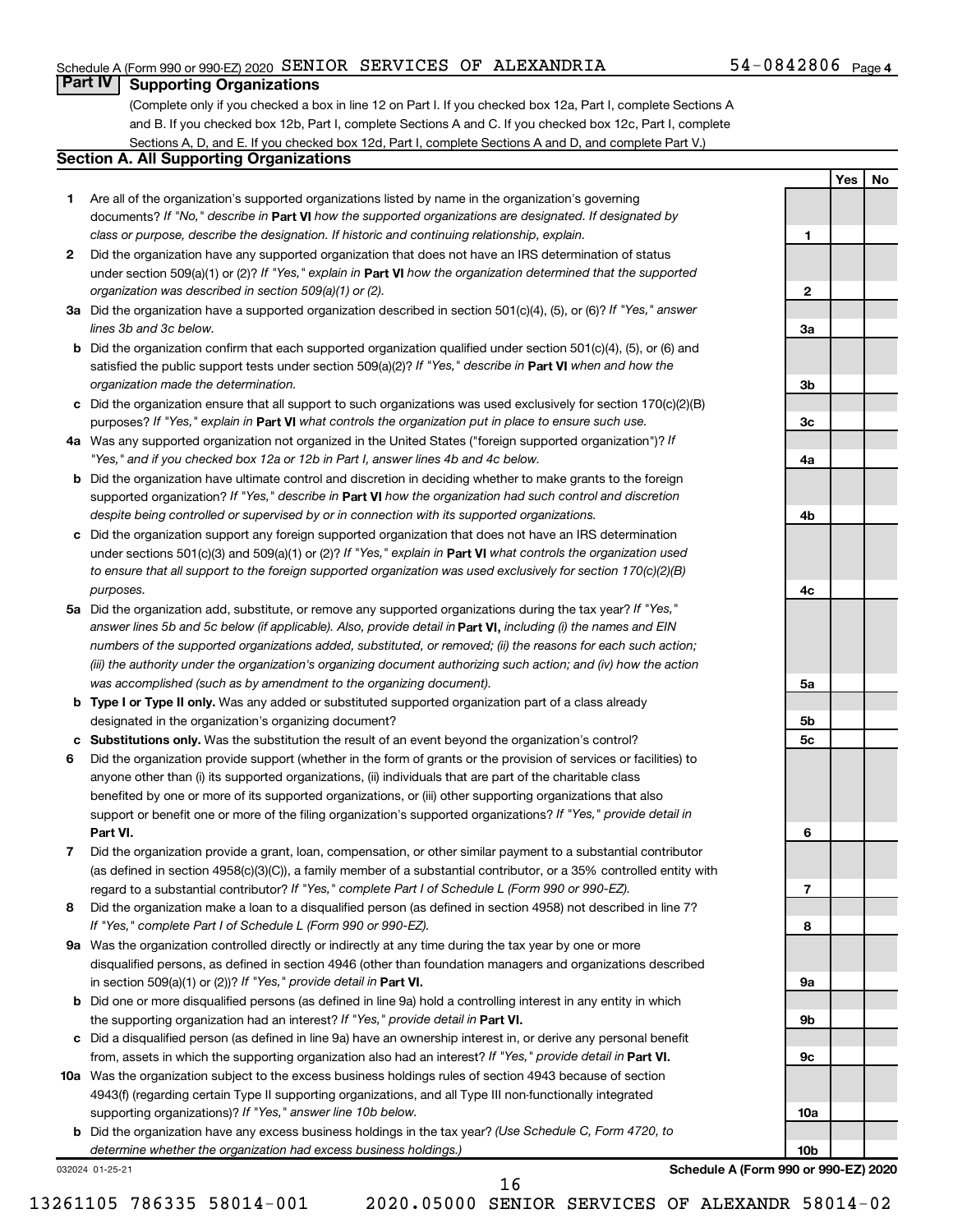#### Schedule A (Form 990 or 990-EZ) 2020 SENIOR SERVICES OF ALEXANDRIA  $54-0842806$  Page **Part IV Supporting Organizations** *(continued)*

|    |                                                                                                                                                                                                                                                            |     | Yes | No |
|----|------------------------------------------------------------------------------------------------------------------------------------------------------------------------------------------------------------------------------------------------------------|-----|-----|----|
| 11 | Has the organization accepted a gift or contribution from any of the following persons?                                                                                                                                                                    |     |     |    |
|    | a A person who directly or indirectly controls, either alone or together with persons described in lines 11b and                                                                                                                                           |     |     |    |
|    | 11c below, the governing body of a supported organization?                                                                                                                                                                                                 | 11a |     |    |
| b  | A family member of a person described in line 11a above?                                                                                                                                                                                                   | 11b |     |    |
|    | c A 35% controlled entity of a person described in line 11a or 11b above? If "Yes" to line 11a, 11b, or 11c, provide                                                                                                                                       |     |     |    |
|    | detail in Part VI.                                                                                                                                                                                                                                         | 11c |     |    |
|    | <b>Section B. Type I Supporting Organizations</b>                                                                                                                                                                                                          |     |     |    |
|    |                                                                                                                                                                                                                                                            |     | Yes | No |
| 1  | Did the governing body, members of the governing body, officers acting in their official capacity, or membership of one or                                                                                                                                 |     |     |    |
|    | more supported organizations have the power to regularly appoint or elect at least a majority of the organization's officers,                                                                                                                              |     |     |    |
|    | directors, or trustees at all times during the tax year? If "No," describe in Part VI how the supported organization(s)                                                                                                                                    |     |     |    |
|    | effectively operated, supervised, or controlled the organization's activities. If the organization had more than one supported<br>organization, describe how the powers to appoint and/or remove officers, directors, or trustees were allocated among the |     |     |    |
|    | supported organizations and what conditions or restrictions, if any, applied to such powers during the tax year.                                                                                                                                           | 1   |     |    |
| 2  | Did the organization operate for the benefit of any supported organization other than the supported                                                                                                                                                        |     |     |    |
|    | organization(s) that operated, supervised, or controlled the supporting organization? If "Yes," explain in                                                                                                                                                 |     |     |    |
|    | <b>Part VI</b> how providing such benefit carried out the purposes of the supported organization(s) that operated,                                                                                                                                         |     |     |    |
|    | supervised, or controlled the supporting organization.                                                                                                                                                                                                     | 2   |     |    |
|    | Section C. Type II Supporting Organizations                                                                                                                                                                                                                |     |     |    |
|    |                                                                                                                                                                                                                                                            |     | Yes | No |
| 1. | Were a majority of the organization's directors or trustees during the tax year also a majority of the directors                                                                                                                                           |     |     |    |
|    | or trustees of each of the organization's supported organization(s)? If "No," describe in <b>Part VI</b> how control                                                                                                                                       |     |     |    |
|    | or management of the supporting organization was vested in the same persons that controlled or managed                                                                                                                                                     |     |     |    |
|    | the supported organization(s).                                                                                                                                                                                                                             | 1   |     |    |
|    | Section D. All Type III Supporting Organizations                                                                                                                                                                                                           |     |     |    |
|    |                                                                                                                                                                                                                                                            |     | Yes | No |
|    | Did the organization provide to each of its supported organizations, by the last day of the fifth month of the                                                                                                                                             |     |     |    |
| 1  |                                                                                                                                                                                                                                                            |     |     |    |
|    | organization's tax year, (i) a written notice describing the type and amount of support provided during the prior tax                                                                                                                                      |     |     |    |
|    | year, (ii) a copy of the Form 990 that was most recently filed as of the date of notification, and (iii) copies of the                                                                                                                                     |     |     |    |
|    | organization's governing documents in effect on the date of notification, to the extent not previously provided?                                                                                                                                           | 1   |     |    |
| 2  | Were any of the organization's officers, directors, or trustees either (i) appointed or elected by the supported                                                                                                                                           |     |     |    |
|    | organization(s) or (ii) serving on the governing body of a supported organization? If "No," explain in Part VI how                                                                                                                                         |     |     |    |
|    | the organization maintained a close and continuous working relationship with the supported organization(s).                                                                                                                                                | 2   |     |    |
| 3  | By reason of the relationship described in line 2, above, did the organization's supported organizations have a                                                                                                                                            |     |     |    |
|    | significant voice in the organization's investment policies and in directing the use of the organization's                                                                                                                                                 |     |     |    |
|    | income or assets at all times during the tax year? If "Yes," describe in Part VI the role the organization's                                                                                                                                               |     |     |    |
|    | supported organizations played in this regard.<br>Section E. Type III Functionally Integrated Supporting Organizations                                                                                                                                     | З   |     |    |
|    |                                                                                                                                                                                                                                                            |     |     |    |
| 1. | Check the box next to the method that the organization used to satisfy the Integral Part Test during the yealsee instructions).                                                                                                                            |     |     |    |
| а  | The organization satisfied the Activities Test. Complete line 2 below.                                                                                                                                                                                     |     |     |    |
| b  | The organization is the parent of each of its supported organizations. Complete line 3 below.                                                                                                                                                              |     |     |    |
| c  | The organization supported a governmental entity. Describe in Part VI how you supported a governmental entity (see instructions).                                                                                                                          |     |     |    |
| 2  | Activities Test. Answer lines 2a and 2b below.                                                                                                                                                                                                             |     | Yes | No |
| а  | Did substantially all of the organization's activities during the tax year directly further the exempt purposes of                                                                                                                                         |     |     |    |
|    | the supported organization(s) to which the organization was responsive? If "Yes," then in Part VI identify                                                                                                                                                 |     |     |    |
|    | those supported organizations and explain how these activities directly furthered their exempt purposes,                                                                                                                                                   |     |     |    |
|    | how the organization was responsive to those supported organizations, and how the organization determined                                                                                                                                                  |     |     |    |
|    | that these activities constituted substantially all of its activities.                                                                                                                                                                                     | 2a  |     |    |
| b  | Did the activities described in line 2a, above, constitute activities that, but for the organization's involvement,                                                                                                                                        |     |     |    |
|    | one or more of the organization's supported organization(s) would have been engaged in? If "Yes," explain in                                                                                                                                               |     |     |    |
|    | <b>Part VI</b> the reasons for the organization's position that its supported organization(s) would have engaged in                                                                                                                                        |     |     |    |
|    | these activities but for the organization's involvement.                                                                                                                                                                                                   | 2b  |     |    |
| з  | Parent of Supported Organizations. Answer lines 3a and 3b below.                                                                                                                                                                                           |     |     |    |
| а  | Did the organization have the power to regularly appoint or elect a majority of the officers, directors, or                                                                                                                                                |     |     |    |
|    | trustees of each of the supported organizations? If "Yes" or "No" provide details in Part VI.                                                                                                                                                              | За  |     |    |
| b  | Did the organization exercise a substantial degree of direction over the policies, programs, and activities of each                                                                                                                                        |     |     |    |
|    | of its supported organizations? If "Yes," describe in Part VI the role played by the organization in this regard.                                                                                                                                          | 3b  |     |    |
|    | Schedule A (Form 990 or 990-EZ) 2020<br>032025 01-25-21<br>17                                                                                                                                                                                              |     |     |    |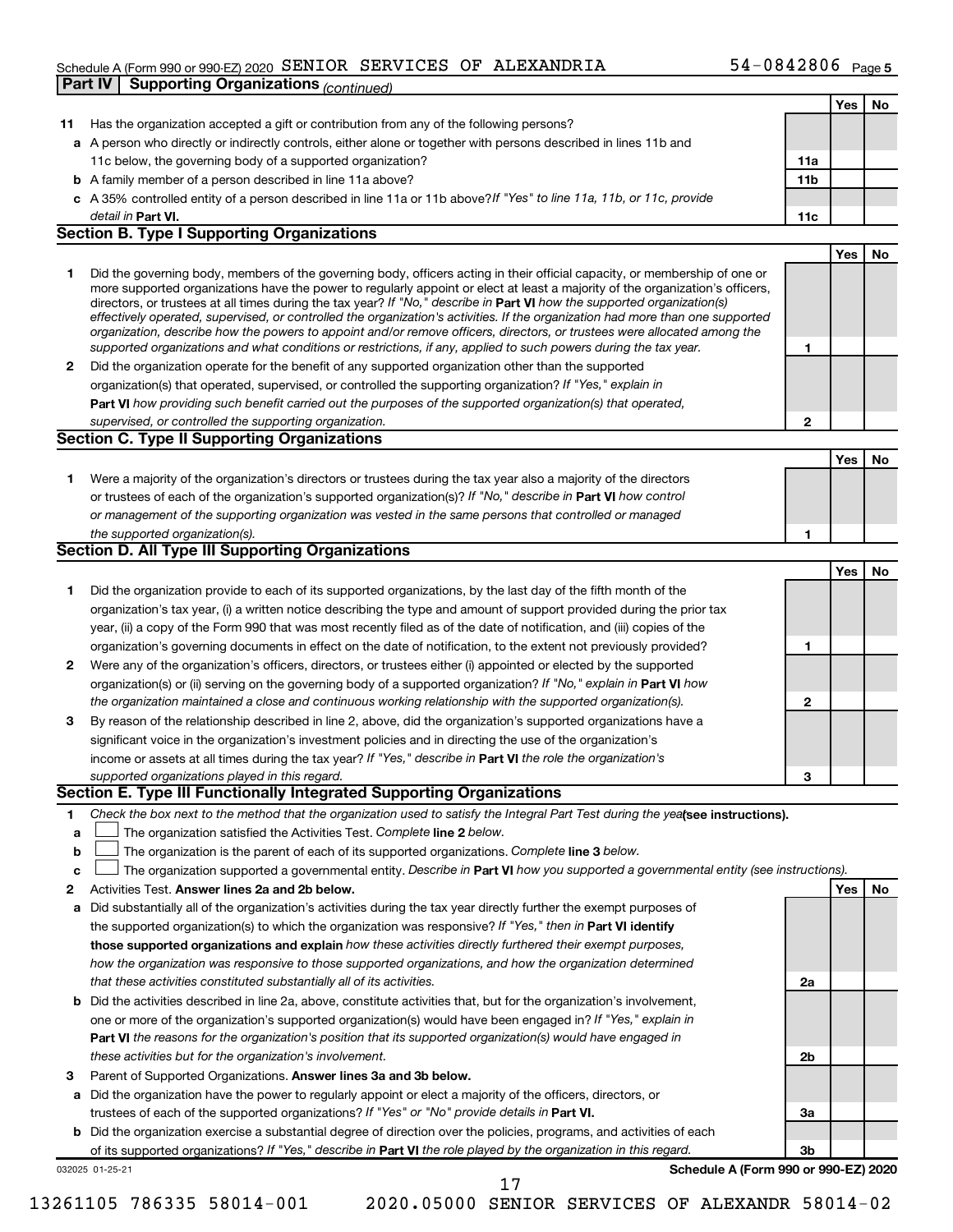#### Schedule A (Form 990 or 990-EZ) 2020 SENIOR SERVICES OF ALEXANDRIA  $54-0842806$  Page **Part V Type III Non-Functionally Integrated 509(a)(3) Supporting Organizations**

## 54-0842806 Page 6

1 **D** Check here if the organization satisfied the Integral Part Test as a qualifying trust on Nov. 20, 1970 (explain in Part **VI**). See instructions. All other Type III non-functionally integrated supporting organizations must complete Sections A through E.

| Section A - Adjusted Net Income |                                                                             | (A) Prior Year | (B) Current Year<br>(optional) |                                |
|---------------------------------|-----------------------------------------------------------------------------|----------------|--------------------------------|--------------------------------|
| 1                               | Net short-term capital gain                                                 | 1              |                                |                                |
| $\mathbf{2}$                    | Recoveries of prior-year distributions                                      | $\mathbf{2}$   |                                |                                |
| З                               | Other gross income (see instructions)                                       | 3              |                                |                                |
| 4                               | Add lines 1 through 3.                                                      | 4              |                                |                                |
| 5                               | Depreciation and depletion                                                  | 5              |                                |                                |
| 6                               | Portion of operating expenses paid or incurred for production or            |                |                                |                                |
|                                 | collection of gross income or for management, conservation, or              |                |                                |                                |
|                                 | maintenance of property held for production of income (see instructions)    | 6              |                                |                                |
| 7                               | Other expenses (see instructions)                                           | $\overline{7}$ |                                |                                |
| 8                               | Adjusted Net Income (subtract lines 5, 6, and 7 from line 4)                | 8              |                                |                                |
|                                 | <b>Section B - Minimum Asset Amount</b>                                     |                | (A) Prior Year                 | (B) Current Year<br>(optional) |
| 1.                              | Aggregate fair market value of all non-exempt-use assets (see               |                |                                |                                |
|                                 | instructions for short tax year or assets held for part of year):           |                |                                |                                |
|                                 | a Average monthly value of securities                                       | 1a             |                                |                                |
|                                 | <b>b</b> Average monthly cash balances                                      | 1b             |                                |                                |
|                                 | c Fair market value of other non-exempt-use assets                          | 1 <sub>c</sub> |                                |                                |
|                                 | d Total (add lines 1a, 1b, and 1c)                                          | 1d             |                                |                                |
|                                 | e Discount claimed for blockage or other factors                            |                |                                |                                |
|                                 | (explain in detail in Part VI):                                             |                |                                |                                |
| 2                               | Acquisition indebtedness applicable to non-exempt-use assets                | $\mathbf{2}$   |                                |                                |
| 3                               | Subtract line 2 from line 1d.                                               | 3              |                                |                                |
| 4                               | Cash deemed held for exempt use. Enter 0.015 of line 3 (for greater amount, |                |                                |                                |
|                                 | see instructions).                                                          | 4              |                                |                                |
| 5                               | Net value of non-exempt-use assets (subtract line 4 from line 3)            | 5              |                                |                                |
| 6                               | Multiply line 5 by 0.035.                                                   | 6              |                                |                                |
| 7                               | Recoveries of prior-year distributions                                      | $\overline{7}$ |                                |                                |
| 8                               | Minimum Asset Amount (add line 7 to line 6)                                 | 8              |                                |                                |
|                                 | <b>Section C - Distributable Amount</b>                                     |                |                                | <b>Current Year</b>            |
| 1                               | Adjusted net income for prior year (from Section A, line 8, column A)       | 1              |                                |                                |
| 2                               | Enter 0.85 of line 1.                                                       | $\mathbf{2}$   |                                |                                |
| 3                               | Minimum asset amount for prior year (from Section B, line 8, column A)      | 3              |                                |                                |
| 4                               | Enter greater of line 2 or line 3.                                          | 4              |                                |                                |
| 5                               | Income tax imposed in prior year                                            | 5              |                                |                                |
| 6                               | Distributable Amount. Subtract line 5 from line 4, unless subject to        |                |                                |                                |
|                                 | emergency temporary reduction (see instructions).                           | 6              |                                |                                |
|                                 |                                                                             |                |                                |                                |

**7** Check here if the current year is the organization's first as a non-functionally integrated Type III supporting organization (see instructions).

**Schedule A (Form 990 or 990-EZ) 2020**

032026 01-25-21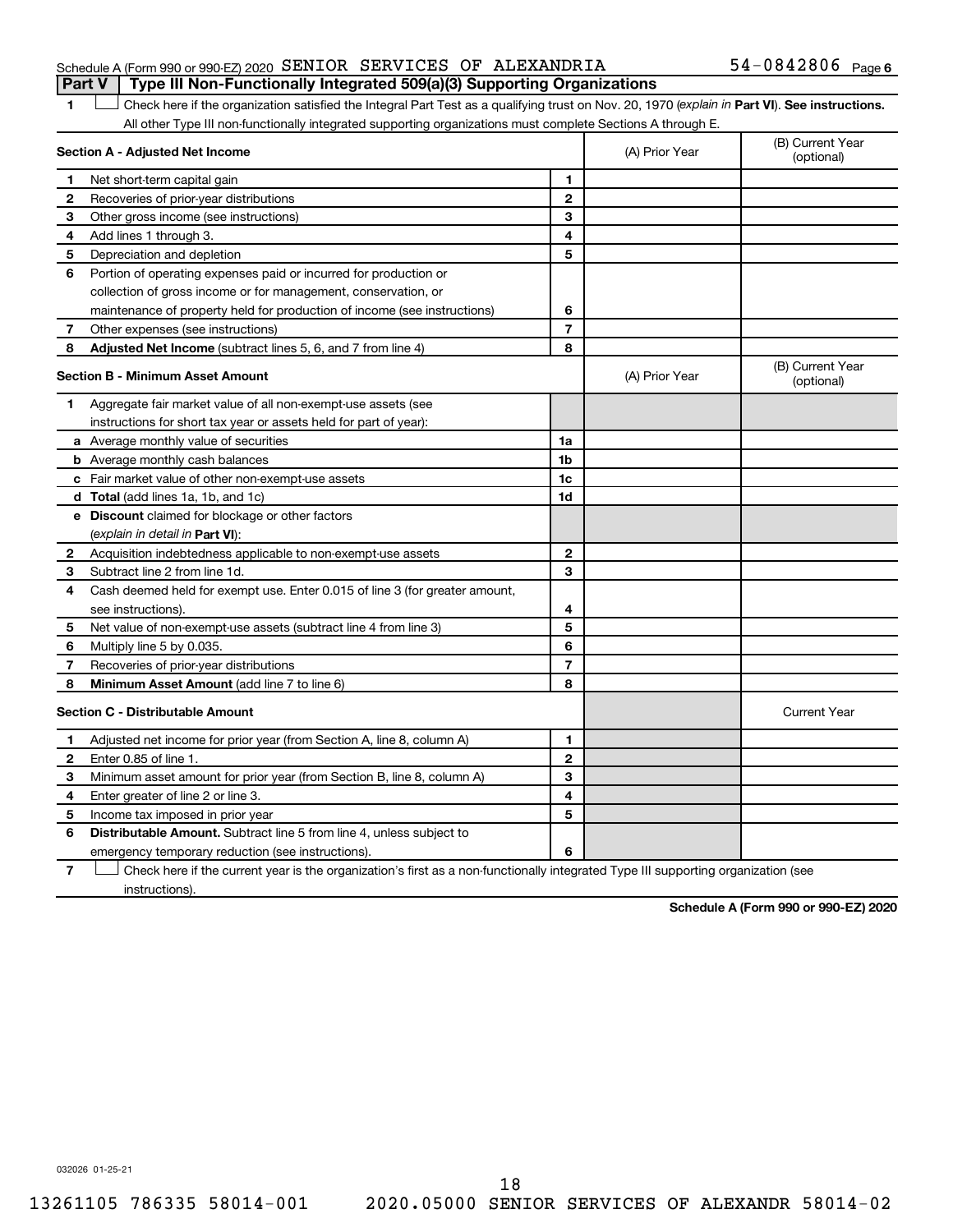#### Schedule A (Form 990 or 990-EZ) 2020 SENIOR SERVICES OF ALEXANDRIA 54-U84Z8U6 Page SENIOR SERVICES OF ALEXANDRIA 54-0842806

| <b>Part V</b> | Type III Non-Functionally Integrated 509(a)(3) Supporting Organizations (continued)        |                             |                                       |    |                                                |
|---------------|--------------------------------------------------------------------------------------------|-----------------------------|---------------------------------------|----|------------------------------------------------|
|               | <b>Section D - Distributions</b>                                                           |                             |                                       |    | <b>Current Year</b>                            |
| 1             | Amounts paid to supported organizations to accomplish exempt purposes                      | $\mathbf{1}$                |                                       |    |                                                |
| 2             | Amounts paid to perform activity that directly furthers exempt purposes of supported       |                             |                                       |    |                                                |
|               | organizations, in excess of income from activity                                           | $\mathbf{2}$                |                                       |    |                                                |
| 3             | Administrative expenses paid to accomplish exempt purposes of supported organizations      | 3                           |                                       |    |                                                |
| 4             | Amounts paid to acquire exempt-use assets                                                  |                             |                                       | 4  |                                                |
| 5             | Qualified set-aside amounts (prior IRS approval required - provide details in Part VI)     |                             |                                       | 5  |                                                |
| 6             | Other distributions ( <i>describe in Part VI</i> ). See instructions.                      |                             |                                       | 6  |                                                |
| 7             | Total annual distributions. Add lines 1 through 6.                                         |                             |                                       | 7  |                                                |
| 8             | Distributions to attentive supported organizations to which the organization is responsive |                             |                                       |    |                                                |
|               | (provide details in Part VI). See instructions.                                            |                             |                                       | 8  |                                                |
| 9             | Distributable amount for 2020 from Section C, line 6                                       |                             |                                       | 9  |                                                |
| 10            | Line 8 amount divided by line 9 amount                                                     |                             |                                       | 10 |                                                |
|               |                                                                                            | (i)                         | (ii)                                  |    | (iii)                                          |
|               | <b>Section E - Distribution Allocations (see instructions)</b>                             | <b>Excess Distributions</b> | <b>Underdistributions</b><br>Pre-2020 |    | <b>Distributable</b><br><b>Amount for 2020</b> |
| 1             | Distributable amount for 2020 from Section C, line 6                                       |                             |                                       |    |                                                |
| 2             | Underdistributions, if any, for years prior to 2020 (reason-                               |                             |                                       |    |                                                |
|               | able cause required - explain in Part VI). See instructions.                               |                             |                                       |    |                                                |
| 3             | Excess distributions carryover, if any, to 2020                                            |                             |                                       |    |                                                |
|               | a From 2015                                                                                |                             |                                       |    |                                                |
|               | <b>b</b> From 2016                                                                         |                             |                                       |    |                                                |
|               | c From 2017                                                                                |                             |                                       |    |                                                |
|               | d From 2018                                                                                |                             |                                       |    |                                                |
|               | e From 2019                                                                                |                             |                                       |    |                                                |
|               | f Total of lines 3a through 3e                                                             |                             |                                       |    |                                                |
|               | g Applied to underdistributions of prior years                                             |                             |                                       |    |                                                |
|               | h Applied to 2020 distributable amount                                                     |                             |                                       |    |                                                |
| Ť.            | Carryover from 2015 not applied (see instructions)                                         |                             |                                       |    |                                                |
|               | Remainder. Subtract lines 3g, 3h, and 3i from line 3f.                                     |                             |                                       |    |                                                |
| 4             | Distributions for 2020 from Section D,                                                     |                             |                                       |    |                                                |
|               | line $7:$                                                                                  |                             |                                       |    |                                                |
|               | a Applied to underdistributions of prior years                                             |                             |                                       |    |                                                |
|               | <b>b</b> Applied to 2020 distributable amount                                              |                             |                                       |    |                                                |
|               | c Remainder. Subtract lines 4a and 4b from line 4.                                         |                             |                                       |    |                                                |
| 5             | Remaining underdistributions for years prior to 2020, if                                   |                             |                                       |    |                                                |
|               | any. Subtract lines 3g and 4a from line 2. For result greater                              |                             |                                       |    |                                                |
|               | than zero, explain in Part VI. See instructions.                                           |                             |                                       |    |                                                |
| 6             | Remaining underdistributions for 2020. Subtract lines 3h                                   |                             |                                       |    |                                                |
|               | and 4b from line 1. For result greater than zero, explain in                               |                             |                                       |    |                                                |
|               | <b>Part VI.</b> See instructions.                                                          |                             |                                       |    |                                                |
| 7             | Excess distributions carryover to 2021. Add lines 3j                                       |                             |                                       |    |                                                |
|               | and 4c.                                                                                    |                             |                                       |    |                                                |
| 8             | Breakdown of line 7:                                                                       |                             |                                       |    |                                                |
|               | a Excess from 2016                                                                         |                             |                                       |    |                                                |
|               | <b>b</b> Excess from 2017                                                                  |                             |                                       |    |                                                |
|               | c Excess from 2018                                                                         |                             |                                       |    |                                                |
|               | d Excess from 2019                                                                         |                             |                                       |    |                                                |
|               | e Excess from 2020                                                                         |                             |                                       |    |                                                |

**Schedule A (Form 990 or 990-EZ) 2020**

032027 01-25-21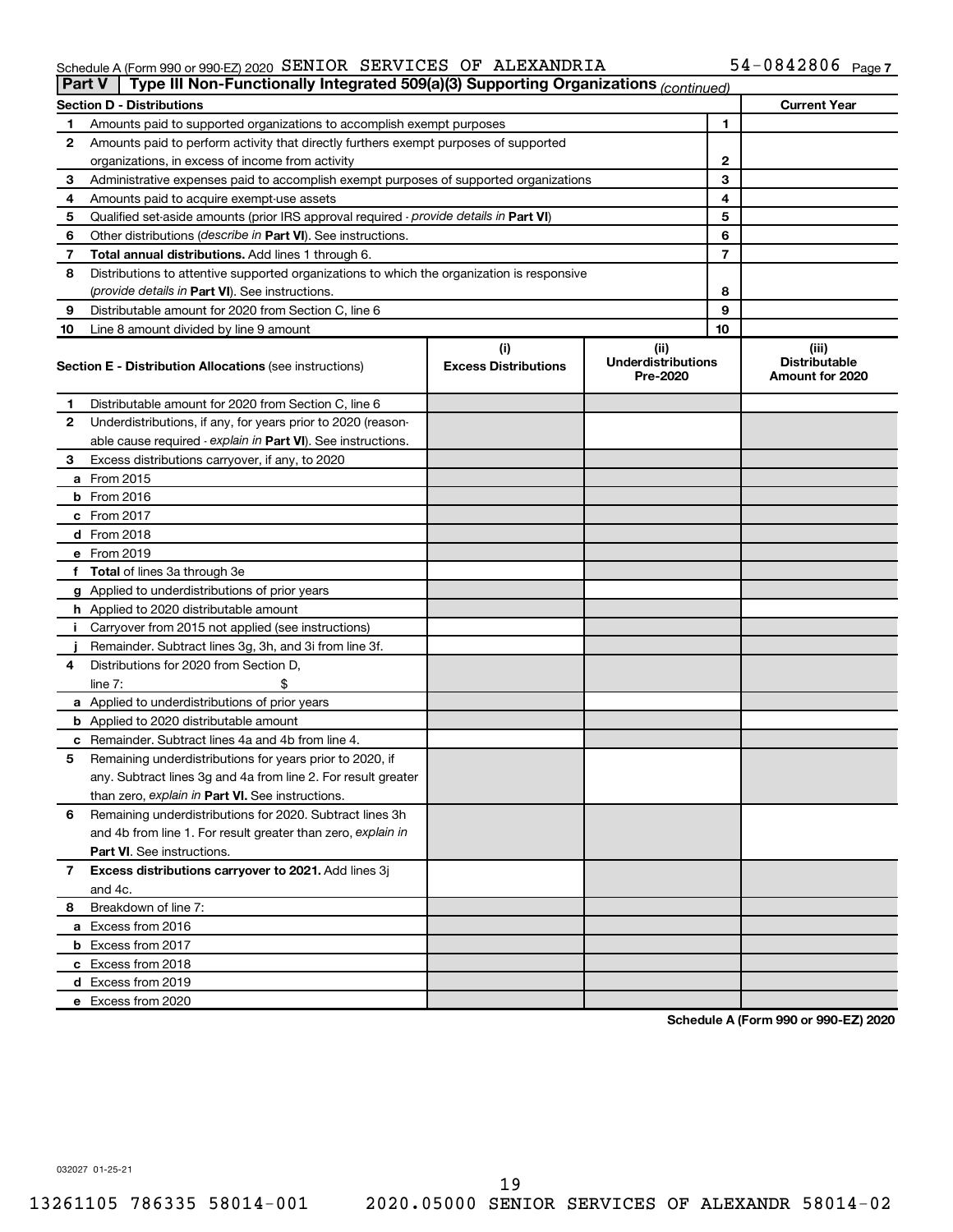| <b>Part VI</b>  | Schedule A (Form 990 or 990-EZ) 2020 SENIOR SERVICES OF ALEXANDRIA                                                                                                                                                                                                                                                                                                                                                                                                                                |    |                                                 | 54-0842806 Page 8 |
|-----------------|---------------------------------------------------------------------------------------------------------------------------------------------------------------------------------------------------------------------------------------------------------------------------------------------------------------------------------------------------------------------------------------------------------------------------------------------------------------------------------------------------|----|-------------------------------------------------|-------------------|
|                 | Supplemental Information. Provide the explanations required by Part II, line 10; Part II, line 17a or 17b; Part III, line 12;<br>Part IV, Section A, lines 1, 2, 3b, 3c, 4b, 4c, 5a, 6, 9a, 9b, 9c, 11a, 11b, and 11c; Part IV, Section B, lines 1 and 2; Part IV, Section C, line 1; Part IV, Section D, lines 2 and 3; Part IV, Section E, lines 1c, 2a, 2b,<br>Section D, lines 5, 6, and 8; and Part V, Section E, lines 2, 5, and 6. Also complete this part for any additional information. |    |                                                 |                   |
|                 | (See instructions.)                                                                                                                                                                                                                                                                                                                                                                                                                                                                               |    |                                                 |                   |
|                 |                                                                                                                                                                                                                                                                                                                                                                                                                                                                                                   |    |                                                 |                   |
|                 |                                                                                                                                                                                                                                                                                                                                                                                                                                                                                                   |    |                                                 |                   |
|                 |                                                                                                                                                                                                                                                                                                                                                                                                                                                                                                   |    |                                                 |                   |
|                 |                                                                                                                                                                                                                                                                                                                                                                                                                                                                                                   |    |                                                 |                   |
|                 |                                                                                                                                                                                                                                                                                                                                                                                                                                                                                                   |    |                                                 |                   |
|                 |                                                                                                                                                                                                                                                                                                                                                                                                                                                                                                   |    |                                                 |                   |
|                 |                                                                                                                                                                                                                                                                                                                                                                                                                                                                                                   |    |                                                 |                   |
|                 |                                                                                                                                                                                                                                                                                                                                                                                                                                                                                                   |    |                                                 |                   |
|                 |                                                                                                                                                                                                                                                                                                                                                                                                                                                                                                   |    |                                                 |                   |
|                 |                                                                                                                                                                                                                                                                                                                                                                                                                                                                                                   |    |                                                 |                   |
|                 |                                                                                                                                                                                                                                                                                                                                                                                                                                                                                                   |    |                                                 |                   |
|                 |                                                                                                                                                                                                                                                                                                                                                                                                                                                                                                   |    |                                                 |                   |
|                 |                                                                                                                                                                                                                                                                                                                                                                                                                                                                                                   |    |                                                 |                   |
|                 |                                                                                                                                                                                                                                                                                                                                                                                                                                                                                                   |    |                                                 |                   |
|                 |                                                                                                                                                                                                                                                                                                                                                                                                                                                                                                   |    |                                                 |                   |
|                 |                                                                                                                                                                                                                                                                                                                                                                                                                                                                                                   |    |                                                 |                   |
|                 |                                                                                                                                                                                                                                                                                                                                                                                                                                                                                                   |    |                                                 |                   |
|                 |                                                                                                                                                                                                                                                                                                                                                                                                                                                                                                   |    |                                                 |                   |
|                 |                                                                                                                                                                                                                                                                                                                                                                                                                                                                                                   |    |                                                 |                   |
|                 |                                                                                                                                                                                                                                                                                                                                                                                                                                                                                                   |    |                                                 |                   |
|                 |                                                                                                                                                                                                                                                                                                                                                                                                                                                                                                   |    |                                                 |                   |
|                 |                                                                                                                                                                                                                                                                                                                                                                                                                                                                                                   |    |                                                 |                   |
|                 |                                                                                                                                                                                                                                                                                                                                                                                                                                                                                                   |    |                                                 |                   |
|                 |                                                                                                                                                                                                                                                                                                                                                                                                                                                                                                   |    |                                                 |                   |
|                 |                                                                                                                                                                                                                                                                                                                                                                                                                                                                                                   |    |                                                 |                   |
|                 |                                                                                                                                                                                                                                                                                                                                                                                                                                                                                                   |    |                                                 |                   |
|                 |                                                                                                                                                                                                                                                                                                                                                                                                                                                                                                   |    |                                                 |                   |
|                 |                                                                                                                                                                                                                                                                                                                                                                                                                                                                                                   |    |                                                 |                   |
|                 |                                                                                                                                                                                                                                                                                                                                                                                                                                                                                                   |    |                                                 |                   |
|                 |                                                                                                                                                                                                                                                                                                                                                                                                                                                                                                   |    |                                                 |                   |
|                 |                                                                                                                                                                                                                                                                                                                                                                                                                                                                                                   |    |                                                 |                   |
|                 |                                                                                                                                                                                                                                                                                                                                                                                                                                                                                                   |    |                                                 |                   |
|                 |                                                                                                                                                                                                                                                                                                                                                                                                                                                                                                   |    |                                                 |                   |
|                 |                                                                                                                                                                                                                                                                                                                                                                                                                                                                                                   |    |                                                 |                   |
|                 |                                                                                                                                                                                                                                                                                                                                                                                                                                                                                                   |    |                                                 |                   |
|                 |                                                                                                                                                                                                                                                                                                                                                                                                                                                                                                   |    |                                                 |                   |
| 032028 01-25-21 |                                                                                                                                                                                                                                                                                                                                                                                                                                                                                                   |    | Schedule A (Form 990 or 990-EZ) 2020            |                   |
|                 |                                                                                                                                                                                                                                                                                                                                                                                                                                                                                                   | 20 |                                                 |                   |
|                 | 13261105 786335 58014-001                                                                                                                                                                                                                                                                                                                                                                                                                                                                         |    | 2020.05000 SENIOR SERVICES OF ALEXANDR 58014-02 |                   |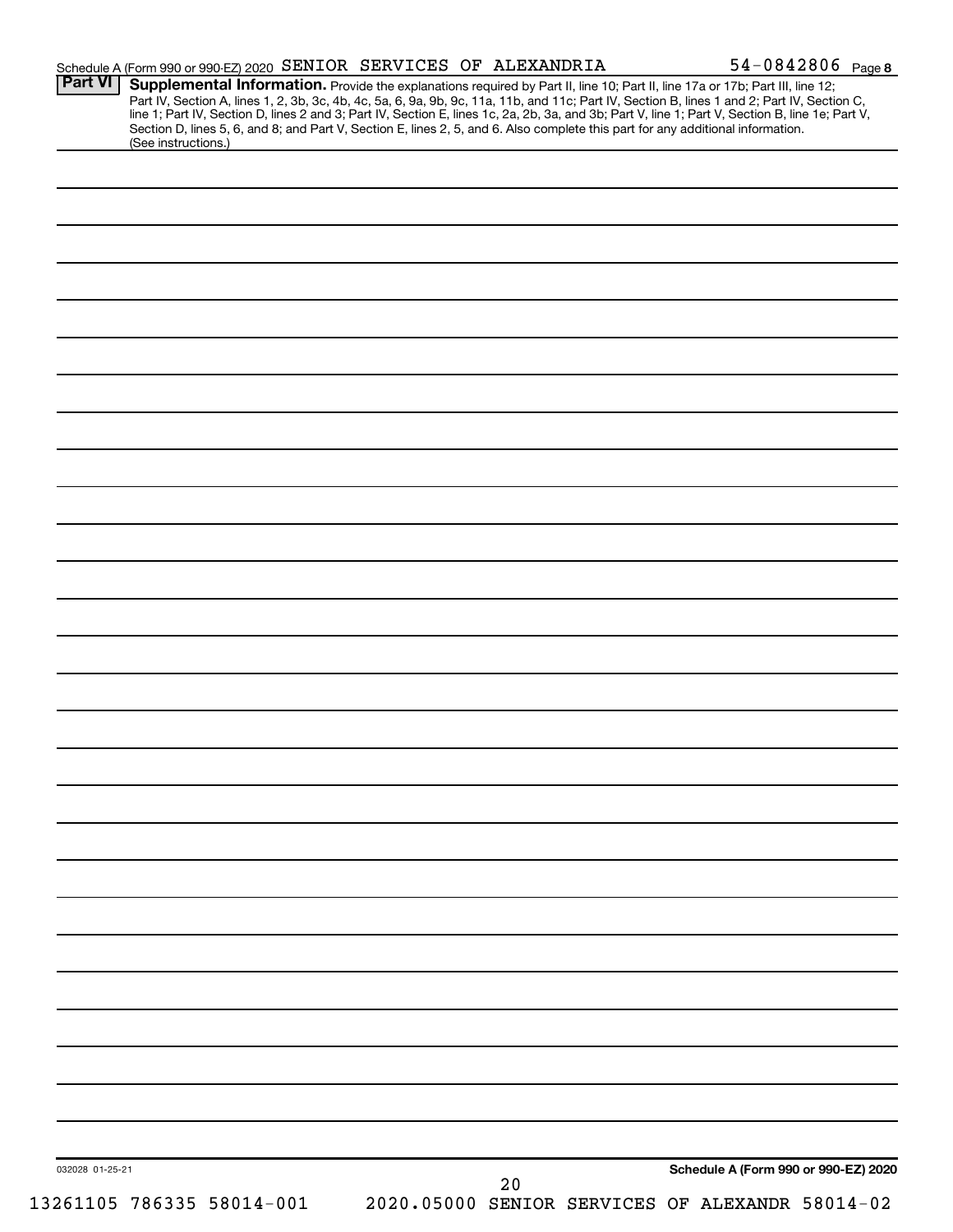## **SCHEDULE D Supplemental Financial Statements**<br> **Form 990 2020**<br> **Part IV** line 6.7.8.9.10, 11a, 11b, 11d, 11d, 11d, 11d, 12a, 0r, 12b

**(Form 990) | Complete if the organization answered "Yes" on Form 990, Part IV, line 6, 7, 8, 9, 10, 11a, 11b, 11c, 11d, 11e, 11f, 12a, or 12b.**

**| Attach to Form 990. |Go to www.irs.gov/Form990 for instructions and the latest information.**



Department of the Treasury Internal Revenue Service

#### Name of the organization<br>
SENIOR SERVICES OF ALEXANDRIA **Employer identification number**<br>
54 – 0842806 SENIOR SERVICES OF ALEXANDRIA

|   | Part I<br>Organizations Maintaining Donor Advised Funds or Other Similar Funds or Accounts. Complete if the                                    |                                                |                         |                                                    |
|---|------------------------------------------------------------------------------------------------------------------------------------------------|------------------------------------------------|-------------------------|----------------------------------------------------|
|   | organization answered "Yes" on Form 990, Part IV, line 6.                                                                                      | (a) Donor advised funds                        |                         | (b) Funds and other accounts                       |
|   |                                                                                                                                                |                                                |                         |                                                    |
| 1 | Aggregate value of contributions to (during year)                                                                                              |                                                |                         |                                                    |
| 2 |                                                                                                                                                |                                                |                         |                                                    |
| 3 |                                                                                                                                                |                                                |                         |                                                    |
| 4 | Did the organization inform all donors and donor advisors in writing that the assets held in donor advised funds                               |                                                |                         |                                                    |
| 5 |                                                                                                                                                |                                                |                         | Yes<br>No                                          |
|   | Did the organization inform all grantees, donors, and donor advisors in writing that grant funds can be used only                              |                                                |                         |                                                    |
| 6 |                                                                                                                                                |                                                |                         |                                                    |
|   | for charitable purposes and not for the benefit of the donor or donor advisor, or for any other purpose conferring                             |                                                |                         | Yes<br>No                                          |
|   | Part II<br>Conservation Easements. Complete if the organization answered "Yes" on Form 990, Part IV, line 7.                                   |                                                |                         |                                                    |
| 1 | Purpose(s) of conservation easements held by the organization (check all that apply).                                                          |                                                |                         |                                                    |
|   | Preservation of land for public use (for example, recreation or education)                                                                     |                                                |                         | Preservation of a historically important land area |
|   | Protection of natural habitat                                                                                                                  | Preservation of a certified historic structure |                         |                                                    |
|   | Preservation of open space                                                                                                                     |                                                |                         |                                                    |
| 2 | Complete lines 2a through 2d if the organization held a qualified conservation contribution in the form of a conservation easement on the last |                                                |                         |                                                    |
|   | day of the tax year.                                                                                                                           |                                                |                         | Held at the End of the Tax Year                    |
| а |                                                                                                                                                |                                                | 2a                      |                                                    |
| b |                                                                                                                                                |                                                | 2 <sub>b</sub>          |                                                    |
| с |                                                                                                                                                |                                                | 2c                      |                                                    |
|   | d Number of conservation easements included in (c) acquired after 7/25/06, and not on a historic structure                                     |                                                |                         |                                                    |
|   | listed in the National Register [11, 2003] March 2014 The National Register [11, 2014] March 2014 The National                                 |                                                | 2d                      |                                                    |
| З | Number of conservation easements modified, transferred, released, extinguished, or terminated by the organization during the tax               |                                                |                         |                                                    |
|   | $year \triangleright$                                                                                                                          |                                                |                         |                                                    |
| 4 | Number of states where property subject to conservation easement is located >                                                                  |                                                |                         |                                                    |
| 5 | Does the organization have a written policy regarding the periodic monitoring, inspection, handling of                                         |                                                |                         |                                                    |
|   | violations, and enforcement of the conservation easements it holds?                                                                            |                                                |                         | Yes<br><b>No</b>                                   |
| 6 | Staff and volunteer hours devoted to monitoring, inspecting, handling of violations, and enforcing conservation easements during the year      |                                                |                         |                                                    |
|   |                                                                                                                                                |                                                |                         |                                                    |
| 7 | Amount of expenses incurred in monitoring, inspecting, handling of violations, and enforcing conservation easements during the year            |                                                |                         |                                                    |
|   | $\blacktriangleright$ \$                                                                                                                       |                                                |                         |                                                    |
| 8 | Does each conservation easement reported on line 2(d) above satisfy the requirements of section 170(h)(4)(B)(i)                                |                                                |                         |                                                    |
|   |                                                                                                                                                |                                                |                         | Yes<br><b>No</b>                                   |
| 9 | In Part XIII, describe how the organization reports conservation easements in its revenue and expense statement and                            |                                                |                         |                                                    |
|   | balance sheet, and include, if applicable, the text of the footnote to the organization's financial statements that describes the              |                                                |                         |                                                    |
|   | organization's accounting for conservation easements.                                                                                          |                                                |                         |                                                    |
|   | Organizations Maintaining Collections of Art, Historical Treasures, or Other Similar Assets.<br>Part III                                       |                                                |                         |                                                    |
|   | Complete if the organization answered "Yes" on Form 990, Part IV, line 8.                                                                      |                                                |                         |                                                    |
|   | 1a If the organization elected, as permitted under FASB ASC 958, not to report in its revenue statement and balance sheet works                |                                                |                         |                                                    |
|   | of art, historical treasures, or other similar assets held for public exhibition, education, or research in furtherance of public              |                                                |                         |                                                    |
|   | service, provide in Part XIII the text of the footnote to its financial statements that describes these items.                                 |                                                |                         |                                                    |
|   | <b>b</b> If the organization elected, as permitted under FASB ASC 958, to report in its revenue statement and balance sheet works of           |                                                |                         |                                                    |
|   | art, historical treasures, or other similar assets held for public exhibition, education, or research in furtherance of public service,        |                                                |                         |                                                    |
|   | provide the following amounts relating to these items:                                                                                         |                                                |                         |                                                    |
|   |                                                                                                                                                |                                                |                         | $\triangleright$ \$                                |
|   | (ii) Assets included in Form 990, Part X                                                                                                       |                                                |                         | $\blacktriangleright$ \$                           |
| 2 | If the organization received or held works of art, historical treasures, or other similar assets for financial gain, provide                   |                                                |                         |                                                    |
|   | the following amounts required to be reported under FASB ASC 958 relating to these items:                                                      |                                                |                         |                                                    |
| а |                                                                                                                                                |                                                | ▶                       | - \$                                               |
|   |                                                                                                                                                |                                                | $\blacktriangleright$ s |                                                    |
|   | LHA For Paperwork Reduction Act Notice, see the Instructions for Form 990.                                                                     |                                                |                         | Schedule D (Form 990) 2020                         |
|   | 032051 12-01-20                                                                                                                                |                                                |                         |                                                    |
|   |                                                                                                                                                | 25                                             |                         |                                                    |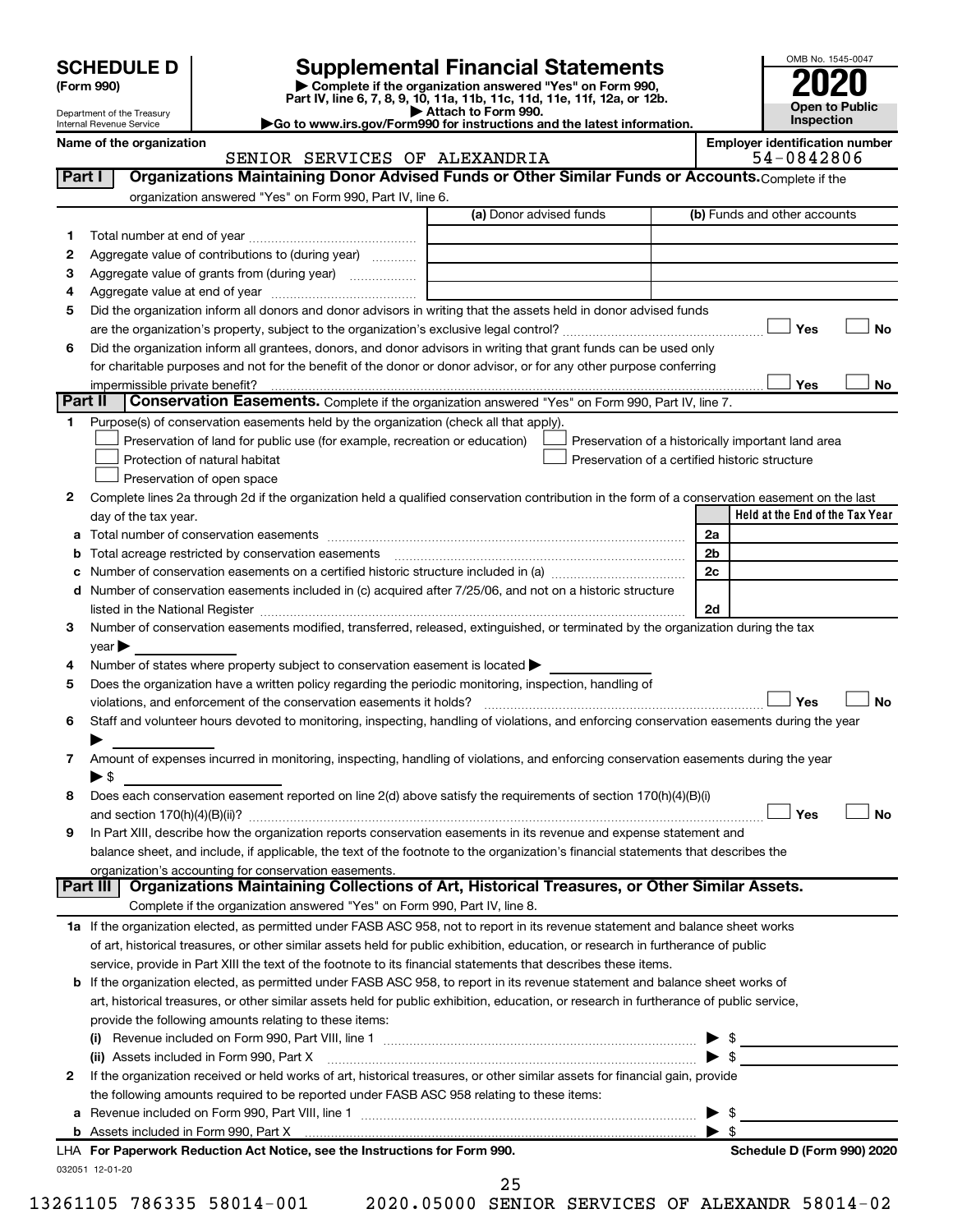|               | Schedule D (Form 990) 2020                                                                                                                                                                                                     | SENIOR SERVICES OF ALEXANDRIA |                |                                                         |                 | 54-0842806 Page 2          |                     |     |                         |
|---------------|--------------------------------------------------------------------------------------------------------------------------------------------------------------------------------------------------------------------------------|-------------------------------|----------------|---------------------------------------------------------|-----------------|----------------------------|---------------------|-----|-------------------------|
|               | Part III<br>Organizations Maintaining Collections of Art, Historical Treasures, or Other Similar Assets (continued)                                                                                                            |                               |                |                                                         |                 |                            |                     |     |                         |
| 3             | Using the organization's acquisition, accession, and other records, check any of the following that make significant use of its                                                                                                |                               |                |                                                         |                 |                            |                     |     |                         |
|               | collection items (check all that apply):                                                                                                                                                                                       |                               |                |                                                         |                 |                            |                     |     |                         |
| a             | Public exhibition                                                                                                                                                                                                              |                               |                | Loan or exchange program                                |                 |                            |                     |     |                         |
| b             | Scholarly research                                                                                                                                                                                                             |                               | Other          |                                                         |                 |                            |                     |     |                         |
| с             | Preservation for future generations                                                                                                                                                                                            |                               |                |                                                         |                 |                            |                     |     |                         |
| 4             | Provide a description of the organization's collections and explain how they further the organization's exempt purpose in Part XIII.                                                                                           |                               |                |                                                         |                 |                            |                     |     |                         |
| 5             | During the year, did the organization solicit or receive donations of art, historical treasures, or other similar assets                                                                                                       |                               |                |                                                         |                 |                            |                     |     |                         |
|               |                                                                                                                                                                                                                                |                               |                |                                                         |                 |                            | Yes                 |     | No                      |
|               | Part IV<br><b>Escrow and Custodial Arrangements.</b> Complete if the organization answered "Yes" on Form 990, Part IV, line 9, or                                                                                              |                               |                |                                                         |                 |                            |                     |     |                         |
|               | reported an amount on Form 990, Part X, line 21.                                                                                                                                                                               |                               |                |                                                         |                 |                            |                     |     |                         |
|               | 1a Is the organization an agent, trustee, custodian or other intermediary for contributions or other assets not included                                                                                                       |                               |                |                                                         |                 |                            |                     |     |                         |
|               |                                                                                                                                                                                                                                |                               |                |                                                         |                 |                            | Yes                 |     | <b>No</b>               |
|               | b If "Yes," explain the arrangement in Part XIII and complete the following table:                                                                                                                                             |                               |                |                                                         |                 |                            |                     |     |                         |
|               |                                                                                                                                                                                                                                |                               |                |                                                         |                 |                            | Amount              |     |                         |
|               |                                                                                                                                                                                                                                |                               |                |                                                         | 1c              |                            |                     |     |                         |
|               |                                                                                                                                                                                                                                |                               |                |                                                         | 1d              |                            |                     |     |                         |
|               | e Distributions during the year manufactured and continuum and contained and the year manufactured and contained and the year manufactured and contained and contained and contained and contained and contained and contained |                               |                |                                                         | 1e<br>1f        |                            |                     |     |                         |
|               | 2a Did the organization include an amount on Form 990, Part X, line 21, for escrow or custodial account liability?                                                                                                             |                               |                |                                                         |                 |                            | Yes                 |     | No                      |
|               | <b>b</b> If "Yes," explain the arrangement in Part XIII. Check here if the explanation has been provided on Part XIII                                                                                                          |                               |                |                                                         |                 |                            |                     |     |                         |
| <b>Part V</b> | Endowment Funds. Complete if the organization answered "Yes" on Form 990, Part IV, line 10.                                                                                                                                    |                               |                |                                                         |                 |                            |                     |     |                         |
|               |                                                                                                                                                                                                                                | (a) Current year              | (b) Prior year | (c) Two years back $\vert$ (d) Three years back $\vert$ |                 |                            | (e) Four years back |     |                         |
|               | 1a Beginning of year balance                                                                                                                                                                                                   | 842,161.                      | 886,862.       | 916,978.                                                |                 | 601,082.                   |                     |     | 591,371.                |
|               |                                                                                                                                                                                                                                | $\mathbf{0}$ .                | 42,935.        | 70, 274.                                                |                 | 398,792.                   |                     |     | 74,465.                 |
|               | c Net investment earnings, gains, and losses                                                                                                                                                                                   | 179,131.                      | 20,569.        | 32,913.                                                 |                 | 512.                       |                     |     | 540.                    |
|               | d Grants or scholarships                                                                                                                                                                                                       |                               |                |                                                         |                 |                            |                     |     |                         |
|               | e Other expenditures for facilities                                                                                                                                                                                            |                               |                |                                                         |                 |                            |                     |     |                         |
|               | and programs                                                                                                                                                                                                                   | 117, 202.                     | 108, 205.      | 133, 303.                                               |                 | 83,408.                    |                     |     | 65,294.                 |
|               | f Administrative expenses                                                                                                                                                                                                      |                               |                |                                                         |                 |                            |                     |     |                         |
|               | <b>g</b> End of year balance $\ldots$                                                                                                                                                                                          | 904,090.                      | 842, 161.      | 886, 862.                                               |                 | 916,978.                   |                     |     | 601,082.                |
| 2             | Provide the estimated percentage of the current year end balance (line 1g, column (a)) held as:                                                                                                                                |                               |                |                                                         |                 |                            |                     |     |                         |
|               | a Board designated or quasi-endowment >                                                                                                                                                                                        | 7.7000                        | %              |                                                         |                 |                            |                     |     |                         |
|               | <b>b</b> Permanent endowment $\triangleright$ 68.7000                                                                                                                                                                          | %                             |                |                                                         |                 |                            |                     |     |                         |
|               | 23.6000%<br>c Term endowment $\blacktriangleright$                                                                                                                                                                             |                               |                |                                                         |                 |                            |                     |     |                         |
|               | The percentages on lines 2a, 2b, and 2c should equal 100%.                                                                                                                                                                     |                               |                |                                                         |                 |                            |                     |     |                         |
|               | 3a Are there endowment funds not in the possession of the organization that are held and administered for the organization                                                                                                     |                               |                |                                                         |                 |                            |                     |     |                         |
|               | by:                                                                                                                                                                                                                            |                               |                |                                                         |                 |                            |                     | Yes | No                      |
|               | (i)                                                                                                                                                                                                                            |                               |                |                                                         |                 |                            | 3a(i)               |     | х                       |
|               |                                                                                                                                                                                                                                |                               |                |                                                         |                 |                            | 3a(ii)              |     | $\overline{\textbf{x}}$ |
|               |                                                                                                                                                                                                                                |                               |                |                                                         |                 |                            | 3b                  |     |                         |
| 4             | Describe in Part XIII the intended uses of the organization's endowment funds.                                                                                                                                                 |                               |                |                                                         |                 |                            |                     |     |                         |
|               | Land, Buildings, and Equipment.<br><b>Part VI</b>                                                                                                                                                                              |                               |                |                                                         |                 |                            |                     |     |                         |
|               | Complete if the organization answered "Yes" on Form 990, Part IV, line 11a. See Form 990, Part X, line 10.                                                                                                                     |                               |                |                                                         |                 |                            |                     |     |                         |
|               | Description of property                                                                                                                                                                                                        | (a) Cost or other             |                | (b) Cost or other                                       | (c) Accumulated |                            | (d) Book value      |     |                         |
|               |                                                                                                                                                                                                                                | basis (investment)            |                | basis (other)                                           | depreciation    |                            |                     |     |                         |
|               |                                                                                                                                                                                                                                |                               |                |                                                         |                 |                            |                     |     |                         |
| b             |                                                                                                                                                                                                                                |                               |                |                                                         |                 |                            |                     |     |                         |
|               |                                                                                                                                                                                                                                |                               |                | 51,866.                                                 | 29,806.         |                            |                     |     | 22,060.                 |
|               |                                                                                                                                                                                                                                |                               |                |                                                         |                 |                            |                     |     |                         |
|               |                                                                                                                                                                                                                                |                               |                |                                                         |                 |                            |                     |     | 22,060.                 |
|               | Total. Add lines 1a through 1e. (Column (d) must equal Form 990, Part X, column (B), line 10c.)                                                                                                                                |                               |                |                                                         |                 | Schedule D (Form 990) 2020 |                     |     |                         |
|               |                                                                                                                                                                                                                                |                               |                |                                                         |                 |                            |                     |     |                         |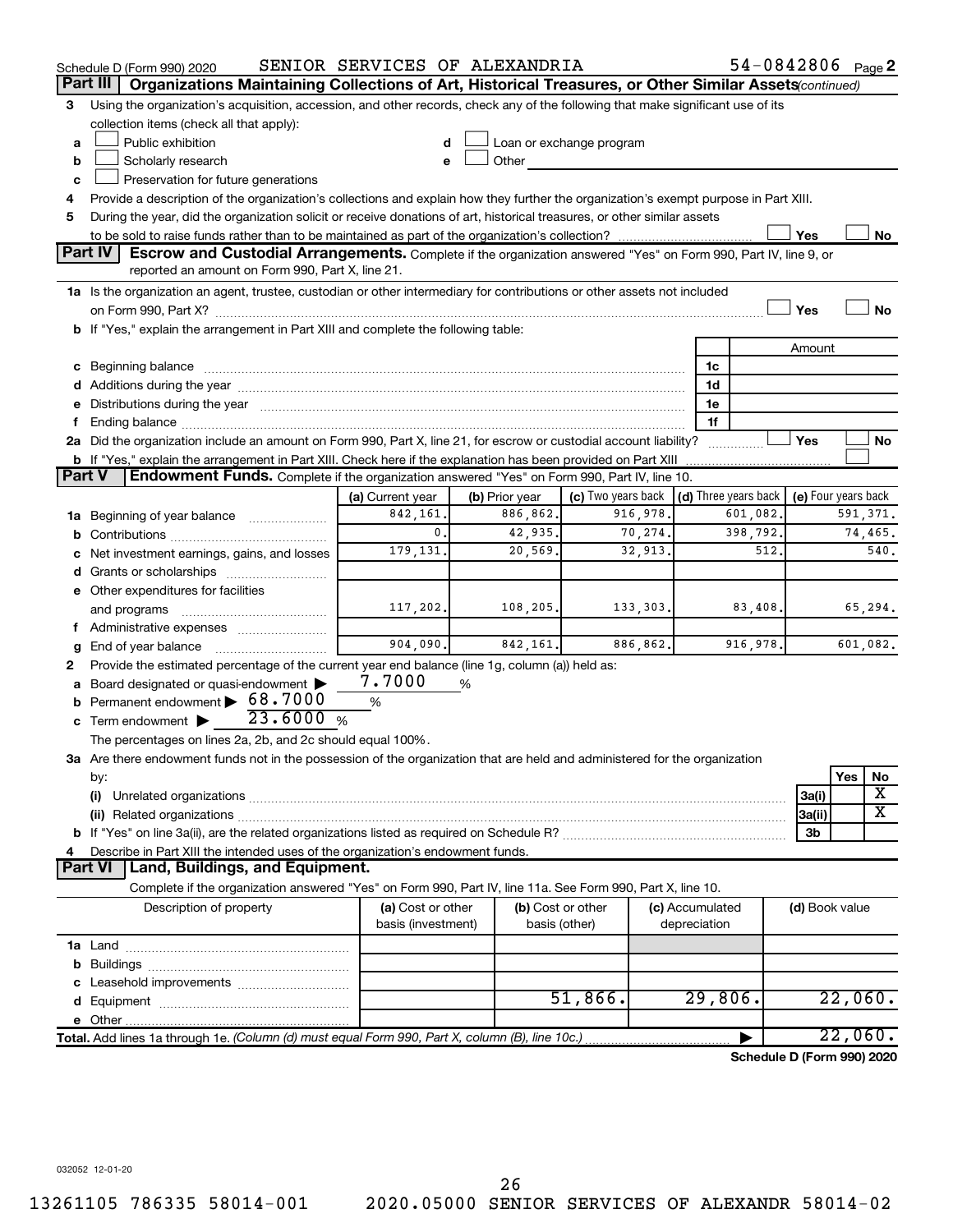| Part VII Investments - Other Securities.                                                                                                                                           |                 |                                                           |                |
|------------------------------------------------------------------------------------------------------------------------------------------------------------------------------------|-----------------|-----------------------------------------------------------|----------------|
| Complete if the organization answered "Yes" on Form 990, Part IV, line 11b. See Form 990, Part X, line 12.<br>(a) Description of security or category (including name of security) | (b) Book value  | (c) Method of valuation: Cost or end-of-year market value |                |
| (1) Financial derivatives                                                                                                                                                          |                 |                                                           |                |
|                                                                                                                                                                                    |                 |                                                           |                |
| $(3)$ Other                                                                                                                                                                        |                 |                                                           |                |
| (A)                                                                                                                                                                                |                 |                                                           |                |
| (B)                                                                                                                                                                                |                 |                                                           |                |
| (C)                                                                                                                                                                                |                 |                                                           |                |
| (D)                                                                                                                                                                                |                 |                                                           |                |
| (E)                                                                                                                                                                                |                 |                                                           |                |
| (F)                                                                                                                                                                                |                 |                                                           |                |
| (G)                                                                                                                                                                                |                 |                                                           |                |
| (H)                                                                                                                                                                                |                 |                                                           |                |
| Total. (Col. (b) must equal Form 990, Part X, col. (B) line 12.)                                                                                                                   |                 |                                                           |                |
| Part VIII Investments - Program Related.                                                                                                                                           |                 |                                                           |                |
| Complete if the organization answered "Yes" on Form 990, Part IV, line 11c. See Form 990, Part X, line 13.                                                                         |                 |                                                           |                |
| (a) Description of investment                                                                                                                                                      | (b) Book value  | (c) Method of valuation: Cost or end-of-year market value |                |
| (1)                                                                                                                                                                                |                 |                                                           |                |
| (2)                                                                                                                                                                                |                 |                                                           |                |
| (3)                                                                                                                                                                                |                 |                                                           |                |
| (4)                                                                                                                                                                                |                 |                                                           |                |
| (5)                                                                                                                                                                                |                 |                                                           |                |
| (6)                                                                                                                                                                                |                 |                                                           |                |
| (7)                                                                                                                                                                                |                 |                                                           |                |
| (8)                                                                                                                                                                                |                 |                                                           |                |
| (9)                                                                                                                                                                                |                 |                                                           |                |
| Total. (Col. (b) must equal Form 990, Part X, col. (B) line 13.) $\blacktriangleright$                                                                                             |                 |                                                           |                |
| Part IX<br><b>Other Assets.</b>                                                                                                                                                    |                 |                                                           |                |
| Complete if the organization answered "Yes" on Form 990, Part IV, line 11d. See Form 990, Part X, line 15.                                                                         | (a) Description |                                                           | (b) Book value |
|                                                                                                                                                                                    |                 |                                                           |                |
| (1)                                                                                                                                                                                |                 |                                                           |                |
| (2)                                                                                                                                                                                |                 |                                                           |                |
| (3)                                                                                                                                                                                |                 |                                                           |                |
| (4)                                                                                                                                                                                |                 |                                                           |                |
| (5)                                                                                                                                                                                |                 |                                                           |                |
| (6)<br>(7)                                                                                                                                                                         |                 |                                                           |                |
| (8)                                                                                                                                                                                |                 |                                                           |                |
| (9)                                                                                                                                                                                |                 |                                                           |                |
| Total. (Column (b) must equal Form 990, Part X, col. (B) line 15.)                                                                                                                 |                 |                                                           |                |
| <b>Other Liabilities.</b><br>Part X                                                                                                                                                |                 |                                                           |                |
| Complete if the organization answered "Yes" on Form 990, Part IV, line 11e or 11f. See Form 990, Part X, line 25.                                                                  |                 |                                                           |                |
| (a) Description of liability<br>1.                                                                                                                                                 |                 |                                                           | (b) Book value |
| Federal income taxes<br>(1)                                                                                                                                                        |                 |                                                           |                |
| <b>DEFERRED RENT</b><br>(2)                                                                                                                                                        |                 |                                                           | 9,521.         |
| GROCERY PROGRAM DEPOSITS<br>(3)                                                                                                                                                    |                 |                                                           | 960.           |
| (4)                                                                                                                                                                                |                 |                                                           |                |
| (5)                                                                                                                                                                                |                 |                                                           |                |
| (6)                                                                                                                                                                                |                 |                                                           |                |
| (7)                                                                                                                                                                                |                 |                                                           |                |
| (8)                                                                                                                                                                                |                 |                                                           |                |
| (9)                                                                                                                                                                                |                 |                                                           |                |
|                                                                                                                                                                                    |                 |                                                           | 10,481.        |
| 2. Liability for uncertain tax positions. In Part XIII, provide the text of the footnote to the organization's financial statements that reports the                               |                 |                                                           | $\overline{1}$ |

| (a) Description             | (b) Book value |
|-----------------------------|----------------|
| (1)                         |                |
| (2)                         |                |
| (3)                         |                |
| (4)                         |                |
| (5)                         |                |
| (6)                         |                |
| (7)                         |                |
| (8)                         |                |
| (9)                         |                |
|                             |                |
| Part X   Other Liabilities. |                |

organization's liability for uncertain tax positions under FASB ASC 740. Check here if the text of the footnote has been provided in Part XIII ...  $\fbox{\bf X}$ 

**Schedule D (Form 990) 2020**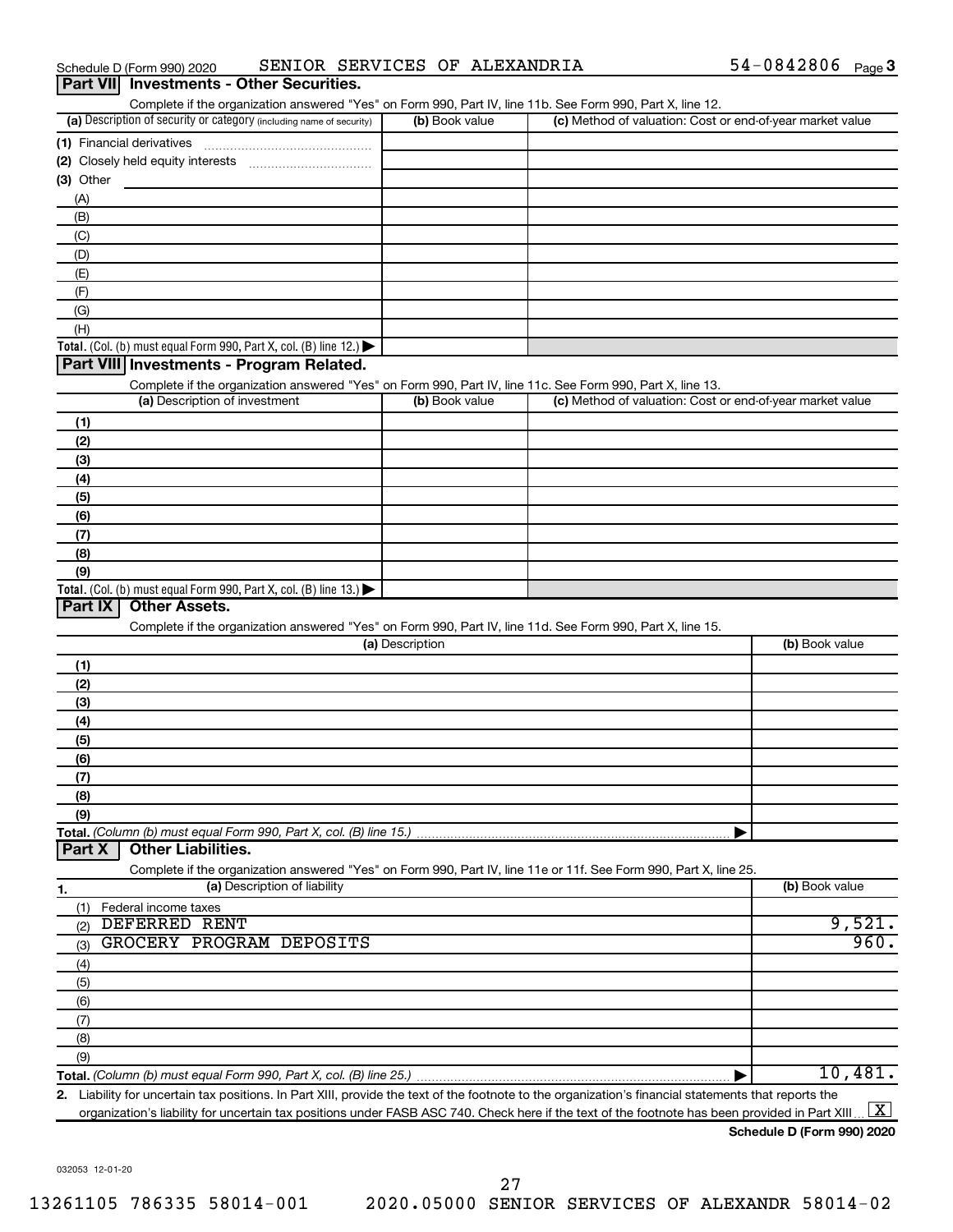|    | SENIOR SERVICES OF ALEXANDRIA<br>Schedule D (Form 990) 2020                                                                                                  |                | 54-0842806 Page 4 |
|----|--------------------------------------------------------------------------------------------------------------------------------------------------------------|----------------|-------------------|
|    | Reconciliation of Revenue per Audited Financial Statements With Revenue per Return.<br><b>Part XI</b>                                                        |                |                   |
|    | Complete if the organization answered "Yes" on Form 990, Part IV, line 12a.                                                                                  |                |                   |
| 1  | Total revenue, gains, and other support per audited financial statements [111] [11] Total revenue, gains, and other support per audited financial statements | $\overline{1}$ | 1, 176, 283.      |
| 2  | Amounts included on line 1 but not on Form 990, Part VIII, line 12:                                                                                          |                |                   |
| a  | 168,062.<br>2a<br>Net unrealized gains (losses) on investments [11] matter contracts and the unrealized gains (losses) on investments                        |                |                   |
|    | 2 <sub>b</sub>                                                                                                                                               |                |                   |
| c  | 2 <sub>c</sub>                                                                                                                                               |                |                   |
| d  | 2d                                                                                                                                                           |                |                   |
|    |                                                                                                                                                              | 2e             | 168,062.          |
| 3  |                                                                                                                                                              | $\mathbf{a}$   | 1,008,221.        |
| 4  | Amounts included on Form 990, Part VIII, line 12, but not on line 1:                                                                                         |                |                   |
|    | 5,980.<br>- 4a  <br>a Investment expenses not included on Form 990, Part VIII, line 7b                                                                       |                |                   |
|    | 4 <sub>h</sub>                                                                                                                                               |                |                   |
|    | c Add lines 4a and 4b                                                                                                                                        | 4с             | 5,980.            |
| 5. |                                                                                                                                                              | $\overline{5}$ | 1,014,201.        |
|    | Part XII   Reconciliation of Expenses per Audited Financial Statements With Expenses per Return.                                                             |                |                   |
|    | Complete if the organization answered "Yes" on Form 990, Part IV, line 12a.                                                                                  |                |                   |
| 1  |                                                                                                                                                              | $\mathbf 1$    | 862, 227.         |
| 2  | Amounts included on line 1 but not on Form 990, Part IX, line 25:                                                                                            |                |                   |
| a  | 2a                                                                                                                                                           |                |                   |
| b  | 2 <sub>b</sub>                                                                                                                                               |                |                   |
| C  | 2 <sub>c</sub>                                                                                                                                               |                |                   |
| d  | 2d                                                                                                                                                           |                |                   |
|    |                                                                                                                                                              | 2e             | 0.                |
| 3  |                                                                                                                                                              | 3              | 862, 227.         |
| 4  | Amounts included on Form 990, Part IX, line 25, but not on line 1:                                                                                           |                |                   |
| a  | 5,980.<br>l 4a                                                                                                                                               |                |                   |
|    | 4 <sub>b</sub>                                                                                                                                               |                |                   |
|    | c Add lines 4a and 4b                                                                                                                                        | 4c             | 5,980.            |
|    |                                                                                                                                                              | 5              | 868, 207.         |
|    | Part XIII Supplemental Information.                                                                                                                          |                |                   |

Provide the descriptions required for Part II, lines 3, 5, and 9; Part III, lines 1a and 4; Part IV, lines 1b and 2b; Part V, line 4; Part X, line 2; Part XI, lines 2d and 4b; and Part XII, lines 2d and 4b. Also complete this part to provide any additional information.

#### PART V, LINE 4:

#### TO FUND OPERATIONS AND PROGRAMS OF THE ORGANIZATION.

PART X, LINE 2:

THE ORGANIZATION IS EXEMPT FROM FEDERAL INCOME TAX AS A NONPROFIT

ORGANIZATION DESCRIBED IN SECTION 501(C)(3) OF THE INTERNAL REVENUE CODE

AND IS CLASSIFIED AS AN ORGANIZATION THAT IS NOT A PRIVATE FOUNDATION.

THERE WAS NO UNRELATED BUSINESS INCOME FOR THE YEAR ENDED JUNE 30, 2021.

28

ACCORDINGLY, NO PROVISION FOR INCOME TAXES HAS BEEN MADE IN THE

ACCOMPANYING FINANCIAL STATEMENTS.

032054 12-01-20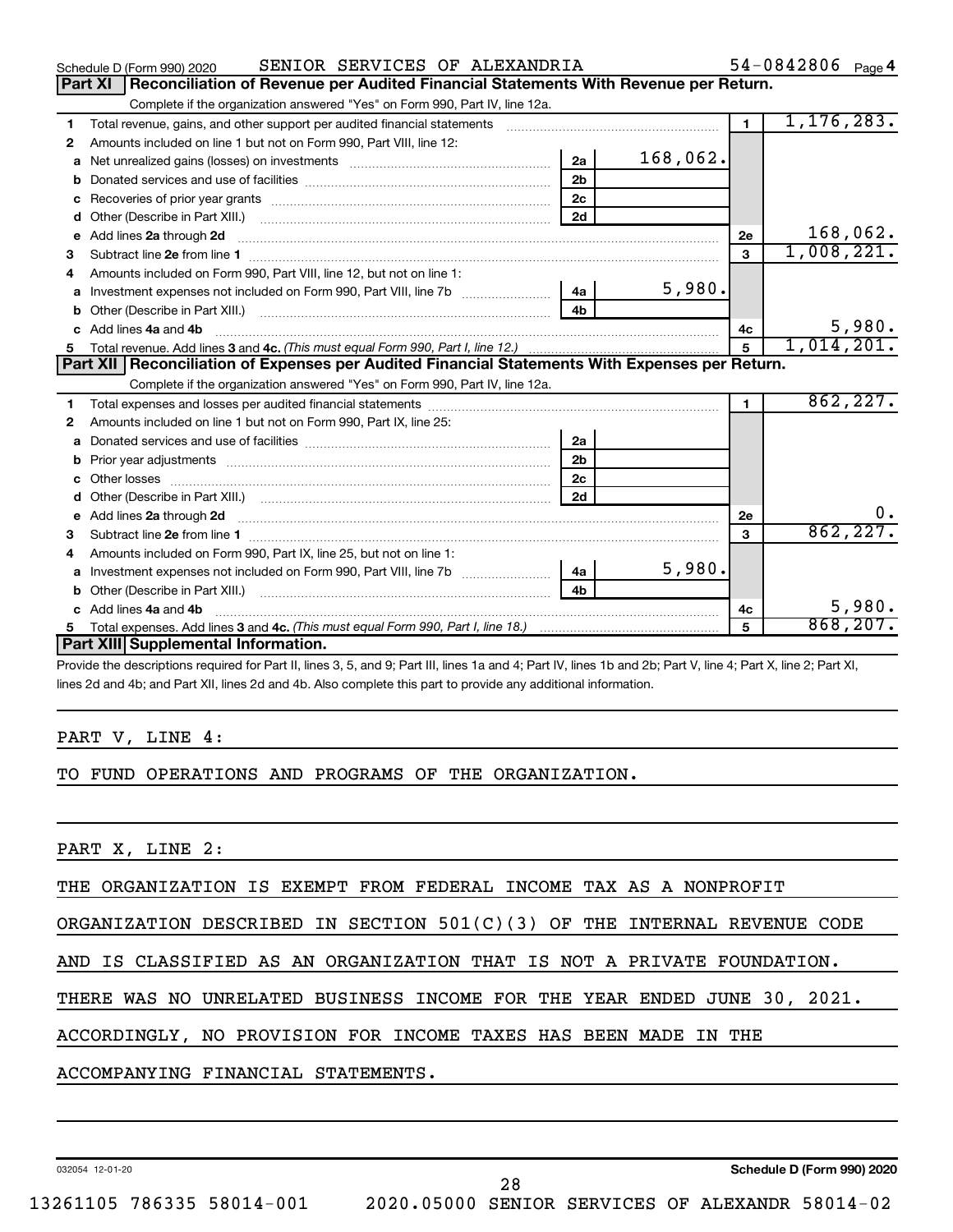| Part XIII Supplemental Information (continued) |            |  |
|------------------------------------------------|------------|--|
| Schedule D (Form 990) 2020                     | SENIOR SEF |  |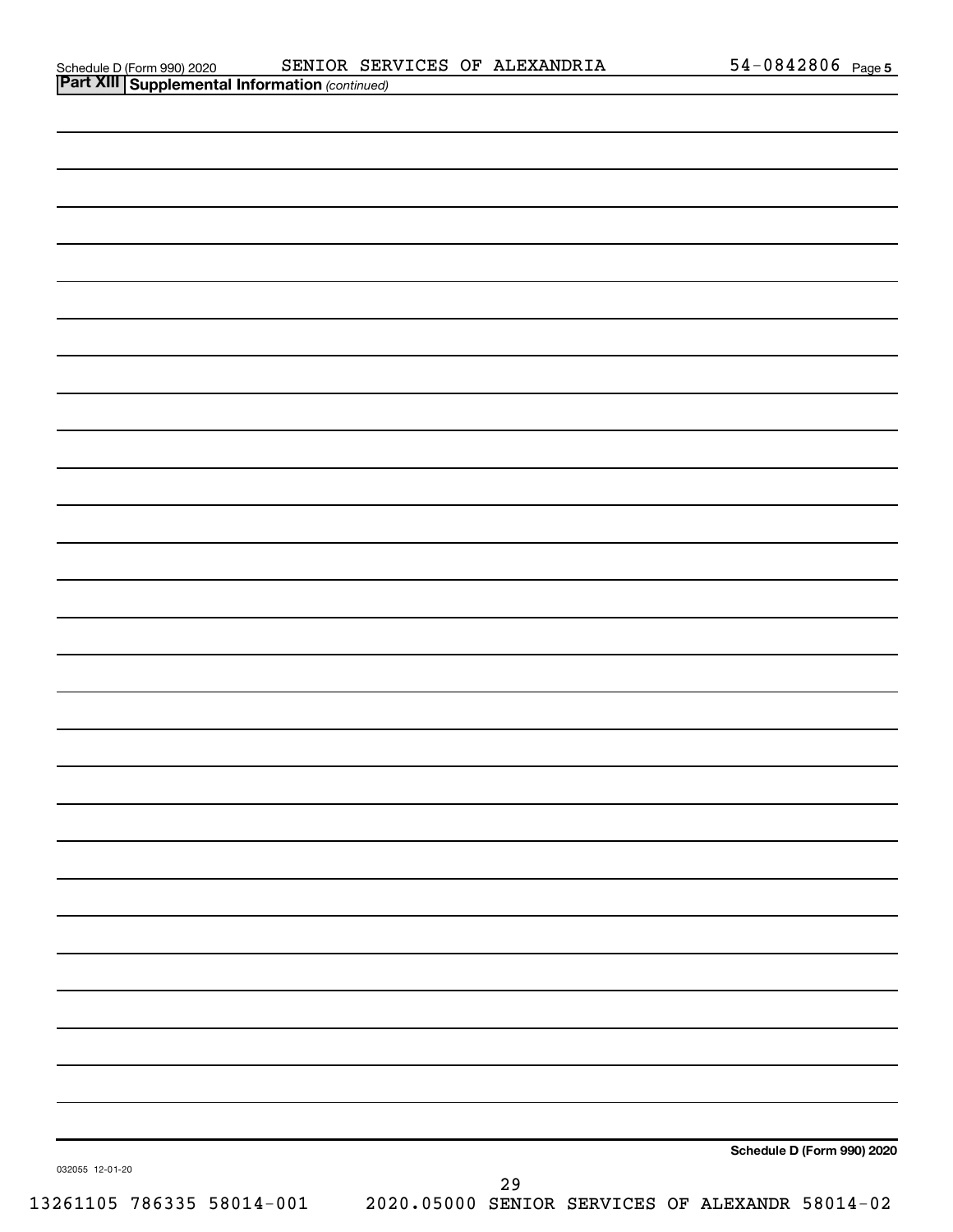| <b>SCHEDULE G</b>                                            |                                                                                                        | <b>Supplemental Information Regarding Fundraising or Gaming Activities</b>                                                                         |                                         |                                 |                                       |  |                                   | OMB No. 1545-0047                       |
|--------------------------------------------------------------|--------------------------------------------------------------------------------------------------------|----------------------------------------------------------------------------------------------------------------------------------------------------|-----------------------------------------|---------------------------------|---------------------------------------|--|-----------------------------------|-----------------------------------------|
| (Form 990 or 990-EZ)                                         | Complete if the organization answered "Yes" on Form 990, Part IV, line 17, 18, or 19, or if the        |                                                                                                                                                    |                                         |                                 |                                       |  |                                   |                                         |
| Department of the Treasury                                   | organization entered more than \$15,000 on Form 990-EZ, line 6a.<br>Attach to Form 990 or Form 990-EZ. |                                                                                                                                                    |                                         |                                 |                                       |  |                                   | Open to Public                          |
| Internal Revenue Service                                     | Go to www.irs.gov/Form990 for instructions and the latest information.                                 |                                                                                                                                                    |                                         |                                 |                                       |  |                                   | Inspection                              |
| Name of the organization                                     |                                                                                                        | SENIOR SERVICES OF ALEXANDRIA                                                                                                                      |                                         |                                 |                                       |  | 54-0842806                        | <b>Employer identification number</b>   |
| Part I                                                       |                                                                                                        | Fundraising Activities. Complete if the organization answered "Yes" on Form 990, Part IV, line 17. Form 990-EZ filers are not                      |                                         |                                 |                                       |  |                                   |                                         |
|                                                              | required to complete this part.                                                                        | 1 Indicate whether the organization raised funds through any of the following activities. Check all that apply.                                    |                                         |                                 |                                       |  |                                   |                                         |
| Mail solicitations<br>a                                      |                                                                                                        | е                                                                                                                                                  |                                         |                                 | Solicitation of non-government grants |  |                                   |                                         |
| b                                                            | Internet and email solicitations                                                                       | f                                                                                                                                                  |                                         |                                 | Solicitation of government grants     |  |                                   |                                         |
| Phone solicitations<br>с<br>In-person solicitations<br>d     |                                                                                                        | Special fundraising events<br>g                                                                                                                    |                                         |                                 |                                       |  |                                   |                                         |
|                                                              |                                                                                                        | 2 a Did the organization have a written or oral agreement with any individual (including officers, directors, trustees, or                         |                                         |                                 |                                       |  |                                   |                                         |
|                                                              |                                                                                                        | key employees listed in Form 990, Part VII) or entity in connection with professional fundraising services?                                        |                                         |                                 |                                       |  | Yes                               | <b>No</b>                               |
| compensated at least \$5,000 by the organization.            |                                                                                                        | b If "Yes," list the 10 highest paid individuals or entities (fundraisers) pursuant to agreements under which the fundraiser is to be              |                                         |                                 |                                       |  |                                   |                                         |
|                                                              |                                                                                                        |                                                                                                                                                    |                                         |                                 |                                       |  | (v) Amount paid                   |                                         |
| (i) Name and address of individual<br>or entity (fundraiser) |                                                                                                        | (ii) Activity                                                                                                                                      | (iii) Did<br>fundraiser<br>have custody |                                 | (iv) Gross receipts                   |  | to (or retained by)<br>fundraiser | (vi) Amount paid<br>to (or retained by) |
|                                                              |                                                                                                        |                                                                                                                                                    |                                         | or control of<br>contributions? | from activity                         |  | listed in col. (i)                | organization                            |
|                                                              |                                                                                                        |                                                                                                                                                    | Yes                                     | No                              |                                       |  |                                   |                                         |
|                                                              |                                                                                                        |                                                                                                                                                    |                                         |                                 |                                       |  |                                   |                                         |
|                                                              |                                                                                                        |                                                                                                                                                    |                                         |                                 |                                       |  |                                   |                                         |
|                                                              |                                                                                                        |                                                                                                                                                    |                                         |                                 |                                       |  |                                   |                                         |
|                                                              |                                                                                                        |                                                                                                                                                    |                                         |                                 |                                       |  |                                   |                                         |
|                                                              |                                                                                                        |                                                                                                                                                    |                                         |                                 |                                       |  |                                   |                                         |
|                                                              |                                                                                                        |                                                                                                                                                    |                                         |                                 |                                       |  |                                   |                                         |
|                                                              |                                                                                                        |                                                                                                                                                    |                                         |                                 |                                       |  |                                   |                                         |
|                                                              |                                                                                                        |                                                                                                                                                    |                                         |                                 |                                       |  |                                   |                                         |
|                                                              |                                                                                                        |                                                                                                                                                    |                                         |                                 |                                       |  |                                   |                                         |
|                                                              |                                                                                                        |                                                                                                                                                    |                                         |                                 |                                       |  |                                   |                                         |
|                                                              |                                                                                                        |                                                                                                                                                    |                                         |                                 |                                       |  |                                   |                                         |
|                                                              |                                                                                                        |                                                                                                                                                    |                                         |                                 |                                       |  |                                   |                                         |
|                                                              |                                                                                                        |                                                                                                                                                    |                                         |                                 |                                       |  |                                   |                                         |
| Total                                                        |                                                                                                        |                                                                                                                                                    |                                         |                                 |                                       |  |                                   |                                         |
| or licensing.                                                |                                                                                                        | 3 List all states in which the organization is registered or licensed to solicit contributions or has been notified it is exempt from registration |                                         |                                 |                                       |  |                                   |                                         |
|                                                              |                                                                                                        |                                                                                                                                                    |                                         |                                 |                                       |  |                                   |                                         |
|                                                              |                                                                                                        |                                                                                                                                                    |                                         |                                 |                                       |  |                                   |                                         |
|                                                              |                                                                                                        |                                                                                                                                                    |                                         |                                 |                                       |  |                                   |                                         |
|                                                              |                                                                                                        |                                                                                                                                                    |                                         |                                 |                                       |  |                                   |                                         |
|                                                              |                                                                                                        |                                                                                                                                                    |                                         |                                 |                                       |  |                                   |                                         |
|                                                              |                                                                                                        |                                                                                                                                                    |                                         |                                 |                                       |  |                                   |                                         |
|                                                              |                                                                                                        |                                                                                                                                                    |                                         |                                 |                                       |  |                                   |                                         |
|                                                              |                                                                                                        |                                                                                                                                                    |                                         |                                 |                                       |  |                                   |                                         |

**For Paperwork Reduction Act Notice, see the Instructions for Form 990 or 990-EZ. Schedule G (Form 990 or 990-EZ) 2020** LHA

032081 11-25-20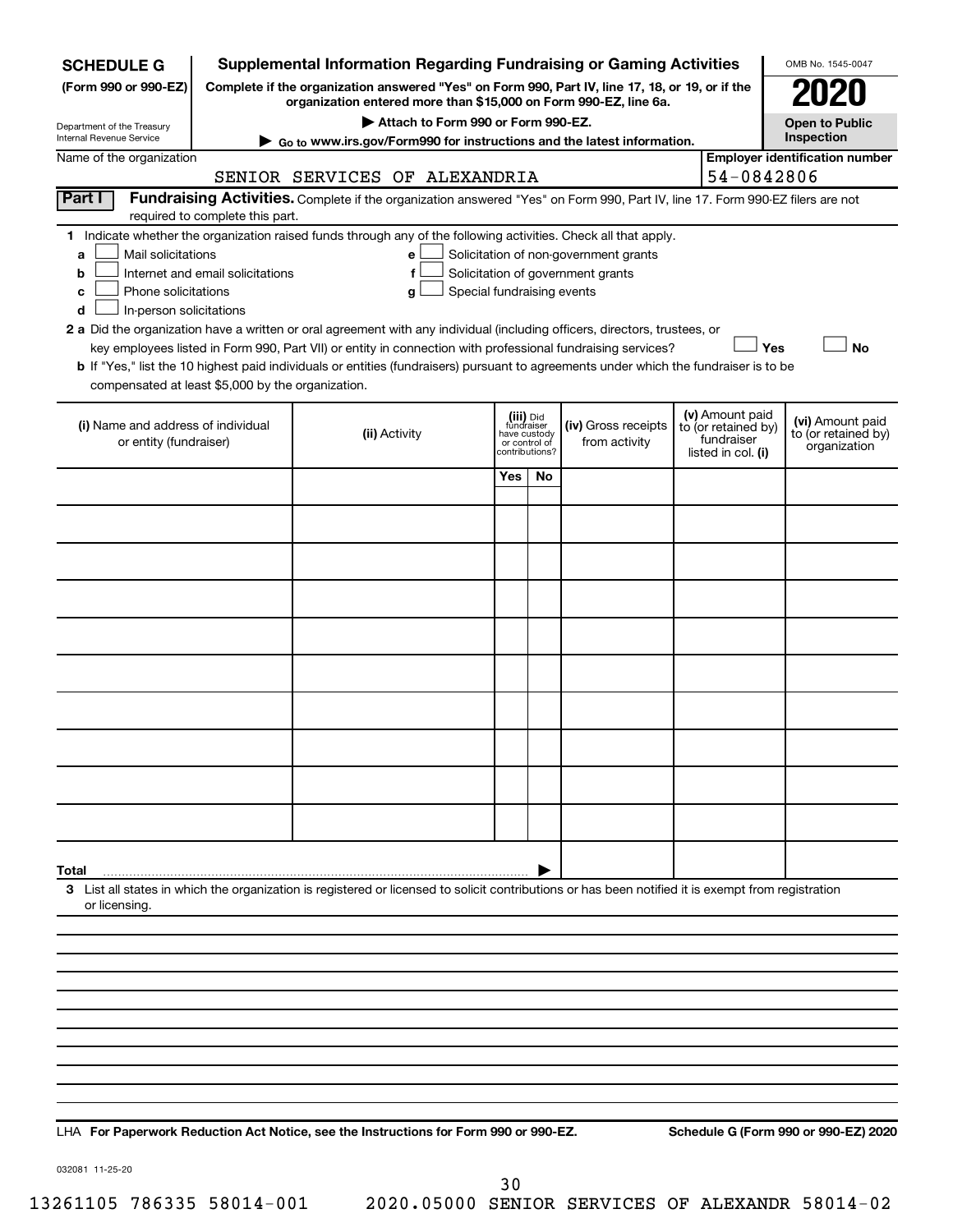|  |  |  |  |  | Schedule G (Form 990 or 990-EZ) 2020 SENIOR SERVICES OF ALEXANDRIA | $54 - 0842806$ Page 2 |  |
|--|--|--|--|--|--------------------------------------------------------------------|-----------------------|--|
|--|--|--|--|--|--------------------------------------------------------------------|-----------------------|--|

Part II | Fundraising Events. Complete if the organization answered "Yes" on Form 990, Part IV, line 18, or reported more than \$15,000 of fundraising event contributions and gross income on Form 990-EZ, lines 1 and 6b. List events with gross receipts greater than \$5,000.

|                            |              |                                                                                                                                                     | (a) Event $#1$ | $(b)$ Event #2                                   | (c) Other events      | (d) Total events                     |  |  |  |  |
|----------------------------|--------------|-----------------------------------------------------------------------------------------------------------------------------------------------------|----------------|--------------------------------------------------|-----------------------|--------------------------------------|--|--|--|--|
|                            |              |                                                                                                                                                     | ANNUAL GALA    | <b>OKTOBERFEST</b>                               | 2                     | (add col. (a) through                |  |  |  |  |
|                            |              |                                                                                                                                                     | (event type)   | (event type)                                     | (total number)        | col. (c)                             |  |  |  |  |
|                            |              |                                                                                                                                                     |                |                                                  |                       |                                      |  |  |  |  |
| Revenue                    | 1.           |                                                                                                                                                     | 114,882.       | 28,325.                                          | 15,421.               | 158,628.                             |  |  |  |  |
|                            |              |                                                                                                                                                     | 84,882.        | 23,025.                                          | 10, 291.              | 118,198.                             |  |  |  |  |
|                            |              | 3 Gross income (line 1 minus line 2)                                                                                                                | 30,000.        | 5,300.                                           | 5,130.                | 40,430.                              |  |  |  |  |
|                            |              |                                                                                                                                                     |                |                                                  |                       |                                      |  |  |  |  |
|                            | 5            |                                                                                                                                                     |                |                                                  |                       |                                      |  |  |  |  |
| <b>Direct Expenses</b>     | 6            |                                                                                                                                                     |                |                                                  |                       |                                      |  |  |  |  |
|                            | $\mathbf{7}$ | Food and beverages                                                                                                                                  | 20, 483.       | 4,227.                                           | 3,000.                | 27,710.                              |  |  |  |  |
|                            | 8            |                                                                                                                                                     |                |                                                  |                       |                                      |  |  |  |  |
|                            | 9            |                                                                                                                                                     | 7, 355.        |                                                  |                       | 7,355.                               |  |  |  |  |
|                            | 10           | Direct expense summary. Add lines 4 through 9 in column (d)                                                                                         |                |                                                  |                       | 35,065.                              |  |  |  |  |
|                            |              | 11 Net income summary. Subtract line 10 from line 3, column (d)                                                                                     |                |                                                  |                       | $\overline{5,365}$ .                 |  |  |  |  |
| Part III                   |              | Gaming. Complete if the organization answered "Yes" on Form 990, Part IV, line 19, or reported more than<br>\$15,000 on Form 990-EZ, line 6a.       |                |                                                  |                       |                                      |  |  |  |  |
|                            |              |                                                                                                                                                     |                |                                                  | (d) Total gaming (add |                                      |  |  |  |  |
| Revenue                    |              |                                                                                                                                                     | (a) Bingo      | (b) Pull tabs/instant<br>bingo/progressive bingo | (c) Other gaming      | $ col. (a)$ through col. $(c)$       |  |  |  |  |
|                            |              |                                                                                                                                                     |                |                                                  |                       |                                      |  |  |  |  |
|                            |              |                                                                                                                                                     |                |                                                  |                       |                                      |  |  |  |  |
|                            |              |                                                                                                                                                     |                |                                                  |                       |                                      |  |  |  |  |
|                            |              |                                                                                                                                                     |                |                                                  |                       |                                      |  |  |  |  |
| <b>Direct Expenses</b>     | З            |                                                                                                                                                     |                |                                                  |                       |                                      |  |  |  |  |
|                            | 4            |                                                                                                                                                     |                |                                                  |                       |                                      |  |  |  |  |
|                            |              |                                                                                                                                                     |                |                                                  |                       |                                      |  |  |  |  |
|                            |              |                                                                                                                                                     | Yes<br>%       | Yes<br>%                                         | Yes<br>%              |                                      |  |  |  |  |
|                            | 6            | Volunteer labor                                                                                                                                     | No             | No                                               | No                    |                                      |  |  |  |  |
|                            | 7            |                                                                                                                                                     |                |                                                  | ▶                     |                                      |  |  |  |  |
|                            | 8            |                                                                                                                                                     |                |                                                  |                       |                                      |  |  |  |  |
|                            |              |                                                                                                                                                     |                |                                                  |                       |                                      |  |  |  |  |
| 9                          |              | Enter the state(s) in which the organization conducts gaming activities:                                                                            |                |                                                  |                       |                                      |  |  |  |  |
|                            |              |                                                                                                                                                     |                |                                                  |                       | Yes<br>No                            |  |  |  |  |
| <b>b</b> If "No," explain: |              |                                                                                                                                                     |                |                                                  |                       |                                      |  |  |  |  |
|                            |              |                                                                                                                                                     |                |                                                  |                       |                                      |  |  |  |  |
|                            |              |                                                                                                                                                     |                |                                                  |                       | Yes<br>No                            |  |  |  |  |
|                            |              | <b>b</b> If "Yes," explain:<br><u> 1989 - Andrea Santa Andrea Santa Andrea Santa Andrea Santa Andrea Santa Andrea Santa Andrea Santa Andrea San</u> |                |                                                  |                       |                                      |  |  |  |  |
|                            |              |                                                                                                                                                     |                |                                                  |                       |                                      |  |  |  |  |
|                            |              |                                                                                                                                                     |                |                                                  |                       |                                      |  |  |  |  |
|                            |              | 032082 11-25-20                                                                                                                                     |                |                                                  |                       | Schedule G (Form 990 or 990-EZ) 2020 |  |  |  |  |
|                            |              |                                                                                                                                                     |                |                                                  |                       |                                      |  |  |  |  |
|                            |              |                                                                                                                                                     |                |                                                  |                       |                                      |  |  |  |  |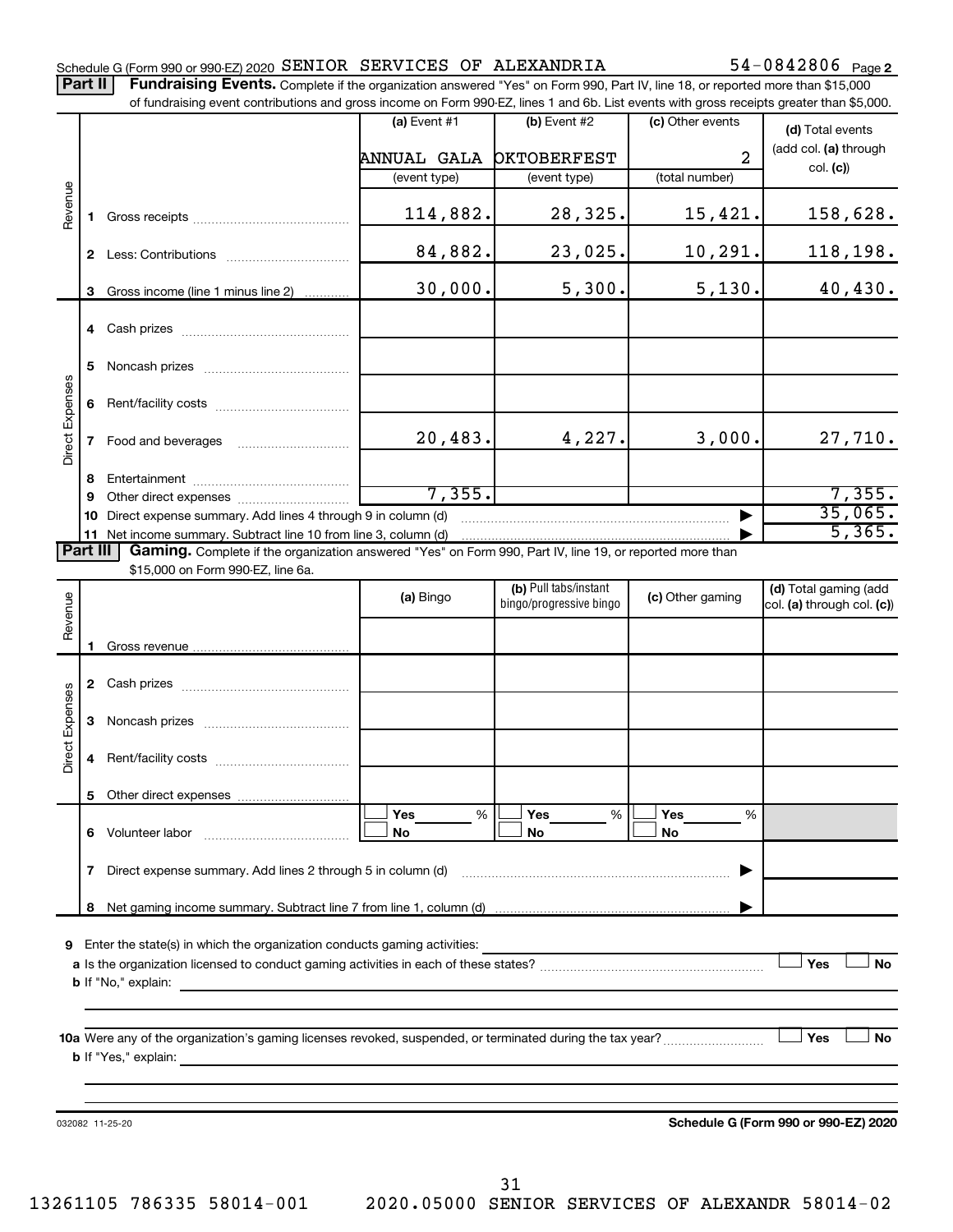| Yes<br>12 Is the organization a grantor, beneficiary or trustee of a trust, or a member of a partnership or other entity formed<br>Yes<br>13 Indicate the percentage of gaming activity conducted in:<br>13а<br>13 <sub>b</sub><br>14 Enter the name and address of the person who prepares the organization's gaming/special events books and records:<br>Address $\blacktriangleright$<br>and the control of the control of the control of the control of the control of the control of the control of the<br><b>No</b><br>Yes<br>c If "Yes," enter name and address of the third party:<br>Name $\blacktriangleright$ $\lrcorner$<br><u> 1989 - Johann Barbara, martin da kasar Amerikaansk politiker (</u><br>Name $\blacktriangleright$<br>Gaming manager compensation > \$<br>Director/officer<br>Employee<br>Independent contractor<br><b>17</b> Mandatory distributions:<br>a Is the organization required under state law to make charitable distributions from the gaming proceeds to<br>$\Box$ Yes $\Box$ No<br><b>b</b> Enter the amount of distributions required under state law to be distributed to other exempt organizations or spent in the<br>organization's own exempt activities during the tax year $\triangleright$ \$<br>Supplemental Information. Provide the explanations required by Part I, line 2b, columns (iii) and (v); and Part III, lines 9, 9b, 10b,<br><b>Part IV</b><br>15b, 15c, 16, and 17b, as applicable. Also provide any additional information. See instructions.<br>Schedule G (Form 990 or 990-EZ) 2020<br>032083 11-25-20 | Schedule G (Form 990 or 990-EZ) 2020 SENIOR SERVICES OF ALEXANDRIA |  | $54 - 0842806$ Page 3 |
|---------------------------------------------------------------------------------------------------------------------------------------------------------------------------------------------------------------------------------------------------------------------------------------------------------------------------------------------------------------------------------------------------------------------------------------------------------------------------------------------------------------------------------------------------------------------------------------------------------------------------------------------------------------------------------------------------------------------------------------------------------------------------------------------------------------------------------------------------------------------------------------------------------------------------------------------------------------------------------------------------------------------------------------------------------------------------------------------------------------------------------------------------------------------------------------------------------------------------------------------------------------------------------------------------------------------------------------------------------------------------------------------------------------------------------------------------------------------------------------------------------------------------------------------------------------------------|--------------------------------------------------------------------|--|-----------------------|
|                                                                                                                                                                                                                                                                                                                                                                                                                                                                                                                                                                                                                                                                                                                                                                                                                                                                                                                                                                                                                                                                                                                                                                                                                                                                                                                                                                                                                                                                                                                                                                           |                                                                    |  | No                    |
|                                                                                                                                                                                                                                                                                                                                                                                                                                                                                                                                                                                                                                                                                                                                                                                                                                                                                                                                                                                                                                                                                                                                                                                                                                                                                                                                                                                                                                                                                                                                                                           |                                                                    |  |                       |
|                                                                                                                                                                                                                                                                                                                                                                                                                                                                                                                                                                                                                                                                                                                                                                                                                                                                                                                                                                                                                                                                                                                                                                                                                                                                                                                                                                                                                                                                                                                                                                           |                                                                    |  | <b>No</b>             |
|                                                                                                                                                                                                                                                                                                                                                                                                                                                                                                                                                                                                                                                                                                                                                                                                                                                                                                                                                                                                                                                                                                                                                                                                                                                                                                                                                                                                                                                                                                                                                                           |                                                                    |  |                       |
|                                                                                                                                                                                                                                                                                                                                                                                                                                                                                                                                                                                                                                                                                                                                                                                                                                                                                                                                                                                                                                                                                                                                                                                                                                                                                                                                                                                                                                                                                                                                                                           |                                                                    |  | %                     |
|                                                                                                                                                                                                                                                                                                                                                                                                                                                                                                                                                                                                                                                                                                                                                                                                                                                                                                                                                                                                                                                                                                                                                                                                                                                                                                                                                                                                                                                                                                                                                                           |                                                                    |  | $\%$                  |
|                                                                                                                                                                                                                                                                                                                                                                                                                                                                                                                                                                                                                                                                                                                                                                                                                                                                                                                                                                                                                                                                                                                                                                                                                                                                                                                                                                                                                                                                                                                                                                           |                                                                    |  |                       |
|                                                                                                                                                                                                                                                                                                                                                                                                                                                                                                                                                                                                                                                                                                                                                                                                                                                                                                                                                                                                                                                                                                                                                                                                                                                                                                                                                                                                                                                                                                                                                                           |                                                                    |  |                       |
|                                                                                                                                                                                                                                                                                                                                                                                                                                                                                                                                                                                                                                                                                                                                                                                                                                                                                                                                                                                                                                                                                                                                                                                                                                                                                                                                                                                                                                                                                                                                                                           |                                                                    |  |                       |
|                                                                                                                                                                                                                                                                                                                                                                                                                                                                                                                                                                                                                                                                                                                                                                                                                                                                                                                                                                                                                                                                                                                                                                                                                                                                                                                                                                                                                                                                                                                                                                           |                                                                    |  |                       |
|                                                                                                                                                                                                                                                                                                                                                                                                                                                                                                                                                                                                                                                                                                                                                                                                                                                                                                                                                                                                                                                                                                                                                                                                                                                                                                                                                                                                                                                                                                                                                                           |                                                                    |  |                       |
|                                                                                                                                                                                                                                                                                                                                                                                                                                                                                                                                                                                                                                                                                                                                                                                                                                                                                                                                                                                                                                                                                                                                                                                                                                                                                                                                                                                                                                                                                                                                                                           |                                                                    |  |                       |
|                                                                                                                                                                                                                                                                                                                                                                                                                                                                                                                                                                                                                                                                                                                                                                                                                                                                                                                                                                                                                                                                                                                                                                                                                                                                                                                                                                                                                                                                                                                                                                           |                                                                    |  |                       |
|                                                                                                                                                                                                                                                                                                                                                                                                                                                                                                                                                                                                                                                                                                                                                                                                                                                                                                                                                                                                                                                                                                                                                                                                                                                                                                                                                                                                                                                                                                                                                                           |                                                                    |  |                       |
|                                                                                                                                                                                                                                                                                                                                                                                                                                                                                                                                                                                                                                                                                                                                                                                                                                                                                                                                                                                                                                                                                                                                                                                                                                                                                                                                                                                                                                                                                                                                                                           |                                                                    |  |                       |
|                                                                                                                                                                                                                                                                                                                                                                                                                                                                                                                                                                                                                                                                                                                                                                                                                                                                                                                                                                                                                                                                                                                                                                                                                                                                                                                                                                                                                                                                                                                                                                           |                                                                    |  |                       |
|                                                                                                                                                                                                                                                                                                                                                                                                                                                                                                                                                                                                                                                                                                                                                                                                                                                                                                                                                                                                                                                                                                                                                                                                                                                                                                                                                                                                                                                                                                                                                                           |                                                                    |  |                       |
|                                                                                                                                                                                                                                                                                                                                                                                                                                                                                                                                                                                                                                                                                                                                                                                                                                                                                                                                                                                                                                                                                                                                                                                                                                                                                                                                                                                                                                                                                                                                                                           |                                                                    |  |                       |
|                                                                                                                                                                                                                                                                                                                                                                                                                                                                                                                                                                                                                                                                                                                                                                                                                                                                                                                                                                                                                                                                                                                                                                                                                                                                                                                                                                                                                                                                                                                                                                           |                                                                    |  |                       |
|                                                                                                                                                                                                                                                                                                                                                                                                                                                                                                                                                                                                                                                                                                                                                                                                                                                                                                                                                                                                                                                                                                                                                                                                                                                                                                                                                                                                                                                                                                                                                                           |                                                                    |  |                       |
|                                                                                                                                                                                                                                                                                                                                                                                                                                                                                                                                                                                                                                                                                                                                                                                                                                                                                                                                                                                                                                                                                                                                                                                                                                                                                                                                                                                                                                                                                                                                                                           |                                                                    |  |                       |
|                                                                                                                                                                                                                                                                                                                                                                                                                                                                                                                                                                                                                                                                                                                                                                                                                                                                                                                                                                                                                                                                                                                                                                                                                                                                                                                                                                                                                                                                                                                                                                           |                                                                    |  |                       |
|                                                                                                                                                                                                                                                                                                                                                                                                                                                                                                                                                                                                                                                                                                                                                                                                                                                                                                                                                                                                                                                                                                                                                                                                                                                                                                                                                                                                                                                                                                                                                                           |                                                                    |  |                       |
|                                                                                                                                                                                                                                                                                                                                                                                                                                                                                                                                                                                                                                                                                                                                                                                                                                                                                                                                                                                                                                                                                                                                                                                                                                                                                                                                                                                                                                                                                                                                                                           | <b>16</b> Gaming manager information:                              |  |                       |
|                                                                                                                                                                                                                                                                                                                                                                                                                                                                                                                                                                                                                                                                                                                                                                                                                                                                                                                                                                                                                                                                                                                                                                                                                                                                                                                                                                                                                                                                                                                                                                           |                                                                    |  |                       |
|                                                                                                                                                                                                                                                                                                                                                                                                                                                                                                                                                                                                                                                                                                                                                                                                                                                                                                                                                                                                                                                                                                                                                                                                                                                                                                                                                                                                                                                                                                                                                                           |                                                                    |  |                       |
|                                                                                                                                                                                                                                                                                                                                                                                                                                                                                                                                                                                                                                                                                                                                                                                                                                                                                                                                                                                                                                                                                                                                                                                                                                                                                                                                                                                                                                                                                                                                                                           |                                                                    |  |                       |
|                                                                                                                                                                                                                                                                                                                                                                                                                                                                                                                                                                                                                                                                                                                                                                                                                                                                                                                                                                                                                                                                                                                                                                                                                                                                                                                                                                                                                                                                                                                                                                           |                                                                    |  |                       |
|                                                                                                                                                                                                                                                                                                                                                                                                                                                                                                                                                                                                                                                                                                                                                                                                                                                                                                                                                                                                                                                                                                                                                                                                                                                                                                                                                                                                                                                                                                                                                                           |                                                                    |  |                       |
|                                                                                                                                                                                                                                                                                                                                                                                                                                                                                                                                                                                                                                                                                                                                                                                                                                                                                                                                                                                                                                                                                                                                                                                                                                                                                                                                                                                                                                                                                                                                                                           |                                                                    |  |                       |
|                                                                                                                                                                                                                                                                                                                                                                                                                                                                                                                                                                                                                                                                                                                                                                                                                                                                                                                                                                                                                                                                                                                                                                                                                                                                                                                                                                                                                                                                                                                                                                           |                                                                    |  |                       |
|                                                                                                                                                                                                                                                                                                                                                                                                                                                                                                                                                                                                                                                                                                                                                                                                                                                                                                                                                                                                                                                                                                                                                                                                                                                                                                                                                                                                                                                                                                                                                                           |                                                                    |  |                       |
|                                                                                                                                                                                                                                                                                                                                                                                                                                                                                                                                                                                                                                                                                                                                                                                                                                                                                                                                                                                                                                                                                                                                                                                                                                                                                                                                                                                                                                                                                                                                                                           |                                                                    |  |                       |
|                                                                                                                                                                                                                                                                                                                                                                                                                                                                                                                                                                                                                                                                                                                                                                                                                                                                                                                                                                                                                                                                                                                                                                                                                                                                                                                                                                                                                                                                                                                                                                           |                                                                    |  |                       |
|                                                                                                                                                                                                                                                                                                                                                                                                                                                                                                                                                                                                                                                                                                                                                                                                                                                                                                                                                                                                                                                                                                                                                                                                                                                                                                                                                                                                                                                                                                                                                                           |                                                                    |  |                       |
|                                                                                                                                                                                                                                                                                                                                                                                                                                                                                                                                                                                                                                                                                                                                                                                                                                                                                                                                                                                                                                                                                                                                                                                                                                                                                                                                                                                                                                                                                                                                                                           |                                                                    |  |                       |
|                                                                                                                                                                                                                                                                                                                                                                                                                                                                                                                                                                                                                                                                                                                                                                                                                                                                                                                                                                                                                                                                                                                                                                                                                                                                                                                                                                                                                                                                                                                                                                           |                                                                    |  |                       |
|                                                                                                                                                                                                                                                                                                                                                                                                                                                                                                                                                                                                                                                                                                                                                                                                                                                                                                                                                                                                                                                                                                                                                                                                                                                                                                                                                                                                                                                                                                                                                                           |                                                                    |  |                       |
|                                                                                                                                                                                                                                                                                                                                                                                                                                                                                                                                                                                                                                                                                                                                                                                                                                                                                                                                                                                                                                                                                                                                                                                                                                                                                                                                                                                                                                                                                                                                                                           |                                                                    |  |                       |
|                                                                                                                                                                                                                                                                                                                                                                                                                                                                                                                                                                                                                                                                                                                                                                                                                                                                                                                                                                                                                                                                                                                                                                                                                                                                                                                                                                                                                                                                                                                                                                           |                                                                    |  |                       |
|                                                                                                                                                                                                                                                                                                                                                                                                                                                                                                                                                                                                                                                                                                                                                                                                                                                                                                                                                                                                                                                                                                                                                                                                                                                                                                                                                                                                                                                                                                                                                                           |                                                                    |  |                       |
|                                                                                                                                                                                                                                                                                                                                                                                                                                                                                                                                                                                                                                                                                                                                                                                                                                                                                                                                                                                                                                                                                                                                                                                                                                                                                                                                                                                                                                                                                                                                                                           |                                                                    |  |                       |
|                                                                                                                                                                                                                                                                                                                                                                                                                                                                                                                                                                                                                                                                                                                                                                                                                                                                                                                                                                                                                                                                                                                                                                                                                                                                                                                                                                                                                                                                                                                                                                           |                                                                    |  |                       |
|                                                                                                                                                                                                                                                                                                                                                                                                                                                                                                                                                                                                                                                                                                                                                                                                                                                                                                                                                                                                                                                                                                                                                                                                                                                                                                                                                                                                                                                                                                                                                                           |                                                                    |  |                       |
|                                                                                                                                                                                                                                                                                                                                                                                                                                                                                                                                                                                                                                                                                                                                                                                                                                                                                                                                                                                                                                                                                                                                                                                                                                                                                                                                                                                                                                                                                                                                                                           |                                                                    |  |                       |
|                                                                                                                                                                                                                                                                                                                                                                                                                                                                                                                                                                                                                                                                                                                                                                                                                                                                                                                                                                                                                                                                                                                                                                                                                                                                                                                                                                                                                                                                                                                                                                           |                                                                    |  |                       |
|                                                                                                                                                                                                                                                                                                                                                                                                                                                                                                                                                                                                                                                                                                                                                                                                                                                                                                                                                                                                                                                                                                                                                                                                                                                                                                                                                                                                                                                                                                                                                                           |                                                                    |  |                       |
|                                                                                                                                                                                                                                                                                                                                                                                                                                                                                                                                                                                                                                                                                                                                                                                                                                                                                                                                                                                                                                                                                                                                                                                                                                                                                                                                                                                                                                                                                                                                                                           |                                                                    |  |                       |
|                                                                                                                                                                                                                                                                                                                                                                                                                                                                                                                                                                                                                                                                                                                                                                                                                                                                                                                                                                                                                                                                                                                                                                                                                                                                                                                                                                                                                                                                                                                                                                           |                                                                    |  |                       |
|                                                                                                                                                                                                                                                                                                                                                                                                                                                                                                                                                                                                                                                                                                                                                                                                                                                                                                                                                                                                                                                                                                                                                                                                                                                                                                                                                                                                                                                                                                                                                                           |                                                                    |  |                       |
|                                                                                                                                                                                                                                                                                                                                                                                                                                                                                                                                                                                                                                                                                                                                                                                                                                                                                                                                                                                                                                                                                                                                                                                                                                                                                                                                                                                                                                                                                                                                                                           |                                                                    |  |                       |
|                                                                                                                                                                                                                                                                                                                                                                                                                                                                                                                                                                                                                                                                                                                                                                                                                                                                                                                                                                                                                                                                                                                                                                                                                                                                                                                                                                                                                                                                                                                                                                           |                                                                    |  |                       |
|                                                                                                                                                                                                                                                                                                                                                                                                                                                                                                                                                                                                                                                                                                                                                                                                                                                                                                                                                                                                                                                                                                                                                                                                                                                                                                                                                                                                                                                                                                                                                                           |                                                                    |  |                       |
|                                                                                                                                                                                                                                                                                                                                                                                                                                                                                                                                                                                                                                                                                                                                                                                                                                                                                                                                                                                                                                                                                                                                                                                                                                                                                                                                                                                                                                                                                                                                                                           |                                                                    |  |                       |
|                                                                                                                                                                                                                                                                                                                                                                                                                                                                                                                                                                                                                                                                                                                                                                                                                                                                                                                                                                                                                                                                                                                                                                                                                                                                                                                                                                                                                                                                                                                                                                           |                                                                    |  |                       |
|                                                                                                                                                                                                                                                                                                                                                                                                                                                                                                                                                                                                                                                                                                                                                                                                                                                                                                                                                                                                                                                                                                                                                                                                                                                                                                                                                                                                                                                                                                                                                                           |                                                                    |  |                       |
|                                                                                                                                                                                                                                                                                                                                                                                                                                                                                                                                                                                                                                                                                                                                                                                                                                                                                                                                                                                                                                                                                                                                                                                                                                                                                                                                                                                                                                                                                                                                                                           |                                                                    |  |                       |
|                                                                                                                                                                                                                                                                                                                                                                                                                                                                                                                                                                                                                                                                                                                                                                                                                                                                                                                                                                                                                                                                                                                                                                                                                                                                                                                                                                                                                                                                                                                                                                           |                                                                    |  |                       |
|                                                                                                                                                                                                                                                                                                                                                                                                                                                                                                                                                                                                                                                                                                                                                                                                                                                                                                                                                                                                                                                                                                                                                                                                                                                                                                                                                                                                                                                                                                                                                                           |                                                                    |  |                       |
|                                                                                                                                                                                                                                                                                                                                                                                                                                                                                                                                                                                                                                                                                                                                                                                                                                                                                                                                                                                                                                                                                                                                                                                                                                                                                                                                                                                                                                                                                                                                                                           |                                                                    |  |                       |
|                                                                                                                                                                                                                                                                                                                                                                                                                                                                                                                                                                                                                                                                                                                                                                                                                                                                                                                                                                                                                                                                                                                                                                                                                                                                                                                                                                                                                                                                                                                                                                           |                                                                    |  |                       |
|                                                                                                                                                                                                                                                                                                                                                                                                                                                                                                                                                                                                                                                                                                                                                                                                                                                                                                                                                                                                                                                                                                                                                                                                                                                                                                                                                                                                                                                                                                                                                                           | 32                                                                 |  |                       |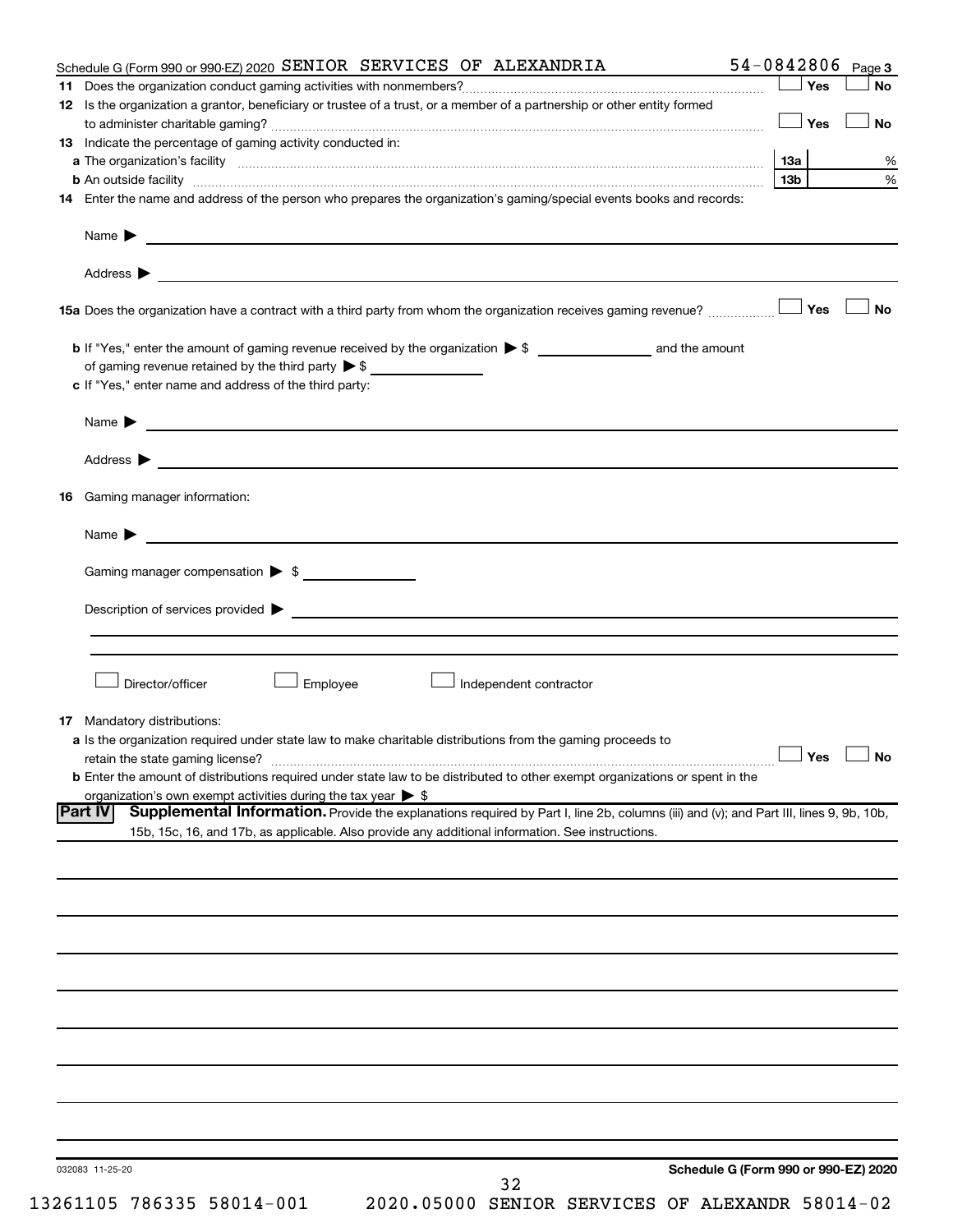|                 |    | Schedule G (Form 990 or 990-EZ) |
|-----------------|----|---------------------------------|
| 032084 04-01-20 | 33 |                                 |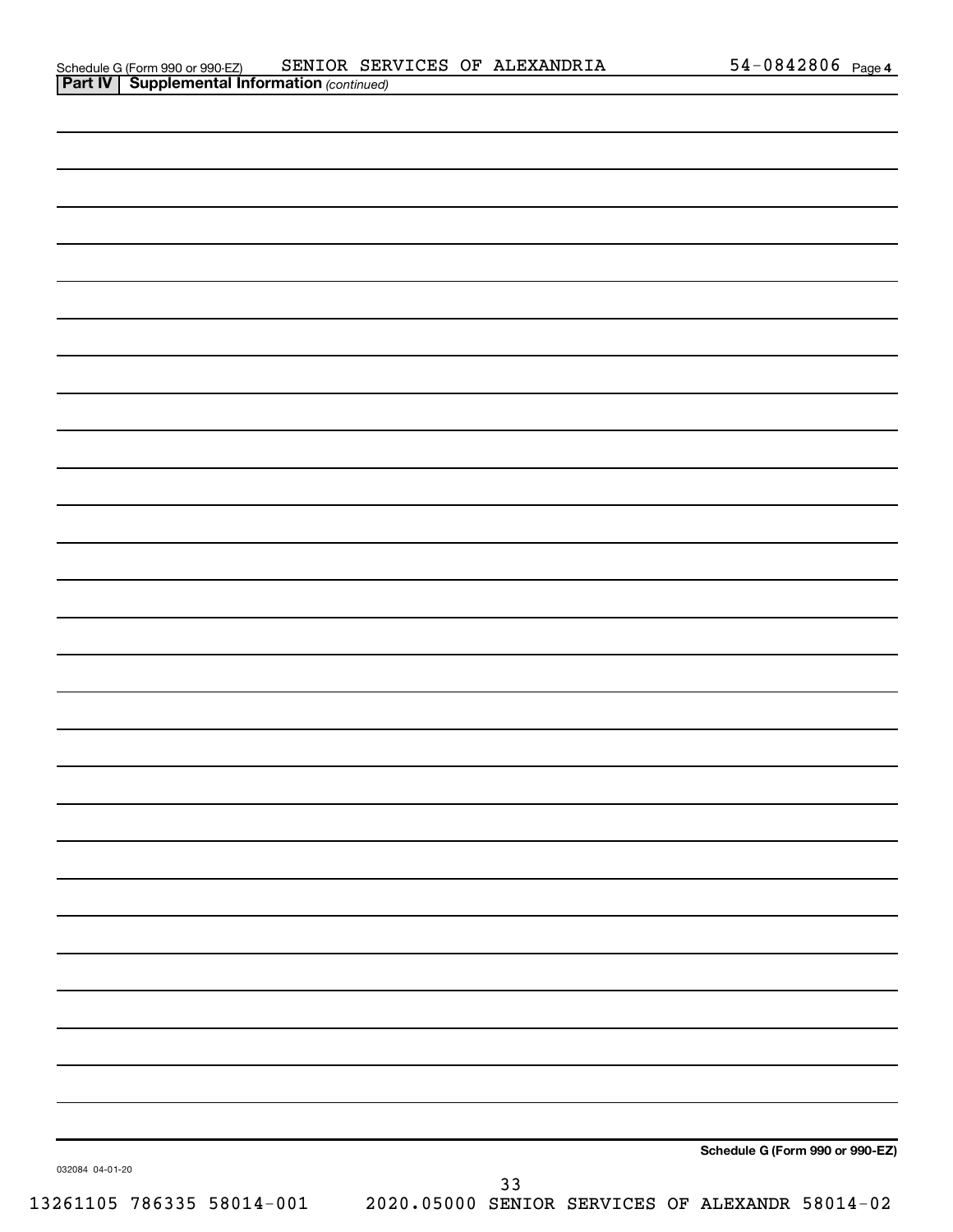Department of the Treasury **(Form 990 or 990-EZ)**

Name of the organization

Internal Revenue Service

**SCHEDULE O Supplemental Information to Form 990 or 990-EZ 2020** 

**Complete to provide information for responses to specific questions on Form 990 or 990-EZ or to provide any additional information. | Attach to Form 990 or 990-EZ.**

**| Go to www.irs.gov/Form990 for the latest information.**

**Open to Public Inspection Employer identification number**

OMB No. 1545-0047

SENIOR SERVICES OF ALEXANDRIA FOR SALL 54-0842806

FORM 990, PART I, LINE 1, DESCRIPTION OF ORGANIZATION MISSION:

AGE WITH DIGNITY.

FORM 990, PART III, LINE 4D, OTHER PROGRAM SERVICES:

FRIENDLY VISITOR

EXPENSES \$ 39,538. INCLUDING GRANTS OF \$ 0. REVENUE \$ 0.

INFO AND EDUCATION

EXPENSES \$ 81,042. INCLUDING GRANTS OF \$ 0. REVENUE \$ 0.

CARING CONNECTION

EXPENSES \$ 48,173. INCLUDING GRANTS OF \$ 0. REVENUE \$ 680.

FORM 990, PART VI, SECTION B, LINE 11B:

THE EXECUTIVE DIRECTOR AND FINANCE COMMITTEE REVIEWED THE 990. THEN IT WAS DISTRIBUTED TO THE BOARD OF DIRECTORS BEFORE FILING.

FORM 990, PART VI, SECTION B, LINE 12C:

BOARD MEMBERS ARE REQUIRED TO SIGN A STATEMENT ON AN ANNUAL BASIS NOTING

ANY POTENTIAL CONFLICTS OF INTEREST. THESE STATEMENTS ARE REVIEWED BY

MANAGEMENT AND THE EXECUTIVE COMMITTEE SO THAT ANY REPORTED CONFLICTS ARE

NOTED.

FORM 990, PART VI, SECTION B, LINE 15:

THE EXECUTIVE DIRECTOR'S COMPENSATION AND CHANGES IN PAY ARE APPROVED BY

THE BOARD OF DIRECTORS BASED ON A PERFORMANCE EVALUATION AND COMPARABLE

032211 11-20-20 **For Paperwork Reduction Act Notice, see the Instructions for Form 990 or 990-EZ. Schedule O (Form 990 or 990-EZ) 2020** LHA 34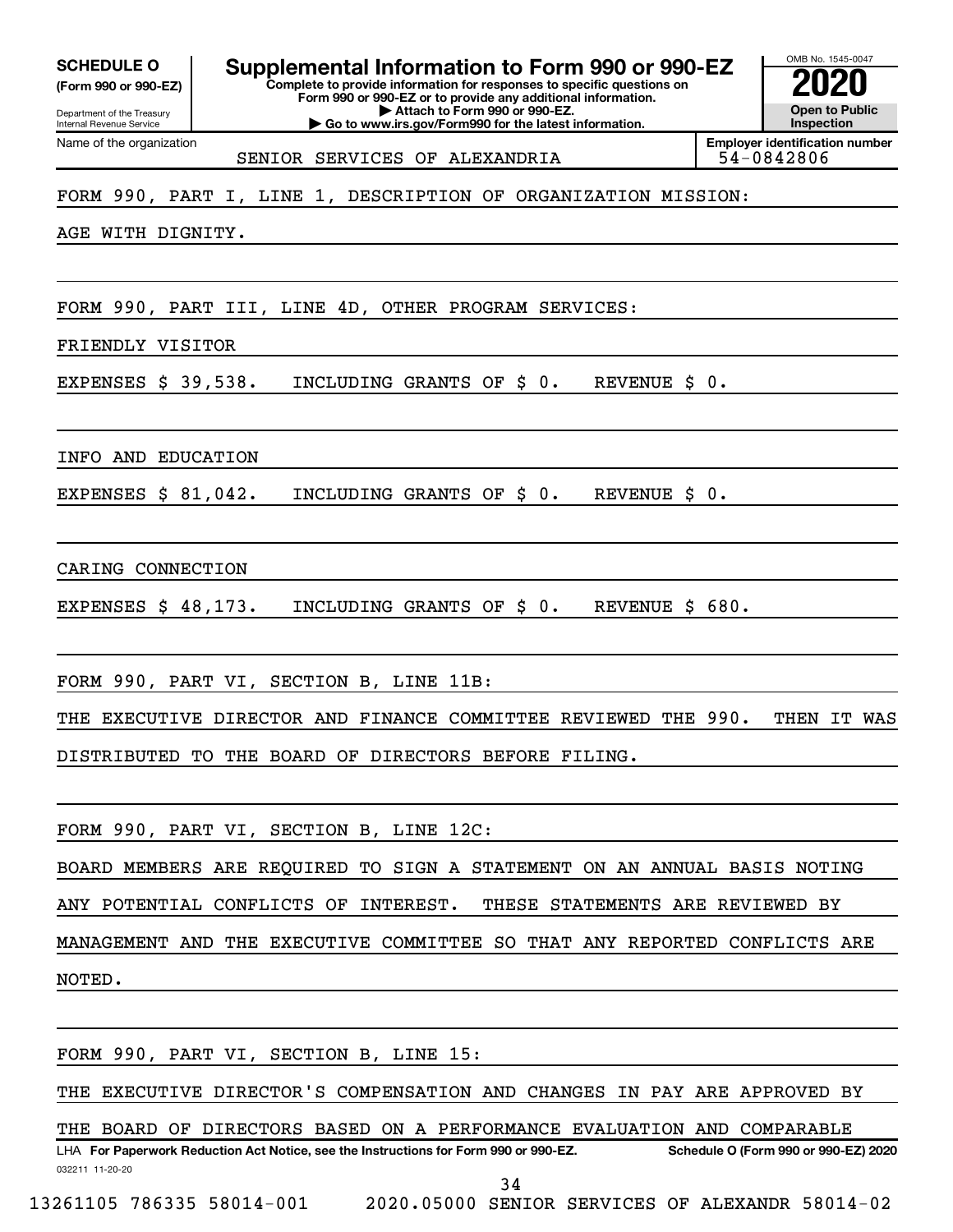Name of the organization

SENIOR SERVICES OF ALEXANDRIA FOR SERVICES OF ALEXANDRIA

**2 Employer identification number**

#### SALARY INFORMATION FOR SIMILARLY QUALIFIED INDIVIDUALS IN SIMILAR

POSITIONS.

FORM 990, PART VI, SECTION C, LINE 19:

FINANCIAL STATEMENTS ARE MADE AVAILABLE TO THE PUBLIC UPON REQUEST AND ALL

SUPPORTING DOCUMENTATION IS HELD IN THE OFFICES OF THE ORGANIZATION.

GOVERNING DOCUMENTS AND CONFLICT OF INTEREST POLICY ARE AVAILABLE UPON

REQUEST.

FORM 990, PART XII, LINE 2C:

THE ORGANIZATION HAS NOT CHANGED THIS PROCESS FROM THE PRIOR PERIOD.

**Schedule O (Form 990 or 990-EZ) 2020**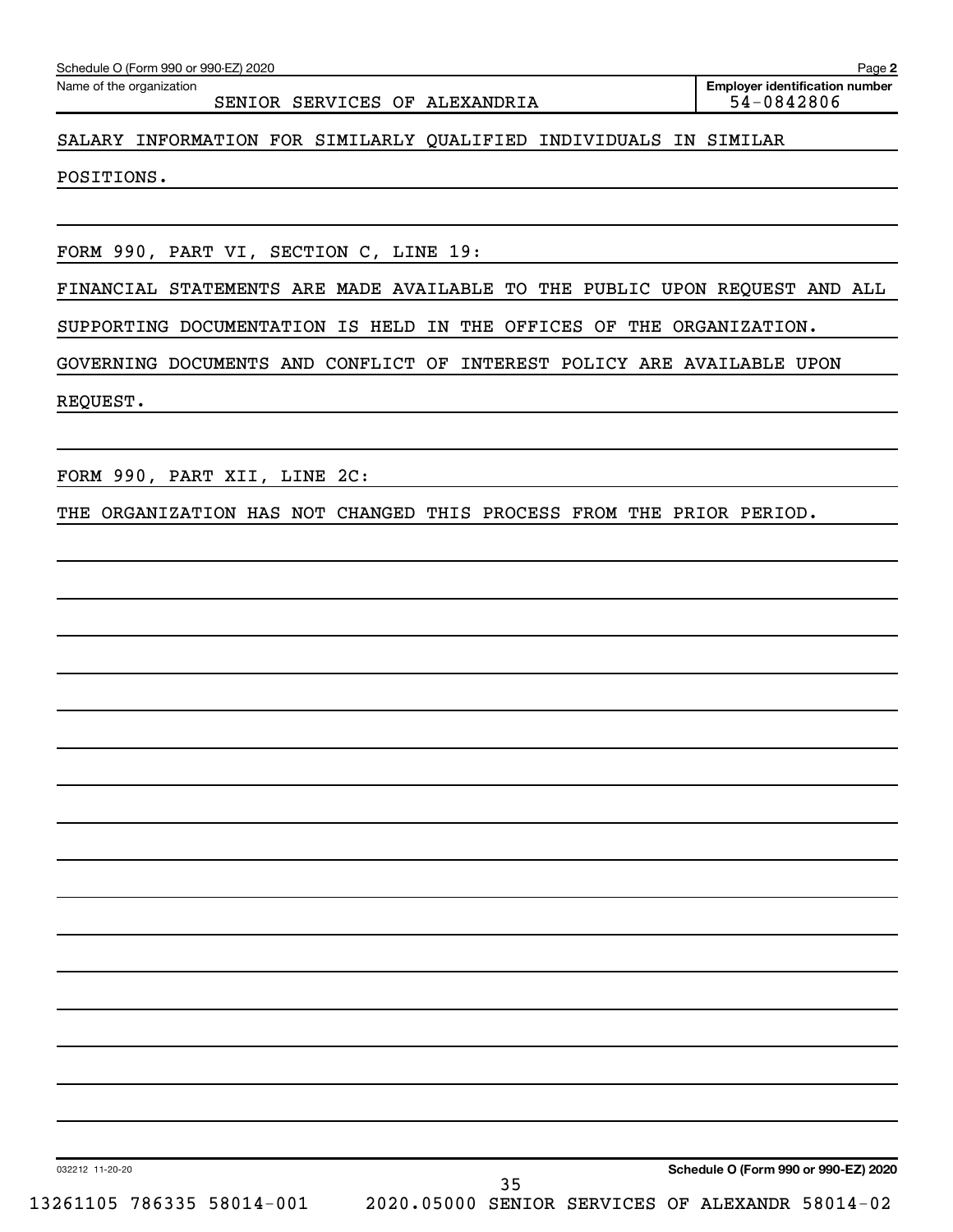#### **2020 DEPRECIATION AND AMORTIZATION REPORT**

### FORM 990 PAGE 10 990

| Asset<br>No. | Description                          | Date<br>Acquired | Method | Life | $\begin{matrix} 0 \\ 0 \\ n \end{matrix}$<br>Line<br>No.<br>$\mathsf{v}$ | Unadjusted<br>Cost Or Basis | Bus<br>$\%$<br>Excl | Section 179<br>Expense | Reduction In<br>Basis | <b>Basis For</b><br>Depreciation | Beginning<br>Accumulated<br>Depreciation | Current<br>Sec 179<br>Expense | <b>Current Year</b><br>Deduction | Ending<br>Accumulated<br>Depreciation |
|--------------|--------------------------------------|------------------|--------|------|--------------------------------------------------------------------------|-----------------------------|---------------------|------------------------|-----------------------|----------------------------------|------------------------------------------|-------------------------------|----------------------------------|---------------------------------------|
|              | 1 (D) DESKTOP COMPUTERS (4)          | $07/01/13$ SL    |        | 5.00 | 16                                                                       | 3,797.                      |                     |                        |                       | 3,797                            | 3,797.                                   |                               | 0                                | 3,797.                                |
|              | (D) CITY OF ALEXANDRIA<br>2 COMPUTER | 09/01/13 SL      |        | 5.00 | 16                                                                       | 782.                        |                     |                        |                       | 782.                             | 782.                                     |                               | $\mathbf{0}$                     | 782.                                  |
|              | 3 (D) SERVER                         | 09/01/13 SL      |        | 7.00 | 16                                                                       | 7,444.                      |                     |                        |                       | 7,444                            | 7,264.                                   |                               | 180,                             | 7,444.                                |
|              | 4 DATA BASE SOFTWARE                 | $04/01/14$ SL    |        | 5.00 | 16                                                                       | 3,991.                      |                     |                        |                       | 3,991                            | 3,991.                                   |                               | $\mathbf{0}$                     | 3,991.                                |
|              | $5$ (D) COMPUTER                     | $05/20/16$ SL    |        | 5,00 | 16                                                                       | 1,094.                      |                     |                        |                       | 1,094                            | 893.                                     |                               | 201                              | 1,094.                                |
|              | (D) LAP TOP FOR GROCERY<br>6 PROGRAM | 06/30/15 SL      |        | 5.00 | 16                                                                       | 1,665.                      |                     |                        |                       | 1,665.                           | 1,665.                                   |                               | $\mathbf{0}$                     | 1,665.                                |
|              | 7 COMPUTER F39SHB2                   | 06/29/16 SL      |        | 5.00 | 16                                                                       | 2,268.                      |                     |                        |                       | 2,268                            | 1,816.                                   |                               | 452.                             | 2,268.                                |
|              | 8 COMPUTER 6Y66YJ2                   | $06/16/17$ SL    |        | 5.00 | 16                                                                       | 1,534.                      |                     |                        |                       | 1,534.                           | 921.                                     |                               | 307                              | 1,228.                                |
|              | 9 COMPUTER 6Y5DYJ2                   | 06/16/17 SL      |        | 5.00 | 16                                                                       | 1,534.                      |                     |                        |                       | 1,534                            | 921.                                     |                               | 307                              | 1,228.                                |
|              | 10 COMPUTER 6YL9YJ2                  | $06/16/17$ SL    |        | 5.00 | 16                                                                       | 1,534.                      |                     |                        |                       | 1,534.                           | 921.                                     |                               | 307.                             | 1,228.                                |
|              | 11 COMPUTER 6YF5YJ2                  | $06/16/17$ SL    |        | 5.00 | 16                                                                       | 1,534.                      |                     |                        |                       | 1,534.                           | 921.                                     |                               | 307                              | 1,228.                                |
|              | 12 COMPUTER 6YG9YJ2                  | $06/16/17$ SL    |        | 5.00 | 16                                                                       | 1,534.                      |                     |                        |                       | 1,534.                           | 921.                                     |                               | 307.                             | 1,228.                                |
|              | 13 COMPUTER CJK9BM2                  | $12/15/17$ SL    |        | 5.00 | 16                                                                       | 1,368.                      |                     |                        |                       | 1,368.                           | 708.                                     |                               | 274                              | 982.                                  |
|              | 14 SOFTWARE TO TRACK MOW             | $10/31/17$ SL    |        | 3.00 | 16                                                                       | 3,955.                      |                     |                        |                       | 3,955.                           | 3,515.                                   |                               | 440                              | 3,955.                                |
|              | $15$ IPADS (3)                       | 03/01/18 SL      |        | 5.00 | 16                                                                       | 1,377.                      |                     |                        |                       | 1,377                            | 642.                                     |                               | 275                              | 917.                                  |
|              | 16 SERVER 9VZQCP2                    | $06/30/18$ SL    |        | 7.00 | 16                                                                       | 10,523.                     |                     |                        |                       | 10,523                           | 3,006.                                   |                               | 1,503.                           | 4,509.                                |
|              | 17 DESKTOP 3W38FX2                   | $06/14/19$ SL    |        | 5,00 | 16                                                                       | 1,530.                      |                     |                        |                       | 1,530                            | 332.                                     |                               | 306                              | 638.                                  |
|              | 18 LAPTOP 7QST0X2                    | $06/14/19$ SL    |        | 5,00 | 16                                                                       | 1,890.                      |                     |                        |                       | 1,890.                           | 410.                                     |                               | 378.                             | 788.                                  |

028111 04-01-20

(D) - Asset disposed \* ITC, Salvage, Bonus, Commercial Revitalization Deduction, GO Zone